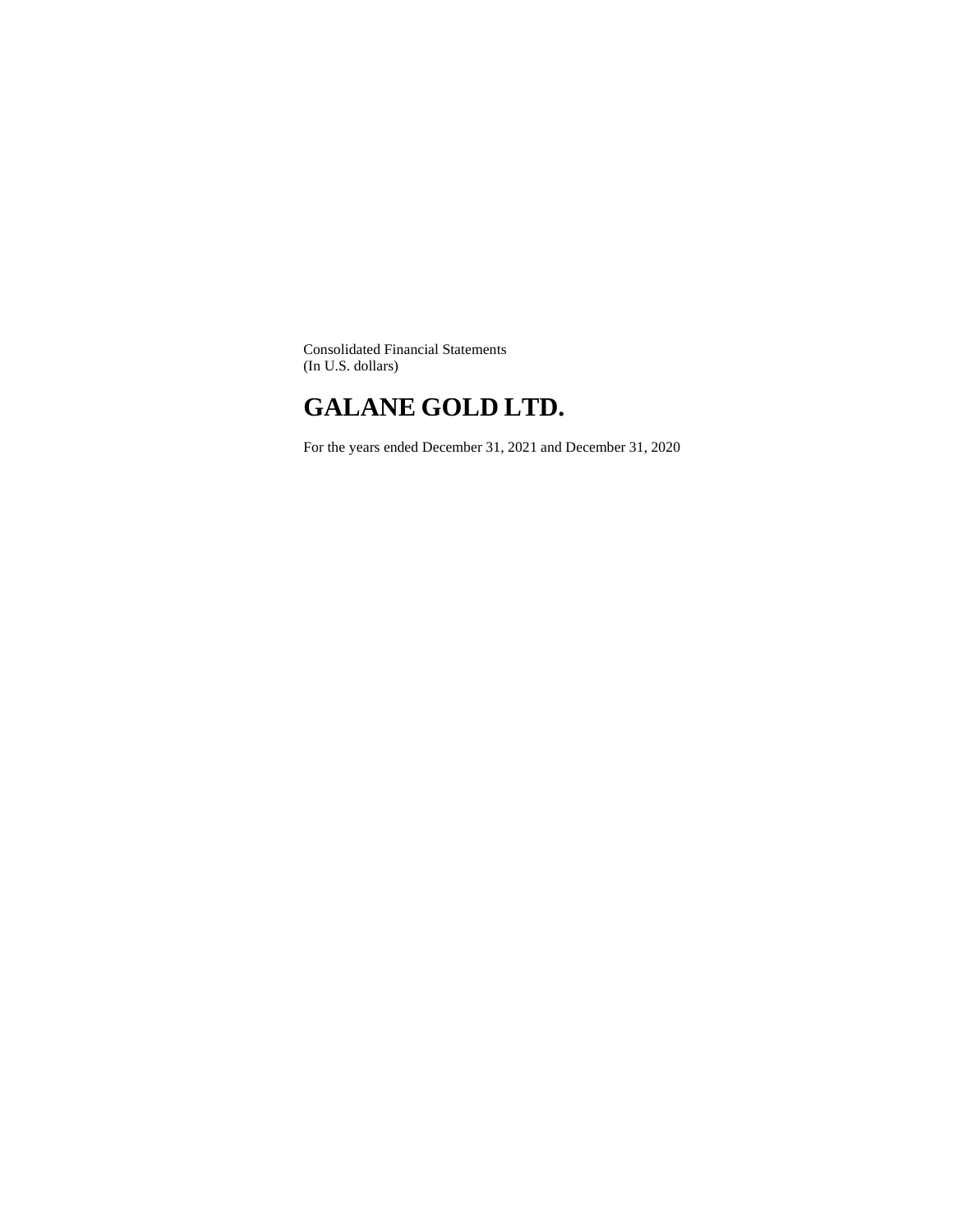

# Independent auditor's report

To the Shareholders of Galane Gold Ltd.

### **Our opinion**

In our opinion, the accompanying consolidated financial statements present fairly, in all material respects, the financial position of Galane Gold Ltd. and its subsidiaries (together, the Company) as at December 31, 2021 and 2020, and its financial performance and its cash flows for the years then ended in accordance with International Financial Reporting Standards as issued by the International Accounting Standards Board (IFRS).

### **What we have audited**

The Company's consolidated financial statements comprise:

- the consolidated statements of financial position as at December 31, 2021 and 2020;
- the consolidated statements of earnings (loss) and comprehensive income (loss) for the years then ended;
- the consolidated statements of changes in equity for the years then ended;
- the consolidated statements of cash flows for the years then ended; and
- the notes to the consolidated financial statements, which include significant accounting policies and other explanatory information.

### **Basis for opinion**

We conducted our audit in accordance with Canadian generally accepted auditing standards. Our responsibilities under those standards are further described in the *Auditor's responsibilities for the audit of the consolidated financial statements* section of our report.

We believe that the audit evidence we have obtained is sufficient and appropriate to provide a basis for our opinion.

### **Independence**

We are independent of the Company in accordance with the ethical requirements that are relevant to our audit of the consolidated financial statements in Canada. We have fulfilled our other ethical responsibilities in accordance with these requirements.

PricewaterhouseCoopers LLP PricewaterhouseCoopers Place, 250 Howe Street, Suite 1400, Vancouver, British Columbia, Canada V6C 3S7 T: +1 604 806 7000, F: +1 604 806 7806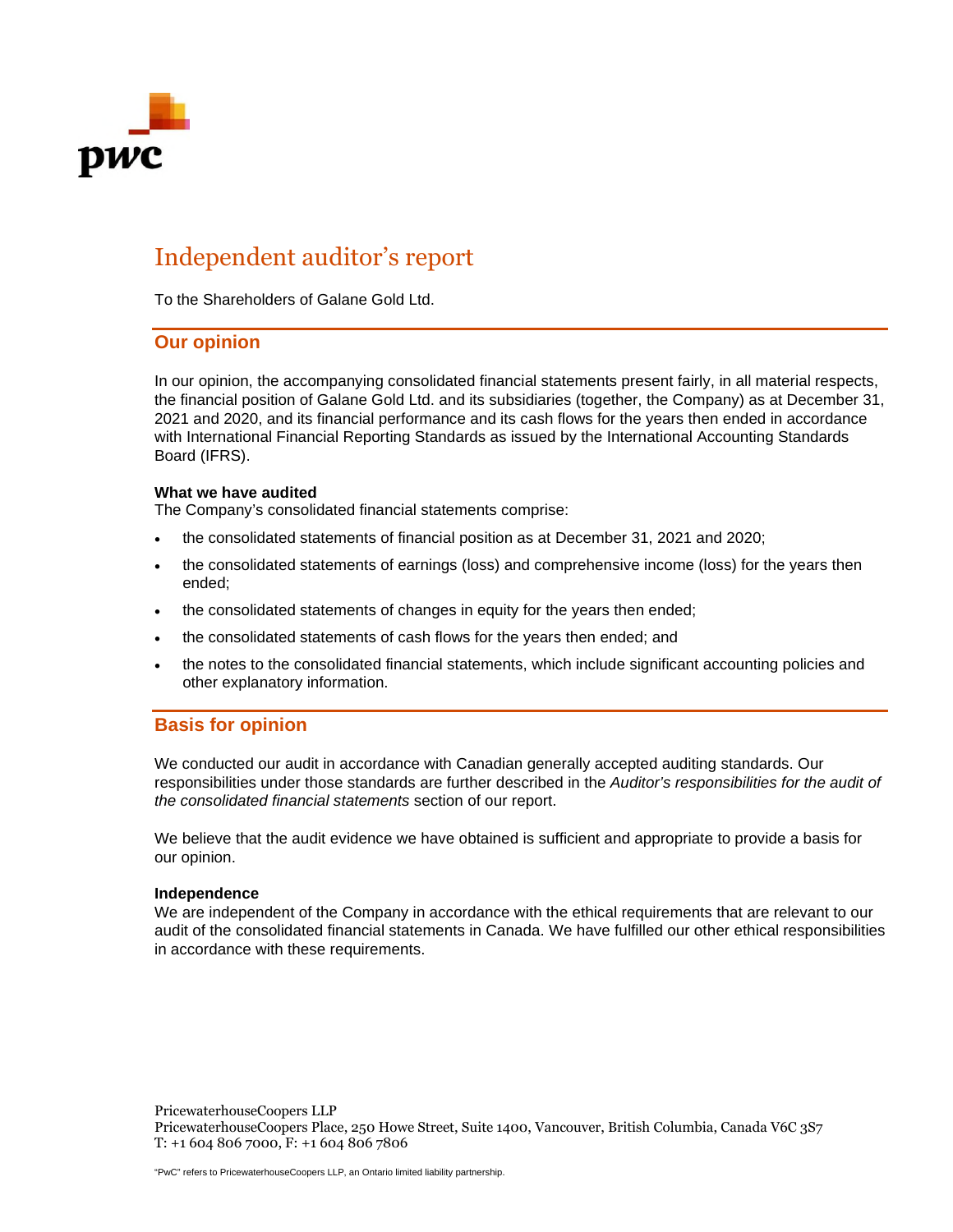

### **Material uncertainty related to going concern**

We draw attention to Note 2 in the consolidated financial statements, which describes events or conditions that indicate the existence of a material uncertainty that may cast significant doubt about the Company's ability to continue as a going concern. Our opinion is not modified in respect of this matter.

### **Other information**

Management is responsible for the other information. The other information comprises the Management's Discussion and Analysis.

Our opinion on the consolidated financial statements does not cover the other information and we do not express any form of assurance conclusion thereon.

In connection with our audit of the consolidated financial statements, our responsibility is to read the other information identified above and, in doing so, consider whether the other information is materially inconsistent with the consolidated financial statements or our knowledge obtained in the audit, or otherwise appears to be materially misstated.

If, based on the work we have performed, we conclude that there is a material misstatement of this other information, we are required to report that fact. We have nothing to report in this regard.

### **Responsibilities of management and those charged with governance for the consolidated financial statements**

Management is responsible for the preparation and fair presentation of the consolidated financial statements in accordance with IFRS, and for such internal control as management determines is necessary to enable the preparation of consolidated financial statements that are free from material misstatement, whether due to fraud or error.

In preparing the consolidated financial statements, management is responsible for assessing the Company's ability to continue as a going concern, disclosing, as applicable, matters related to going concern and using the going concern basis of accounting unless management either intends to liquidate the Company or to cease operations, or has no realistic alternative but to do so.

Those charged with governance are responsible for overseeing the Company's financial reporting process.

### **Auditor's responsibilities for the audit of the consolidated financial statements**

Our objectives are to obtain reasonable assurance about whether the consolidated financial statements as a whole are free from material misstatement, whether due to fraud or error, and to issue an auditor's report that includes our opinion. Reasonable assurance is a high level of assurance, but is not a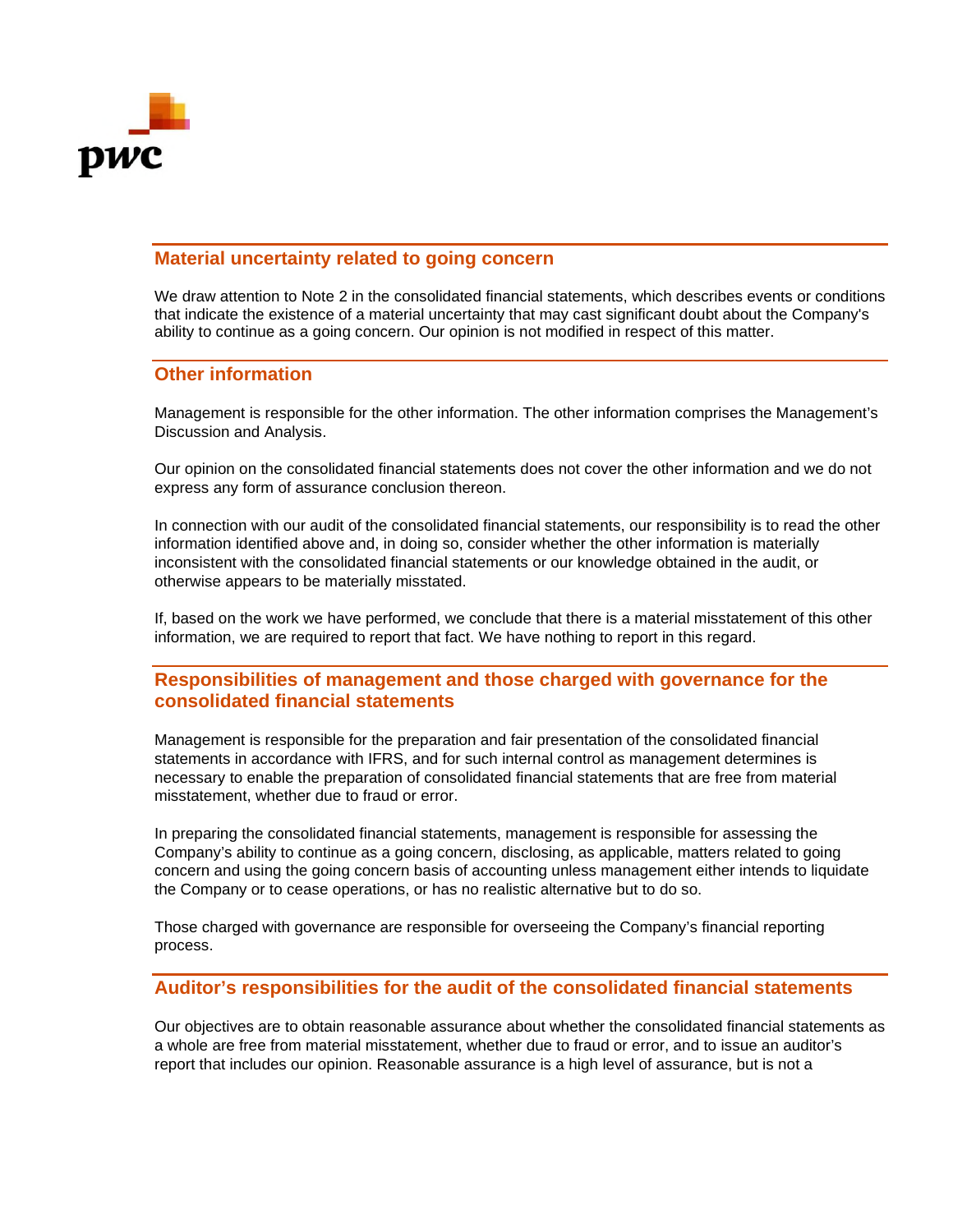

guarantee that an audit conducted in accordance with Canadian generally accepted auditing standards will always detect a material misstatement when it exists. Misstatements can arise from fraud or error and are considered material if, individually or in the aggregate, they could reasonably be expected to influence the economic decisions of users taken on the basis of these consolidated financial statements.

As part of an audit in accordance with Canadian generally accepted auditing standards, we exercise professional judgment and maintain professional skepticism throughout the audit. We also:

- Identify and assess the risks of material misstatement of the consolidated financial statements, whether due to fraud or error, design and perform audit procedures responsive to those risks, and obtain audit evidence that is sufficient and appropriate to provide a basis for our opinion. The risk of not detecting a material misstatement resulting from fraud is higher than for one resulting from error, as fraud may involve collusion, forgery, intentional omissions, misrepresentations, or the override of internal control.
- Obtain an understanding of internal control relevant to the audit in order to design audit procedures that are appropriate in the circumstances, but not for the purpose of expressing an opinion on the effectiveness of the Company's internal control.
- Evaluate the appropriateness of accounting policies used and the reasonableness of accounting estimates and related disclosures made by management.
- Conclude on the appropriateness of management's use of the going concern basis of accounting and, based on the audit evidence obtained, whether a material uncertainty exists related to events or conditions that may cast significant doubt on the Company's ability to continue as a going concern. If we conclude that a material uncertainty exists, we are required to draw attention in our auditor's report to the related disclosures in the consolidated financial statements or, if such disclosures are inadequate, to modify our opinion. Our conclusions are based on the audit evidence obtained up to the date of our auditor's report. However, future events or conditions may cause the Company to cease to continue as a going concern.
- Evaluate the overall presentation, structure and content of the consolidated financial statements, including the disclosures, and whether the consolidated financial statements represent the underlying transactions and events in a manner that achieves fair presentation.
- Obtain sufficient appropriate audit evidence regarding the financial information of the entities or business activities within the Company to express an opinion on the consolidated financial statements. We are responsible for the direction, supervision and performance of the group audit. We remain solely responsible for our audit opinion.

We communicate with those charged with governance regarding, among other matters, the planned scope and timing of the audit and significant audit findings, including any significant deficiencies in internal control that we identify during our audit.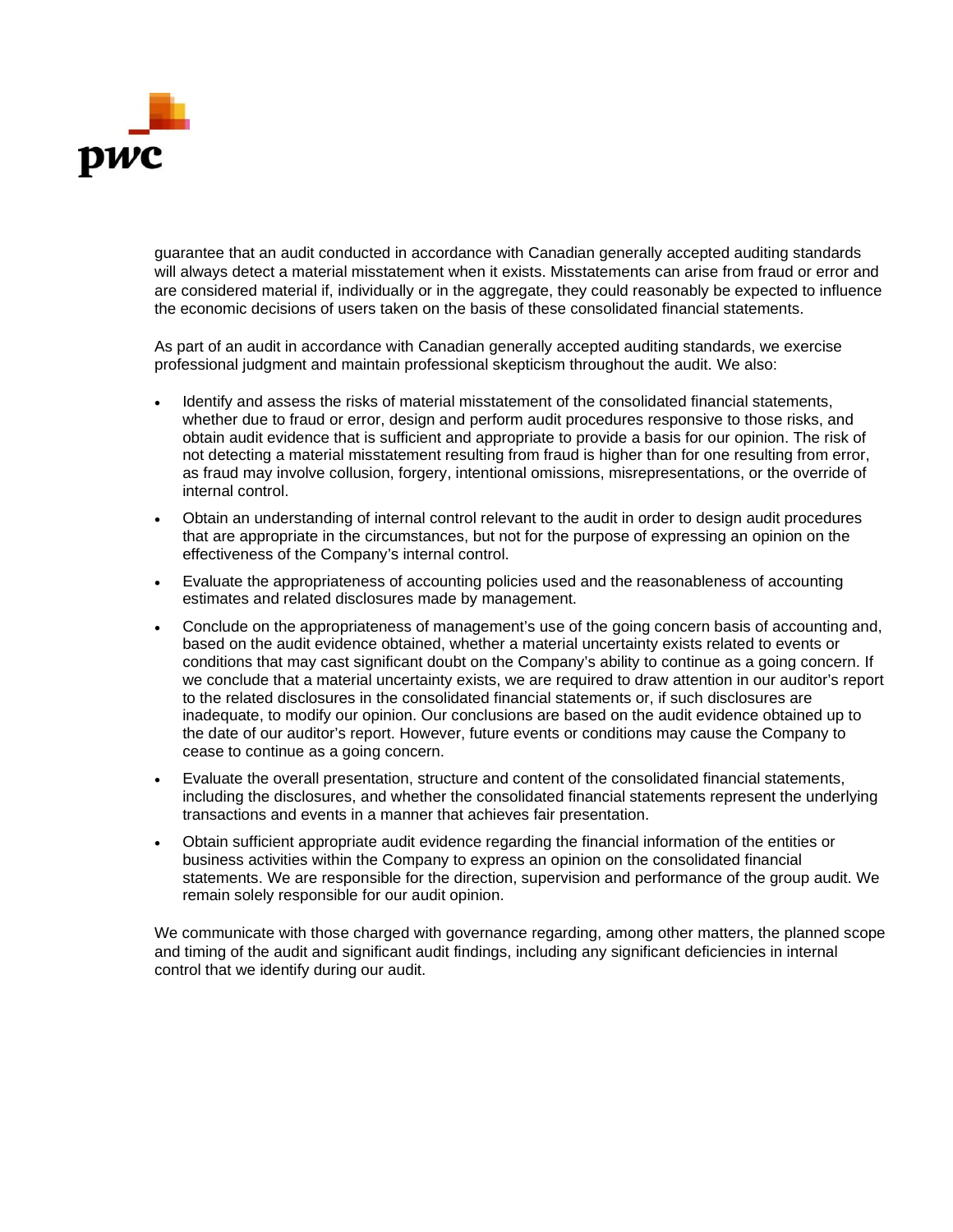

We also provide those charged with governance with a statement that we have complied with relevant ethical requirements regarding independence, and to communicate with them all relationships and other matters that may reasonably be thought to bear on our independence, and where applicable, related safeguards.

The engagement partner on the audit resulting in this independent auditor's report is Craig McMillan.

### **/s/PricewaterhouseCoopers LLP**

Chartered Professional Accountants

Vancouver, British Columbia April 28, 2022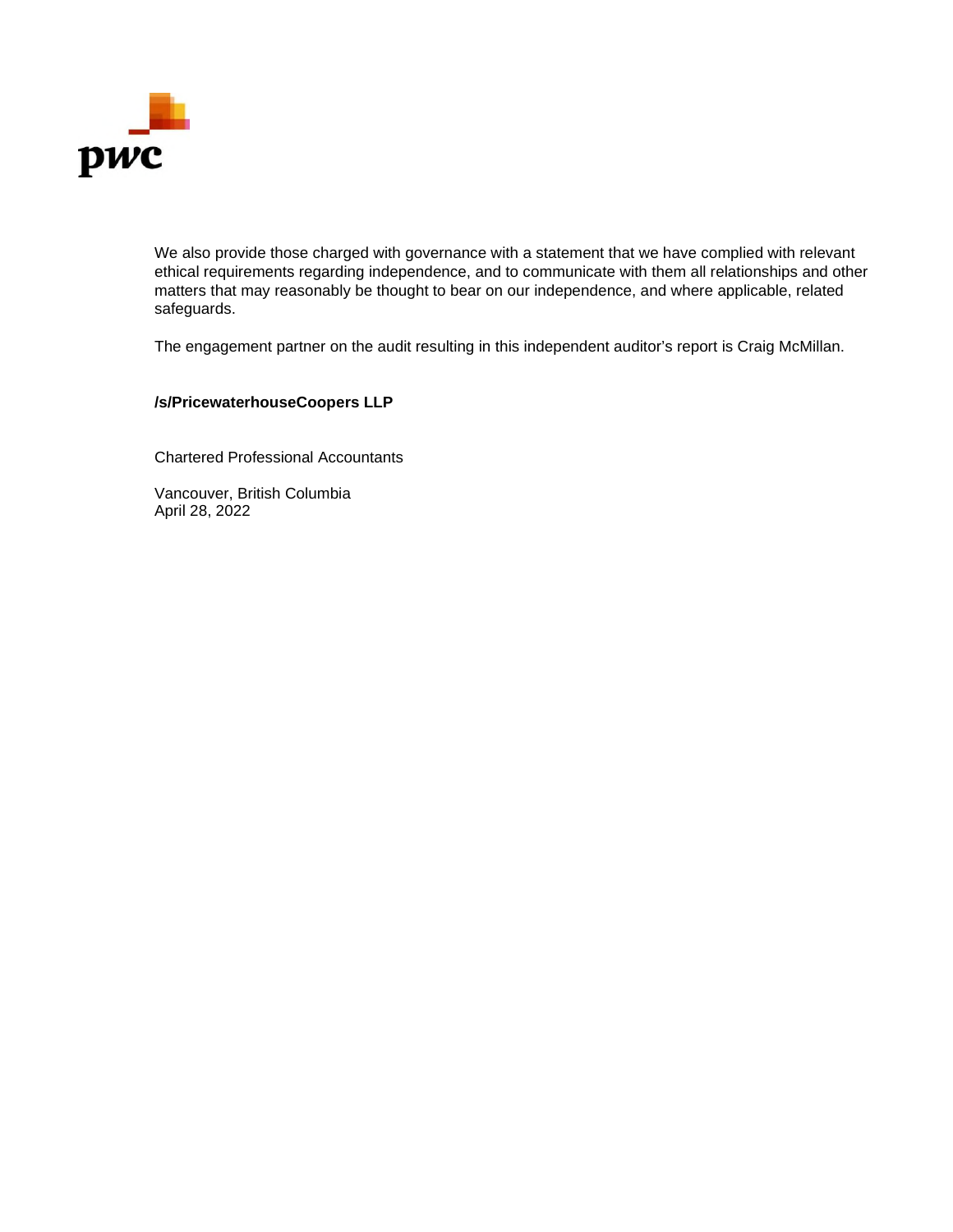Consolidated Statements of Financial Position (In U.S. dollars)

|                                            | Note           | December 31,<br>2021 |               | December 31,<br>2020 |
|--------------------------------------------|----------------|----------------------|---------------|----------------------|
| Assets                                     |                |                      |               |                      |
| Current assets:                            |                |                      |               |                      |
| Cash                                       |                | \$<br>889,561        | \$            | 4,971,880            |
| Trade receivables and other assets         | $\tau$         | 520,942              |               | 1,990,702            |
| Inventories                                | 8              | 446,786              |               | 4,597,504            |
| Assets held for sale                       | 5              | 18,270,822           |               |                      |
|                                            |                | 20,128,111           |               | 11,560,086           |
|                                            |                |                      |               |                      |
| Non-current assets:                        |                |                      |               |                      |
| Mining properties and plant and equipment  | 9              | 38,657,539           |               | 41,418,257           |
| Trade receivables and other assets         | $\overline{7}$ |                      |               | 1,168,648            |
|                                            |                | 38,657,539           |               | 42,586,905           |
|                                            |                | \$<br>58,785,650     | \$            | 54,146,991           |
|                                            |                |                      |               |                      |
| Liabilities and Shareholders' Equity       |                |                      |               |                      |
| Current liabilities:                       |                |                      |               |                      |
| Accounts payable and accrued liabilities   | 12             | \$<br>2,532,352      | \$            | 9,301,744            |
| Interest-bearing loans and borrowings      | 13             | 2,317,484            |               | 14,695,062           |
| Liabilities held for sale                  | 5              | 18,270,821           |               |                      |
|                                            |                | 23,120,657           |               | 23,996,806           |
| Non-current liabilities:                   |                |                      |               |                      |
| Interest-bearing loans and borrowings      | 12             |                      |               | 956,338              |
| Restoration and rehabilitation provision   | 11             | 2,834,859            |               | 5,379,417            |
| Warrants denominated in a foreign currency | 15             | 1,139,262            |               |                      |
|                                            |                | 3,974,121            |               | 6,335,755            |
| Equity                                     |                |                      |               |                      |
| Share capital                              | 15             | 58,149,241           |               | 46,215,643           |
| Reserves                                   | 15             | 2,744,270            |               | 2,848,215            |
| Deficit                                    |                | (29, 202, 639)       |               | (25, 249, 428)       |
|                                            |                | 31,690,872           |               | 23,814,430           |
|                                            |                | \$<br>58,785,650     | $\mathcal{S}$ | 54,146,991           |

Going Concern (Note 2) Subsequent Events (Note 20)

Approved and authorized by the Board on April 28, 2022:

*"Ravi Sood "* Director *"Dino Titaro "* Director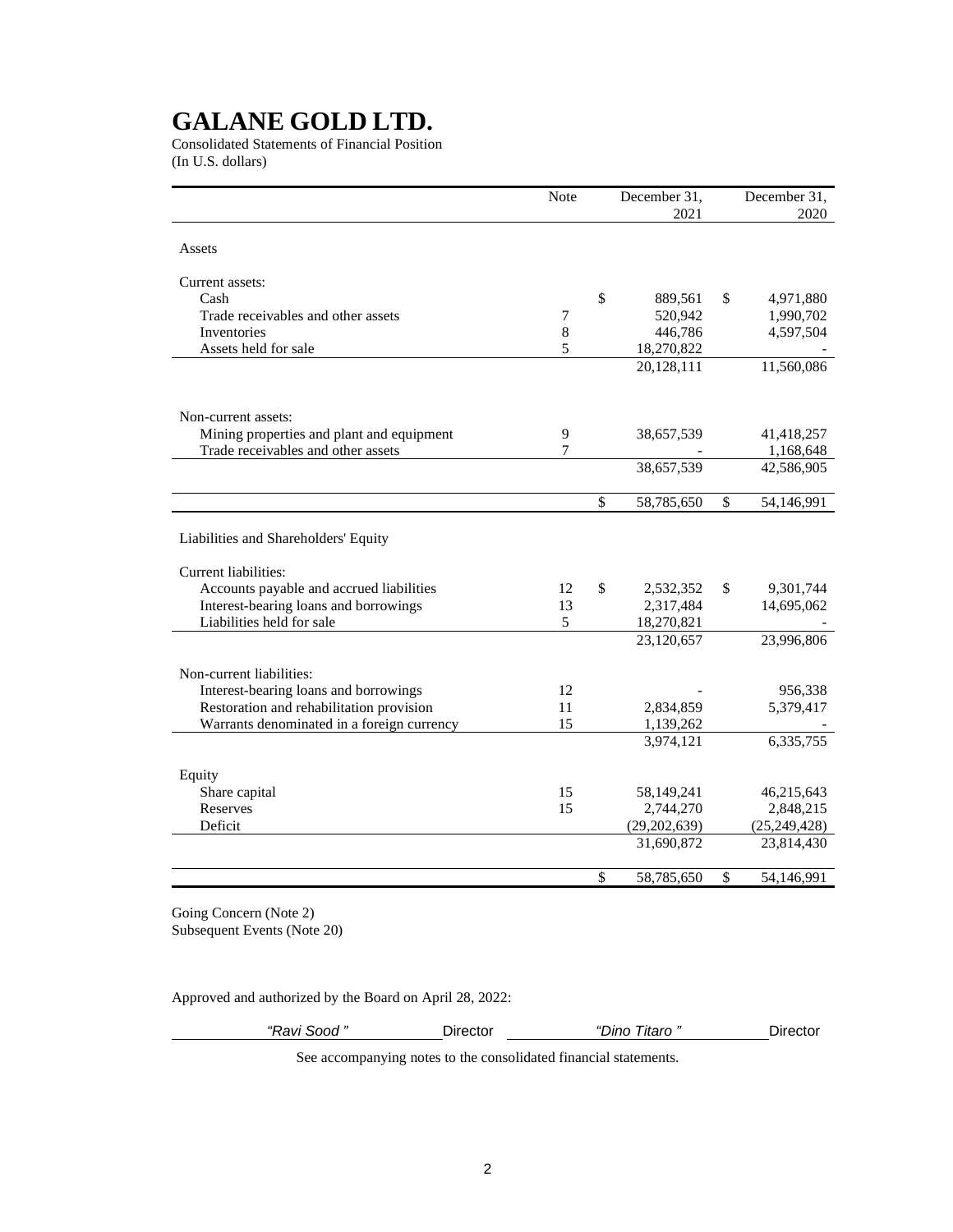Consolidated Statements of Earnings (Loss) and Comprehensive Income (Loss) (In U.S. dollars)

|                                                                                     | <b>Note</b> | Years ended December 31, |               |               |                   |  |  |
|-------------------------------------------------------------------------------------|-------------|--------------------------|---------------|---------------|-------------------|--|--|
|                                                                                     |             |                          | 2021          |               | 2020 <sup>1</sup> |  |  |
| Mining revenue                                                                      |             | \$                       | 2,938,697     | \$            |                   |  |  |
| Mining cost                                                                         | 16          |                          | (3,368,361)   |               |                   |  |  |
| Earnings (loss) from mining operations                                              |             |                          | (429, 664)    |               |                   |  |  |
| Expenses:                                                                           |             |                          |               |               |                   |  |  |
| Foreign exchange (gain) loss                                                        |             |                          | (498,211)     |               | (914, 230)        |  |  |
| Corporate general and administration                                                | 16          |                          | 1,985,015     |               | 2,070,860         |  |  |
| Financing costs (income)                                                            | 16          |                          | (3,310,428)   |               | 4,267,797         |  |  |
| Other expenses                                                                      | 16          |                          | 698,670       |               | 1,339,109         |  |  |
|                                                                                     |             |                          | (1, 124, 954) |               | 6,763,536         |  |  |
| Earnings (loss) from continuing operations before taxation                          |             |                          | 695,290       |               | (6,763,536)       |  |  |
| Taxation                                                                            | 14          |                          |               |               |                   |  |  |
| Net earnings (loss) and comprehensive income (loss) from<br>continuing operations   |             | $\mathbb{S}$             | 695,290       | $\mathcal{S}$ | (6,763,536)       |  |  |
| Net earnings (loss) and comprehensive income (loss) from<br>Discontinued operations | 5           |                          | (4,648,501)   |               | 11,197,564        |  |  |
| Net earnings (loss) and comprehensive income (loss)                                 |             |                          | (3,953,211)   |               | 4,434,028         |  |  |
| Basic and diluted earnings (loss) per common share from<br>continuing operations    | 15          | \$                       | 0.00          | \$            | (0.03)            |  |  |
| Basic and diluted earnings (loss) per common share from<br>discontinued operations  | 15          | \$                       | (0.01)        | \$            | 0.05              |  |  |
| Total basic and diluted earning (loss) per common share                             |             |                          | (0.01)        |               | 0.02              |  |  |
| Weighted average number of common shares – basic                                    | 15          |                          | 304, 332, 200 |               | 233,440,801       |  |  |
| Weighted average number of common shares - diluted                                  | 15          |                          | 314,460,537   |               | 245, 343, 565     |  |  |

<sup>1</sup> The results of the Mupane operation, as well as the restated comparative period, have been presented as discontinued operations. Refer to Note 5.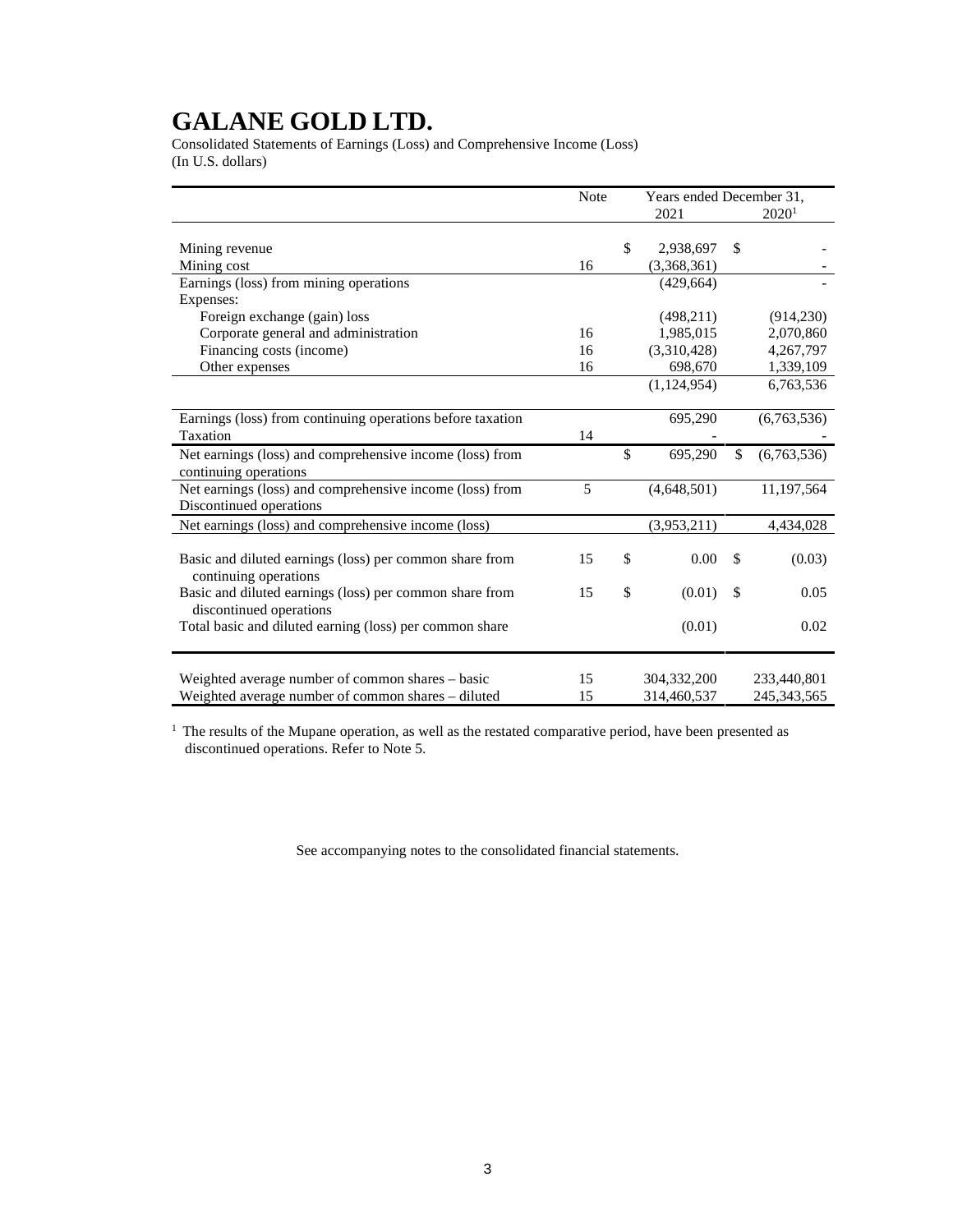Consolidated Statements of Changes in Equity (In U.S. Dollars)

Years ended December 31, 2021 and December 31, 2020

|                                        |             | <b>Capital Stock</b> |            | <b>Reserves</b>                |                |              |
|----------------------------------------|-------------|----------------------|------------|--------------------------------|----------------|--------------|
|                                        | <b>Note</b> | <b>Number</b>        | Amount     | <b>Stock based</b><br>payments | <b>Deficit</b> | <b>Total</b> |
|                                        |             |                      |            |                                |                |              |
| <b>Balance as at December 31, 2019</b> |             | 223,400,910          | 39,975,999 | 2,626,081                      | (29,683,456)   | 12,918,624   |
| Stock-based compensation               | 15          |                      |            | 222,134                        |                | 222,134      |
| Warrants exercised                     | 15          | 31,563,850           | 6,239,644  |                                |                | 6,239,644    |
| Net loss for the year                  |             |                      |            |                                | 4,434,028      | 4,434,028    |
| <b>Balance as at December 31, 2020</b> |             | 254,964,760          | 46,215,643 | 2,848,215                      | (25, 249, 428) | 23,814,430   |
| Common shares issued – private         |             |                      |            |                                |                |              |
| placement                              | 15          | 44,028,700           | 3,806,444  |                                |                | 3,806,444    |
| Common shares issued – Summit          |             |                      |            |                                |                |              |
| acquisition                            | 15          | 16,000,000           | 3,175,916  |                                |                | 3,175,916    |
| Stock-based compensation               | 15          |                      |            | 40,362                         |                | 40,362       |
| Debenture Conversion                   |             | 36,173,081           | 4,312,164  |                                |                | 4,312,164    |
| Options exercised                      | 15          | 5,200,000            | 639,074    | (144, 307)                     |                | 494,767      |
| Net loss for the year                  |             |                      |            |                                | (3,953,211)    | (3,953,211)  |
| Balance as at December 31, 2021        |             | 356,366,541          | 58,149,241 | 2,744,270                      | (29,202,639)   | 31,690,872   |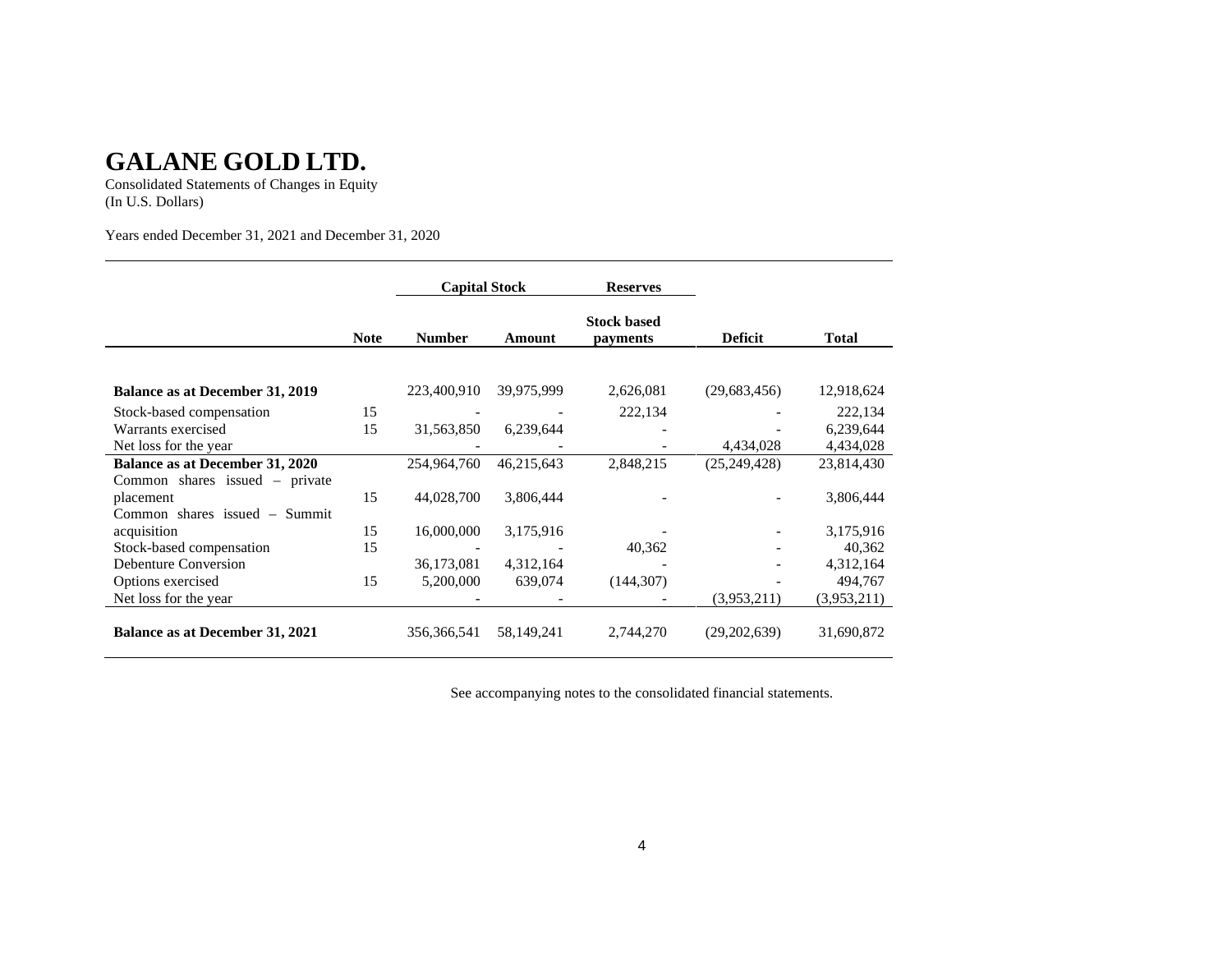Consolidated Statements of Cash Flows (In U.S. Dollars)

|                                          |    | Years ended December 31, |              |    |                   |
|------------------------------------------|----|--------------------------|--------------|----|-------------------|
|                                          |    |                          | 2021         |    | 2020 <sup>1</sup> |
| Cash flows from operating activities:    |    |                          |              |    |                   |
| Net earnings (loss) for the year         |    | \$                       | 695,290      | \$ | (6,763,536)       |
| Items not involving cash:                |    |                          |              |    |                   |
| Depreciation and amortization            | 9  |                          | 650,998      |    |                   |
| Stock based compensation                 | 15 |                          | 40,362       |    | 222,135           |
| Accretion                                | 11 |                          | 253,802      |    | 258,355           |
| Interest expense                         | 16 |                          | 245,457      |    | 185,763           |
| Foreign exchange                         |    |                          | 118,005      |    | (398, 583)        |
| Change in fair value of warrants         | 15 |                          | (4,504,561)  |    | 3,823,679         |
| Deferred financing charges               | 16 |                          | 109,416      |    | 109,414           |
| Expected credit loss                     | 16 |                          |              |    | 83,286            |
| Other income                             |    |                          | 604,667      |    |                   |
| Working capital adjustments:             |    |                          |              |    |                   |
| Change in trade and other receivables    |    |                          | 104,488      |    | (860,027)         |
| Change in inventories                    |    |                          | (229, 558)   |    | (27, 878)         |
| Change in trade and other payables       |    |                          | 596,194      |    | (214, 858)        |
| Cash flows from operating activities     |    |                          |              |    |                   |
| Continuing operations                    |    |                          | (1,315,440)  |    | (3,582,250)       |
| Discontinuing operations                 |    |                          | 5,895,953    |    | 17,460,005        |
| Cash flows from investing activities:    |    |                          |              |    |                   |
| Mining assets acquired                   | 9  |                          | (14,248,009) |    | (8,289,470)       |
| Capitalised concentrate sales            |    |                          | 6,897,812    |    | 4,389,620         |
| Cash flows used in investing activities  |    |                          |              |    |                   |
| Continuing operations                    |    |                          | (7,350,197)  |    | (3,899,850)       |
| Discontinuing operations                 |    |                          | (5,396,402)  |    | (3,349,092)       |
| Cash flow from financing activities:     |    |                          |              |    |                   |
| Warrants exercised                       |    |                          |              |    | 1,014,856         |
| Debenture interest paid                  |    |                          | (205, 443)   |    | (274, 828)        |
| Private placement                        |    |                          | 8,011,177    |    |                   |
| Options exercised                        |    |                          | 494,767      |    |                   |
| Barak loan repayment                     |    |                          | (2,630,887)  |    | (1,921,205)       |
| Barak royalties paid                     |    |                          | (35, 352)    |    | (39, 197)         |
| Cash flows used in financing activities  |    |                          |              |    |                   |
| Continuing operations                    |    |                          | 5,634,262    |    | (1,220,374)       |
| Discontinuing operations                 |    |                          | (1,425,014)  |    | (2,628,865)       |
| Increase (decrease) in cash              |    |                          | (3,956,838)  |    | 2,779,574         |
| Effect of foreign exchange rates on cash |    |                          | (51, 692)    |    | (9, 547)          |
| Cash, at January 1                       |    |                          | 4,971,880    |    | 2,201,853         |
| Cash, at December 31, of which:          |    | \$                       | 963,350      | \$ | 4,971,880         |
| Continuing operations                    |    |                          | 889,561      |    | 803,293           |
| Discontinuing operations                 |    |                          | 73,789       |    | 4,168,587         |

 $<sup>1</sup>$  The results of the Mupane operation, as well as the restated comparative period, have been presented as</sup> discontinued operations. Refer to Note 5.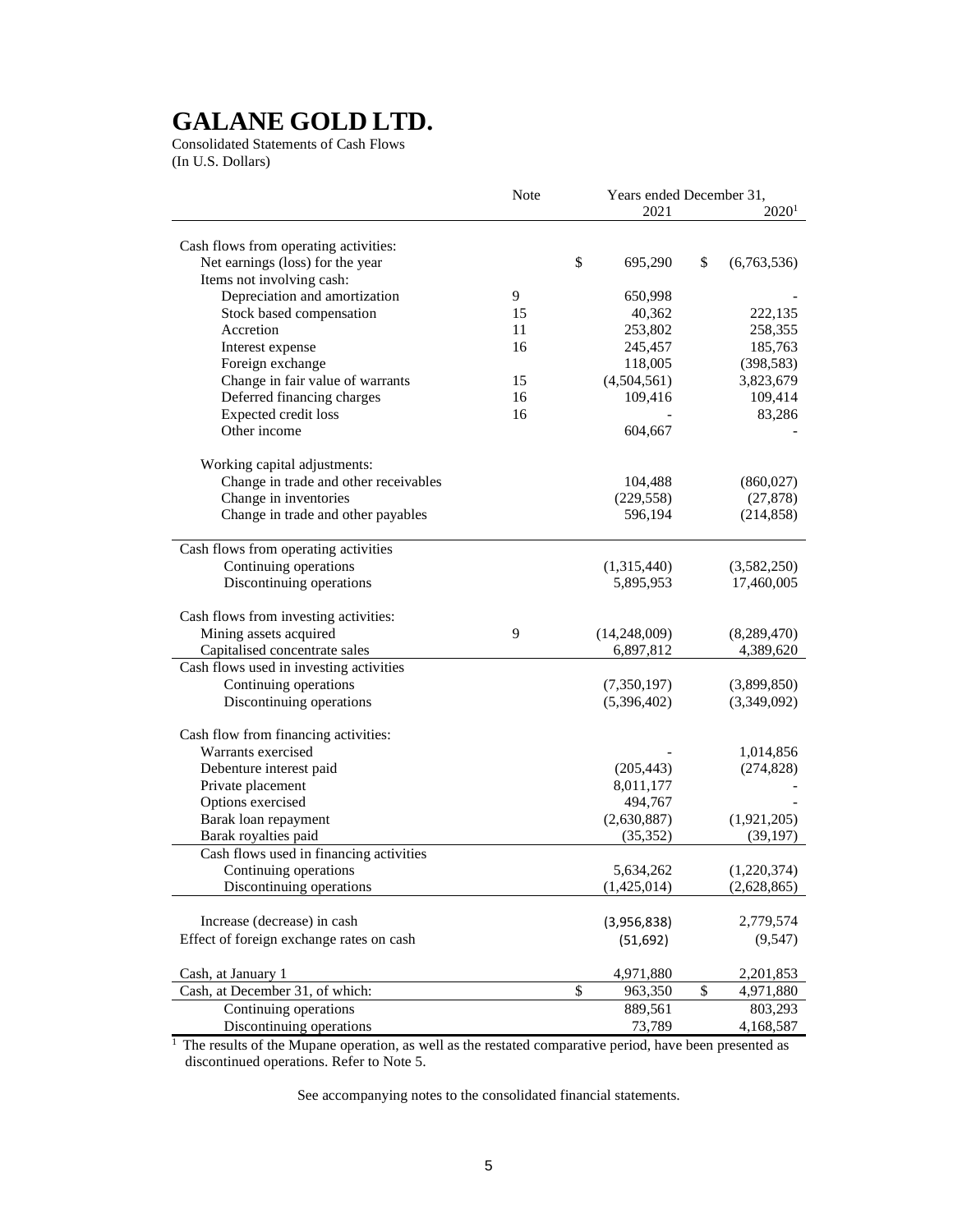Notes to Consolidated Financial Statements (In U.S. dollars) Years ended December 31, 2021 and December 31, 2020

#### **1. Corporate Information**

Galane Gold Ltd. (the "Company" or "Galane") operates through its wholly owned subsidiary, Galane Gold Mines Ltd., which was incorporated under the Business Corporations Act (Ontario) on November 15, 2010 and whose principal business activities are the exploration for, development of, and operation of gold mining properties. The Company's registered and head office is located at Suite 1800, 181 Bay St., Toronto, Ontario, Canada.

#### **2. Going Concern**

These financial statements were prepared using international financial reporting standards that are applicable to a going concern.

As at December 31, 2021, the Company had a working capital deficiency (current assets less current liabilities) of \$3.0 million compared to a deficiency of \$12.4 million at December 31, 2020. Losses from continuing mining operations were \$0.4 million (earnings from discontinuing mining operations were \$0.6 million) for the year ended December 31, 2021. Cashflow from continuing operating activities was negative \$1.3 million (cashflow from discontinuing operating activities of \$5.9 million) for the year ended December 31, 2021. The Company has no material commitments for capital expenditures at the Mupane or Galaxy mine as of December 31, 2021.

The current commodity price and exchange rate environment can be volatile, which may have an impact on the Company's cash flows. Despite the higher gold price currently being realized, the Company continues to review its near-term operating plans and to take steps to reduce costs and maximize cash flow generated from operations.

The Company's financial position, as well as the uncertainties around any future impact of a worsening of the COVID-19 pandemic result in material uncertainties that give rise to significant doubt as to the ability of the Company to continue as a going concern. Because of these uncertainties, there can be no assurance that the measures that management is taking to mitigate the Company's liquidity position will be successful.

These financial statements do not reflect adjustments to the carrying values of the assets and liabilities, the reported revenues and expenses, and the balance sheet classifications used, that would be necessary if the Company were unable to realize its assets and settle its liabilities as a going concern in the normal course of operations. Such adjustments could be material.

#### **3. Basis of preparation:**

#### **(a) Statement of compliance**

The consolidated financial statements of the Company and its subsidiaries have been prepared in accordance with International Financial Reporting Standards ("IFRS"), as issued by the International Accounting Standards Board ("IASB"). The consolidated financial statements were approved by the Board of Directors of the Company (the "Board") on April 28, 2022.

#### **(b) Basis of measurement**

The consolidated financial statements have been prepared on a historical cost basis except for financial instruments which are at fair value. The methods used to measure fair values are discussed in Note 4.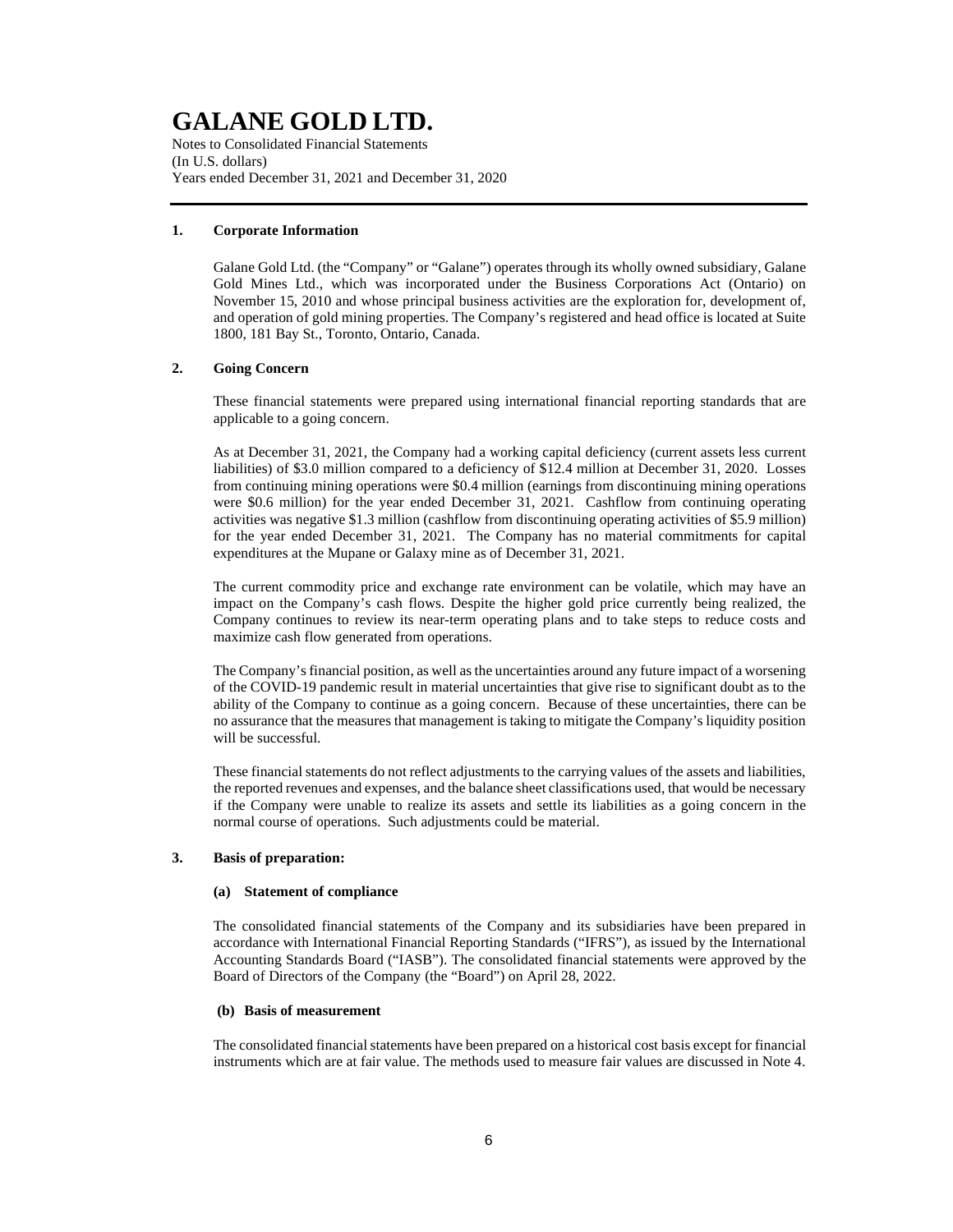Notes to Consolidated Financial Statements In (U.S. dollars) Years ended December 31, 2021 and December 31, 2020

#### **(c) Basis of consolidation**

The significant subsidiaries of the Company are accounted for as follows:

|                                  | Country of<br>Incorporation | % equity interest<br>December 31, 2021 |
|----------------------------------|-----------------------------|----------------------------------------|
|                                  |                             |                                        |
| Galane Gold Mines Ltd.           | Canada                      | 100\%                                  |
| Mupane Gold Mines Limited        | Mauritius                   | 100\%                                  |
| Gallery Gold Pty Ltd.            | Australia                   | 100\%                                  |
| Mupane Gold Mining Proprietary   |                             |                                        |
| Limited                          | <b>Botswana</b>             | 100%                                   |
| The Northern Lights Exploration  |                             |                                        |
| Company (Pty) Ltd.               | <b>Botswana</b>             | 100%                                   |
| Galaxy Gold Mining (Pty) Limited | South Africa                | 83%                                    |
| <b>Summit Gold Corporation</b>   | U.S.A.                      | 100%                                   |
|                                  |                             |                                        |

Subsidiaries consist of entities over which the Company is exposed to, or has rights to, variable returns as well as the ability to affect those returns through the power to direct the relevant activities of the entity. The financial statements of subsidiaries are included in the consolidated financial statements from the date that control commences until the date that control ceases. The financial information of the subsidiaries is prepared for the same reporting period as the Company, using consistent accounting policies.

All balances, income and expenses and unrealized gains and losses resulting from transactions amongst subsidiaries of the Company are eliminated on consolidation.

The Company's other subsidiaries are Galane Gold Botswana Proprietary Limited (Botswana) (100% owned), Galaxy Gold Reefs (Pty) Ltd. (South Africa) (90% owned by Galaxy Gold Mining (Pty) Limited), Southern Cross Exploration and Development (Pty) Ltd. (Botswana) (100% owned) and Shashe Mines (Pty) Ltd. (Botswana) (85% owned).

#### **(d) Functional and presentation currency**

The consolidated financial statements are presented in U.S. dollars, which is the functional currency of the Company and each of its subsidiaries. All amounts are in U.S. dollars, except where otherwise indicated.

#### **(e) Significant accounting judgements, estimates and assumptions**:

The preparation of the consolidated financial statements requires management to make judgements, estimates and assumptions that affect the reported amounts of assets, liabilities and contingent liabilities at the date of the consolidated financial statements and reported amounts of revenues and expenses during the reporting period. Estimates and assumptions are continually evaluated and are based on management's experience and other factors, including expectations of future events that are believed to be reasonable under the circumstances. However, actual outcomes can differ from these estimates.

In particular, information about significant areas of estimation uncertainty and critical judgments in applying accounting policies that have the most significant effect on the amounts recognized in the consolidated financial statements are as follows: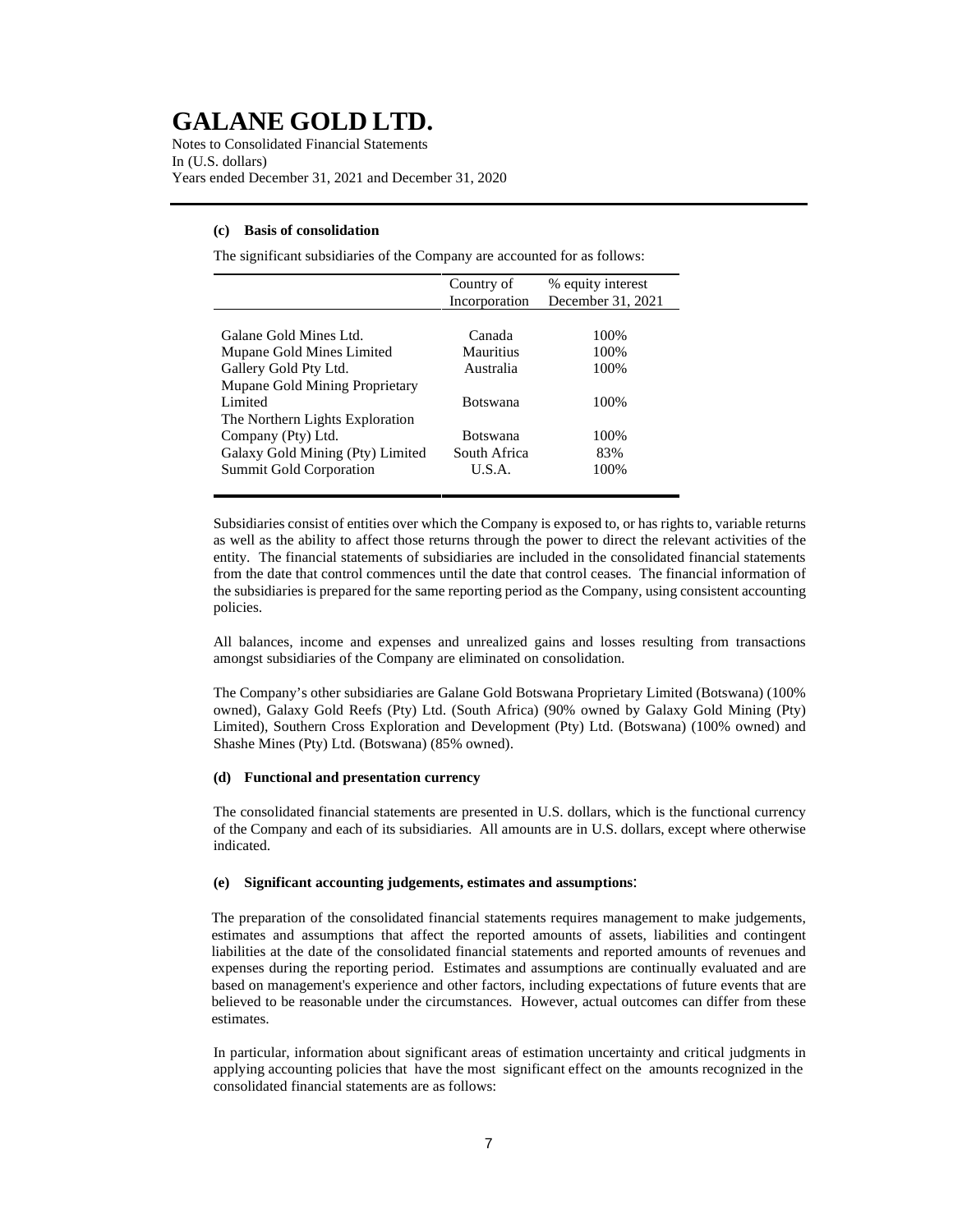Notes to Consolidated Financial Statements In (U.S. dollars) Years ended December 31, 2021 and December 31, 2020

#### **(i) Mineral resources**:

Mineral resources have been estimated by qualified personnel of the Company in accordance with definitions and guidelines adopted by The Canadian Institute of Mining, Metallurgy and Petroleum. A mineral reserve is a technical estimate of the amount of metal or mineral that can be economically extracted from a mineral deposit. Mineral reserve and resource estimates include numerous uncertainties and depend heavily on geological interpretations and statistical inferences drawn from drilling and other data. Reserve and resource statements also require an estimate of the future price for the commodity in question and an estimate of the future costs of operations. Mineral reserve and resource estimates are subject to uncertainty and may be inaccurate. Results from drilling, testing and production, as well as material changes in metal prices subsequent to the date of an estimate may justify a revision of such estimates.

Actual production costs may vary from estimated production costs due to many factors like changing costs of inputs such as labour, energy and consumables as well as varying royalty expenses related to the price of gold.

A number of accounting estimates, as described in the following relevant accounting policy notes, are impacted by the reserve and resource estimates:

- Note  $4(g)$  Depreciation and amortization rates
- Note  $4(f)(ii)$  Deferred stripping
- Note  $4(i)(ii)$  Impairment of non-financial assets
- Note  $4(j)$  Restoration and rehabilitation provision

#### **(ii) Impairment of mining properties and plant and equipment:**

Mining properties and plant and equipment are considered for impairment when events or changes in circumstances indicate that the carrying amount may not be recoverable. Assessment of impairment indicators involves the application of a number of significant judgements over internal and external factors including resource estimation, status of legal ownership, changes in government legislation, and regulations, the availability of financing and various other operational factors. If any such indication exists, an estimate of the recoverable amount is undertaken. If the asset's carrying amount exceeds its recoverable amount, an impairment loss is recognized in the Company's statement of loss.

#### **(iii) Determination of deferred income tax assets:**

The carrying amount of deferred income tax assets is reviewed at each balance sheet date and reduced to the extent that it is not probable that sufficient taxable profit will be available to allow all or part of the deferred income tax asset to be utilized. No deferred income tax asset has been recognised in these financial statements as it is not currently considered probable that they will be able to be realised. Unrecognized deferred income tax assets are reassessed at each balance sheet date and are recognized to the extent that it is probable that future taxable profit will be available to allow the deferred tax asset to be recovered. For more information, refer to Note 14.

#### **(iv) Share-based payments and warrants:**

Equity-settled share-based payments are measured at fair value at the grant date; warrants denominated in a foreign currency are measured at fair value through profit or loss. The fair value of options and warrants is determined using a Black-Scholes option pricing model based on assumptions including volatility, expected life, expected dividends and risk-free interest rate. A change in any or a combination of the key assumptions used to determine the fair value of share-based payments at grant

date or warrants denominated in a foreign currency at the reporting date could have a material impact on their carrying values and the amount recorded in earnings.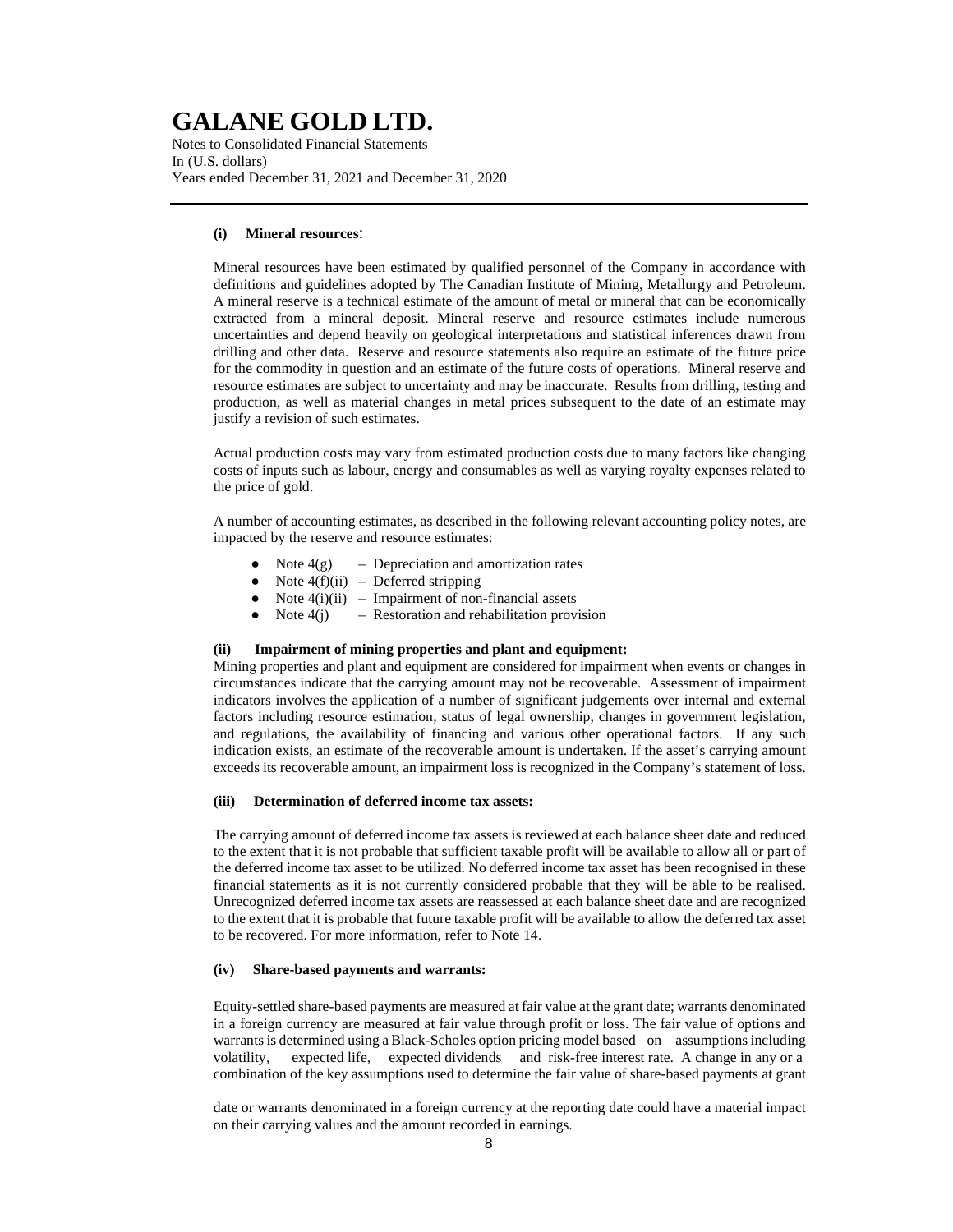Notes to Consolidated Financial Statements In (U.S. dollars) Years ended December 31, 2021 and December 31, 2020

#### **(v) Restoration and rehabilitation provision:**

Amounts recorded for restoration and rehabilitation provision require management to estimate the future costs the Company will incur to complete the reclamation and remediation work required to comply with applicable laws and regulations as well as the timing of the reclamation activities and estimated discount rate. Future changes to environmental laws and regulations could increase the extent of reclamation and remediation work required to be performed by the Company. Increases in future costs could materially impact the amounts charged to operations for reclamation and remediation. The provision represents management's best estimate of the present value of the future reclamation and remediation costs.

#### **(vi) Going Concern**

Significant judgements are used in the Company's assessment of its ability to continue as a going concern which is described in Note 2.

Management is required to exercise judgment in order to ensure that disclosures relating to liquidity and the Company's ability to continue as a going concern are appropriate. To this end, the Company manages liquidity risk by maintaining an adequate level of cash and cash equivalents to meet its shortterm ongoing obligations and reviews its actual expenditures and forecast cash flows on a regular basis and matches the maturity dates of its cash equivalents to capital and operating needs. Changes in production levels, and gold prices, foreign exchange rates and other factors all impact the Company's liquidity position.

#### **(f) Future accounting pronouncements**

In May 2020, the IASB issued amendments to IAS 16, Property, Plant and Equipment ("IAS 16") which prohibits entities from deducting from the cost of an item of property, plant and equipment, any proceeds from selling items produced while bringing that asset to the location and condition necessary for it to be capable of operating in the manner intended by management. Instead, an entity recognises the proceeds from selling such items, and the costs of producing those items, in profit or loss.

The amendment is effective for annual reporting periods beginning on or after January 1, 2022 and must be applied retrospectively to items of property, plant and equipment made available for use on or after the beginning of the earliest period presented when the entity first applies the amendment. Application of the amendments to IAS 16 are expected to increase revenue by approximately \$7 million and reduce Property, Plant and Equipment by the same amount for the year ended December 31, 2021. The Company is currently evaluating the associated cost of sales and corresponding Property, Plant and Equipment impact.

#### **4. Significant accounting policies:**

#### **(a) Foreign currency translation**

Transactions in foreign currencies are translated at the rate on the date of the transaction. Monetary assets and liabilities denominated in foreign currencies are retranslated at the rate of exchange on the date of the consolidated statement of financial position. All differences are taken to the consolidated statement of loss and comprehensive loss. Non-monetary items that are measured in terms of historical cost in a foreign currency are translated using the exchange rate as at the date of the initial transaction.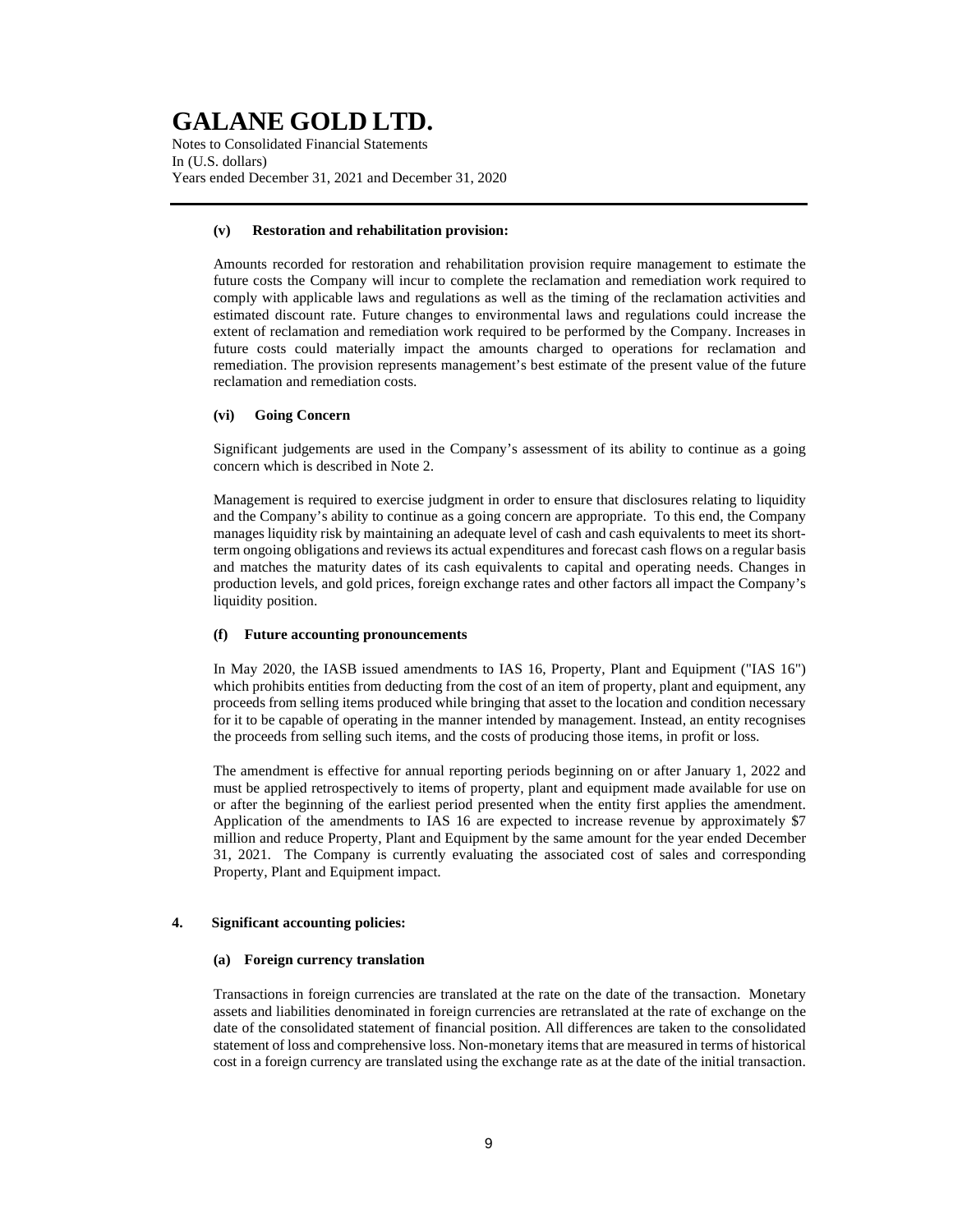Notes to Consolidated Financial Statements In (U.S. dollars) Years ended December 31, 2021 and December 31, 2020

#### **(b) Business combinations**

On the acquisition of a subsidiary, the purchase method of accounting is applied whereby the purchase consideration is allocated to the identifiable assets, liabilities and contingent liabilities (identifiable net assets) on the basis of fair value at the date of acquisition.

The cost of the business combination is the aggregate of the fair values at the date of exchange of assets given, liabilities incurred or assumed, and equity instruments issued by the acquirer in exchange for control of the acquiree.

If the fair value attributable to the Company's share of the identifiable net assets exceeds the fair value of the consideration, the Company reassesses whether it has correctly identified and measured the assets acquired and liabilities assumed and recognizes any additional assets or liabilities that are identified in that review. If that excess remains after reassessment, the Company recognizes the resulting gain in the consolidated statement of loss and comprehensive loss on the acquisition date.

Costs directly related to business combinations are expensed in the year they are incurred.

If a transaction does not meet the definition of a business under IFRS, the transaction is recorded as an asset acquisition. Accordingly, the net identifiable assets acquired and liabilities assumed are measured at the fair value of the consideration paid, based on their relative fair values at the acquisition date. Acquisition-related costs are included in the consideration paid and capitalized.

#### **(c) Financial instruments**

The Company recognizes financial assets and financial liabilities on the date it becomes a party to the contractual provisions of the instruments. Financial liabilities are not recognized unless one of the parties has a legal or constructive obligation or the contract is a derivative contract.

On initial recognition, financial assets and liabilities are classified as and measured at: amortized cost, fair value through profit or loss ("FVTPL") or fair value through other comprehensive income ("OCI") according to their contractual cash flow characteristics and the business models under which they are held.

A financial asset (in whole or in part) is derecognized either when the Company has transferred substantially all the risks and rewards of ownership of the financial asset or when cash flows expire.

A financial liability is derecognized when the obligation specified in the contract is discharged, cancelled or expired.

Financial assets and liabilities are offset when the Company has a legally enforceable right to offset and intends to settle either on a net basis or to realize the asset and settle the liability simultaneously.

#### **Non-derivative financial instruments**

Non-derivative financial instruments comprise cash, trade and other receivables, accounts payable and accrued liabilities and, interest bearing loans and borrowings. Non-derivative financial instruments are recognized initially at fair value plus, for instruments not at fair value through profit and loss, any directly attributable transaction costs. Subsequent to initial recognition, non-derivative financial instruments are classified and measured as described below.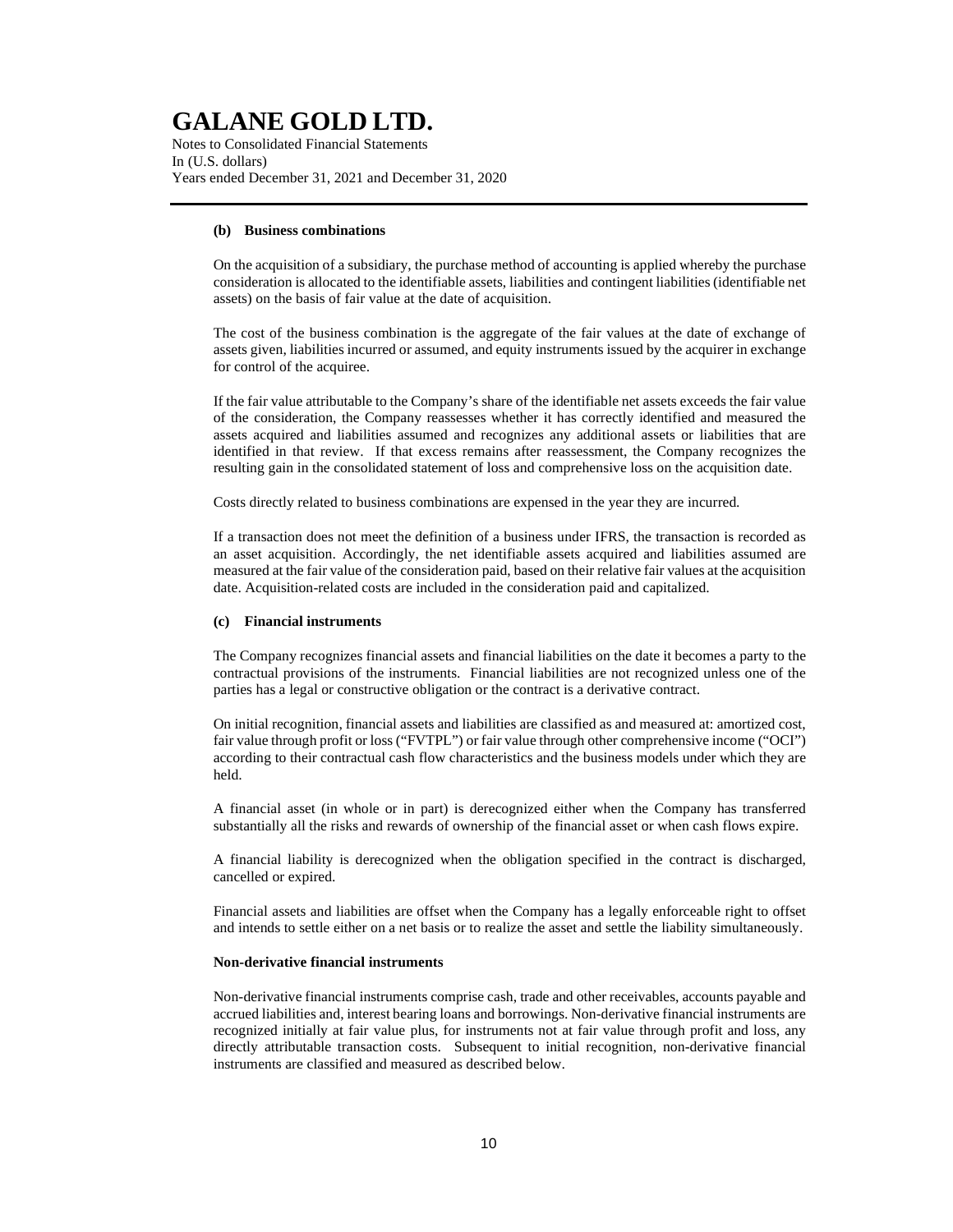Notes to Consolidated Financial Statements In (U.S. dollars) Years ended December 31, 2021 and December 31, 2020

#### *Financial instruments at fair value through profit or loss*

An instrument is classified at fair value through profit or loss if it is acquired principally for the purpose of selling in the short-term or is designated as such upon initial recognition. Financial instruments are designated at fair value through profit or loss if the Company manages such investments and makes purchase and sale decisions based on their fair value in accordance with the Company's documented risk management of investment strategy.

Warrants denominated in foreign currency are classified as fair value through profit or loss. Any unrealized gains or losses related to changes in the fair value are included in financing income or financing costs.

#### *Other financial instruments*

Financial assets are measured at amortized cost if they are held for the collection of contractual cash flows where those cash flows solely represent payments of principal and interest. The Company's intent is to hold these financial assets in order to collect contractual cash flows and the contractual terms give rise to cash flows on specified dates that are solely payments of principal and interest on the principal amount outstanding. All of the Company's financial assets fall under this category.

Other financial liabilities are recognized initially at fair value plus any attributable transaction costs. Subsequent to initial recognition, they are measured at amortized cost using the effective interest method. These include mining royalties, capital lease obligations, shareholder loans and accounts payable and accrued liabilities.

#### **(d) Cash and cash equivalents**

Cash and cash equivalents comprise of cash in bank accounts and on hand and other short-term investments with initial maturities of less than 90 days.

#### **(e) Inventories**

Work in progress inventories are valued at the lower of cost or net realizable value. Production costs include the cost of materials, labour, mine site production overheads and depreciation to the applicable stage of processing.

Ore stockpiles are valued at the lower of cost and net realizable value. The cost of ore stockpiles is increased based on the related current mining cost per tonne for the period, and decreases in ore stockpiles are recorded in mining costs using the weighted average cost per tonne. Ore stockpiles are segregated between current and long-term inventories based on when they are expected to be processed.

Consumables are valued at the lower of average purchase cost and net realizable value. Provisions for redundant and slow-moving items are made by reference to specific items of stock. Spare parts, stand-by and servicing equipment held are generally classified as inventories. However, if major spare parts (critical spares) and stand-by equipment (insurance spares) are expected to be used for more than one period or can only be used in connection with a particular capital asset, then they are classified as a component of mining assets.

Net realizable value is the estimated selling price in the ordinary course of business, less estimated costs of completion and costs of selling the final product.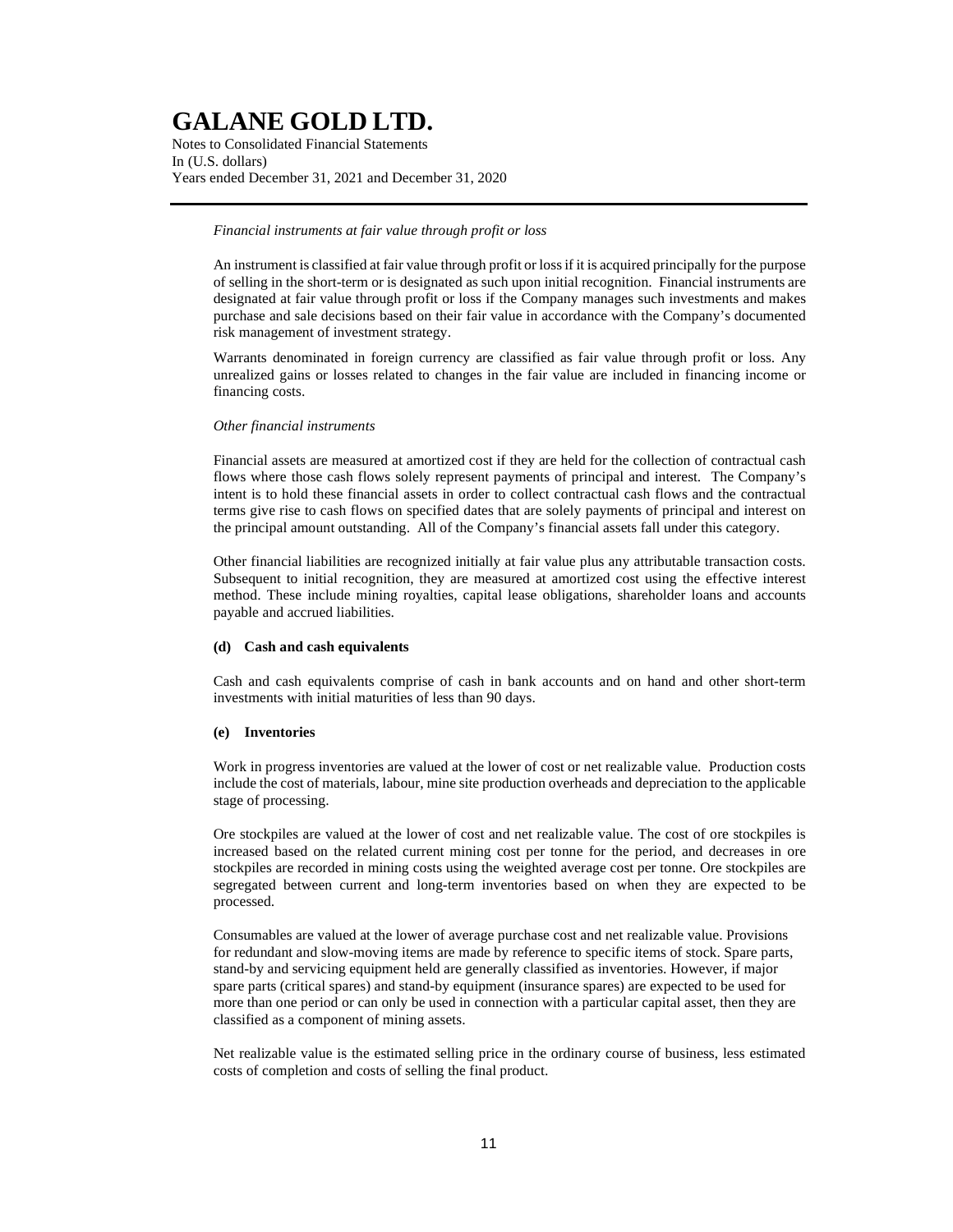Notes to Consolidated Financial Statements In (U.S. dollars) Years ended December 31, 2021 and December 31, 2020

#### **(f) Mining properties and plant and equipment**

Mining properties are measured at cost less accumulated depreciation and accumulated impairment charges.

The initial cost of an asset comprises its purchase or construction cost, any costs directly attributable to bringing the asset to a working condition for its intended use, the initial estimate of the rehabilitation obligation, and for qualifying assets, borrowing costs. The purchase price or construction cost is the aggregate amount paid and the fair value of any other consideration given to acquire the asset. The cost of self-constructed assets includes the cost of materials and direct labour.

When significant parts of an item of property, plant and equipment have different useful lives, they are accounted for as separate items (major components) of property, plant and equipment.

The cost of replacing part of an item of property, plant and equipment is recognized in the carrying amount of the item if it is probable that the future economic benefits embodied within the part will flow to the Company and its cost can be measured reliably. The carrying amount of the replaced part is derecognized. The costs of the day-to-day servicing of property, plant and equipment are recognized in earnings as incurred.

Mining properties presented on the consolidated statement of financial position represent the capitalized expenditures related to:

- Mine development; and
- Stripping costs

#### **(i) Mine development**

Upon determination of technical feasibility and commercial viability of an exploration and evaluation asset, all subsequent expenditure is capitalized to mine development costs and the related costs are amortized when the projects are brought into production. Mine development costs include expenditures to develop new ore bodies, define further mineralization in existing ore bodies, construct and install or complete infrastructure facilities. Mine development costs are net of proceeds from the sale of ore extracted during the development phase.

Where funds have been borrowed, either to specifically finance a project or for general borrowings during the period of construction, the amount of interest capitalized represents the actual borrowing costs incurred, in the case of specific finance arrangements, or an allocation of interest on general borrowings.

#### **(ii) Stripping costs**

After commencement of production, the Company recognizes mining costs associated with stripping activities in an open pit mine as variable production costs. Such costs are included in the cost of inventory unless the stripping activity can be determined to have future economic benefits that will flow to the entity, in which case the costs are capitalized.

Capitalized stripping costs represent further development of the mine that requires a phase of overburden removal activity to access ore which will be mined in future periods.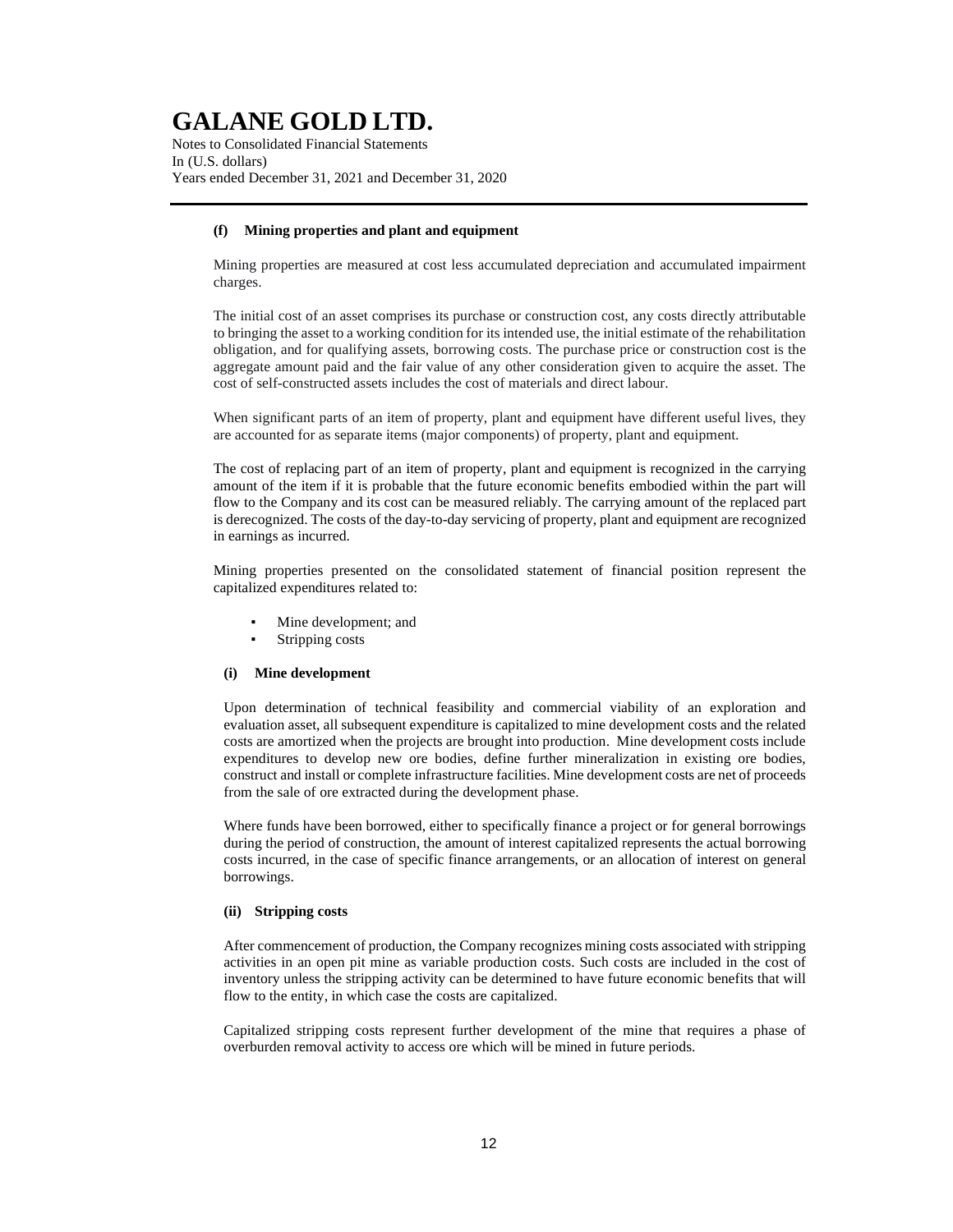Notes to Consolidated Financial Statements In (U.S. dollars) Years ended December 31, 2021 and December 31, 2020

#### **(g) Depreciation and amortization**

Mining properties and property, plant and equipment are amortized when the assets are ready for their intended use using the units-of-production method over the shorter of the estimated economic life of the asset or the mining operation.

The reserve and resource estimate is the prime determinant of the life of the mine. In estimating the life of mine, the nature of the ore body and the method of mining the ore body are taken into account. In general, an ore body where the mineralization is reasonably well defined is amortized over its proven and probable mineral reserves. Non reserve material may be included in depreciation calculations in limited circumstances where there is a high degree of confidence in its economic extraction. Changes in the estimate of mineral reserves and resources will result in changes to the depreciation and will be accounted for on a prospective basis over the remaining life of the operation.

The basis of amortization for capitalized stripping is the ore to be extracted as a result of the specific stripping activity and is determined on a units-of-production basis.

Changes in a mine's life and design will usually result in changes to the basis of amortization. These changes are accounted for prospectively.

Residual values, useful lives and amortization methods are reviewed at least annually and adjusted if appropriate. Changes are accounted for prospectively. When no further future economic benefits are expected from an asset it will be de-recognised. Any gain or loss on de-recognition of the asset is included in the consolidated statement of loss and comprehensive loss in the year the asset is derecognised.

#### **(h) Mineral exploration and evaluation costs**

Costs incurred to acquire new rights to explore mineral properties are capitalised. Exploration costs that do not relate to existing mining properties are expensed. The Company considers evaluation costs to have commenced once it has determined it is likely the Company will carry out economic mining activities for that ore body in the future. This assessment requires significant management judgement. Costs to evaluate the technical feasibility and commercial viability of a mineral property are capitalised. The Company reviews each exploration and evaluation asset as costs are incurred to ensure conditions for capitalisation still exist. Capitalised amounts are then assessed for indications of impairment at the end of each reporting period.

When the technical feasibility and commercial viability of the mineral property is determined, any capitalised costs are transferred to mine development costs and the balance is tested for impairment.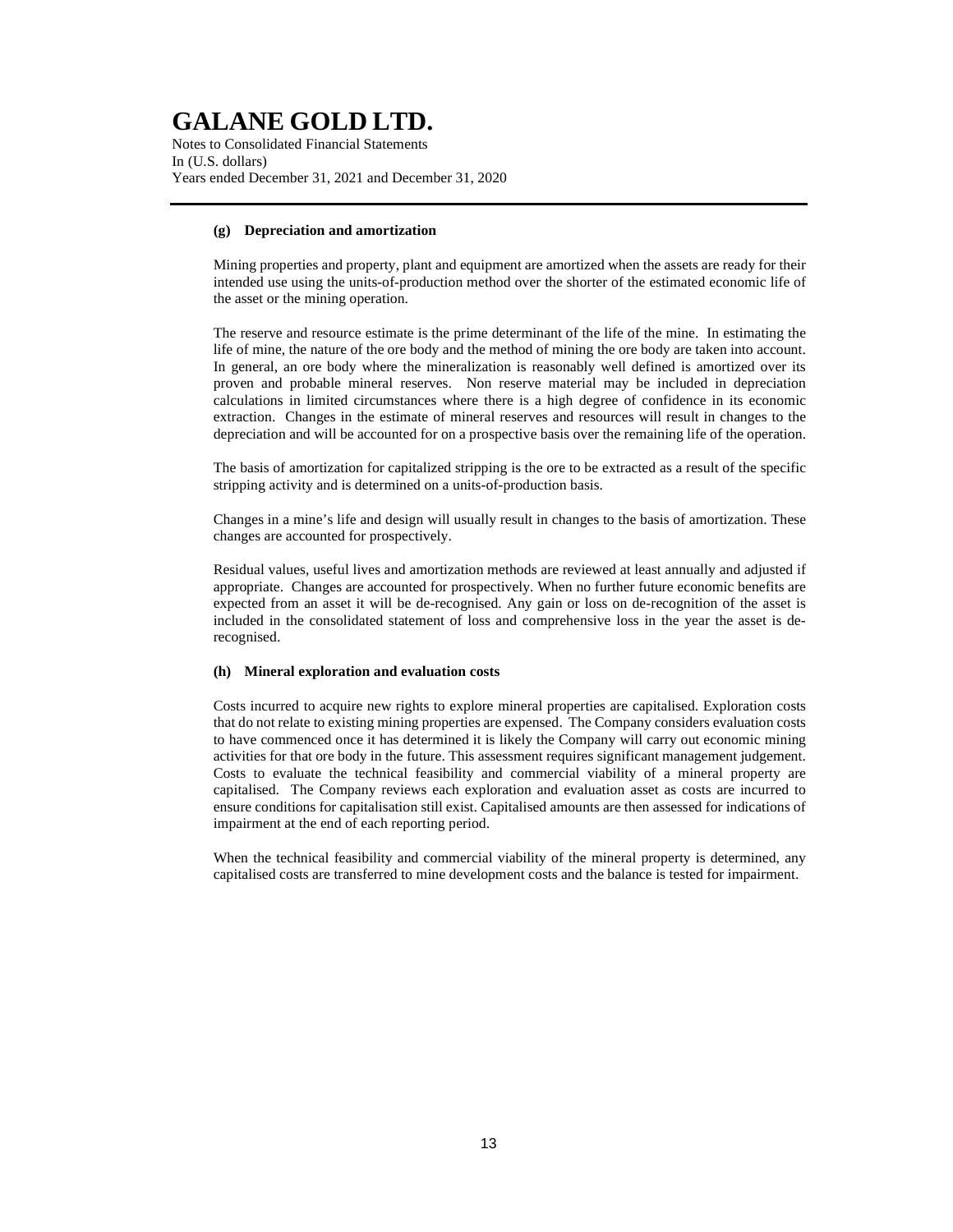Notes to Consolidated Financial Statements In (U.S. dollars) Years ended December 31, 2021 and December 31, 2020

#### **(i) Impairment**

#### **(i) Financial assets**

The Company assesses on a forward-looking basis the expected credit losses associated with its financial assets carried at amortized cost. The impairment methodology applied depends on whether there has been a significant increase in the credit risk.

#### **(ii) Non-financial assets**

If a mineral property is abandoned or deemed economically unfeasible, the related project balances are derecognised.

The Company conducts quarterly impairment assessments of the values of long-lived assets, including mining assets and exploration and evaluation assets. If an indication of impairment exists, an estimate of the asset's recoverable amount is calculated. The recoverable amount is determined as the higher of the asset's fair value less costs of disposal ("FVLCD") and its value in use ("VIU"). The recoverable amount is determined for an individual asset, unless the asset does not generate cash inflows that are largely independent of those from other assets or groups of assets. If this is the case, the individual assets are grouped together into cash generating units ("CGUs") for impairment purposes. Such CGUs represent the lowest level for which there are separately identifiable cash inflows that are largely independent of the cash flows from other assets or other groups of assets. The Company considers that it currently has two CGUs, being the Mupane mine (discontinued operations) and the Galaxy mine (continuing operations).

If the carrying amount of the asset or CGU exceeds its recoverable amount, an impairment loss is recorded so as to reduce the carrying amount to its recoverable amount. A previously recognized impairment loss is reversed if there has been a change in the estimates used to determine the recoverable amount for the asset since the impairment loss was recognized. If this is the case, the carrying amount is increased to its recoverable amount. The increased amount cannot exceed the carrying amount that would have been determined, net of depreciation, had no impairment loss been recognized in prior years.

The recoverable amount is determined based on the present value of estimated future cash flows from each long-lived asset, which are calculated based on numerous assumptions such as proven and probable reserves, resources when appropriate, estimates of discount rates, estimated future metal prices, operating costs, capital and site restoration expenses and estimated future foreign exchange and inflation rates, as defined under IFRS for FVLCD and VIU. Management's assumptions and estimates of future cash flows are subject to risks and uncertainties, particularly when market conditions such as the price of gold, inflation, currency values and interest rates are volatile, and may be partially or totally outside of the Company's control. Therefore, it is reasonably possible that changes could occur with evolving economic conditions, which may affect the recoverability of the Company's long-lived assets.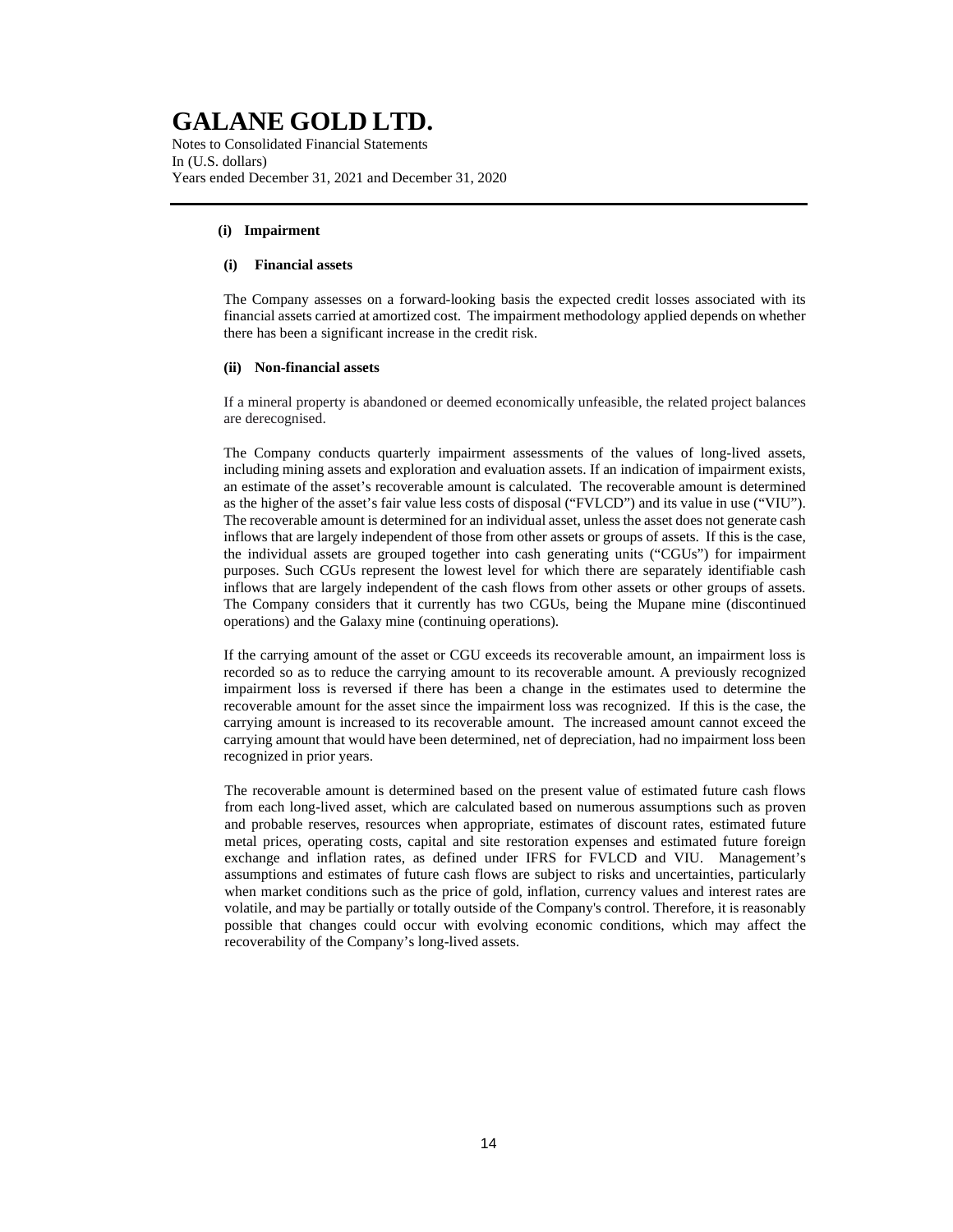Notes to Consolidated Financial Statements In (U.S. dollars) Years ended December 31, 2021 and December 31, 2020

#### **(j) Restoration and rehabilitation provision**

The Company records the present value of estimated costs of legal and constructive obligations required to restore and rehabilitate sites in the period in which the obligation is incurred with a corresponding increase in the carrying value of the related mining asset. The obligation is generally considered to have been incurred when mine assets are constructed or the environment is disturbed. The nature of these restoration activities includes dismantling and removing structures, rehabilitating mines and tailings dams, dismantling operating facilities, closure of plant and waste sites, and restoration, reclamation and re-vegetation of affected areas. The discounted liability is adjusted at the end of each period to reflect the passage of time, based on the discount rates that reflect current market assessments and the risks specific to the liability, and changes in the estimated future cash flows underlying the obligation.

These estimates depend on labour costs, known environmental impacts, the effectiveness of remedial and restoration measures, inflation rates and risk-free interest rates specific to each liability. The Company also estimates the timing of the outlays, which is subject to change depending on continued operation or newly discovered reserves. The periodic unwinding of the discount is recognized in earnings as a finance cost. Additional disturbances or changes in restoration costs will be recognized as changes to the corresponding assets and asset retirement obligation when they occur. Environmental and on-going site clean-up costs at operating mines, as well as changes to estimated costs for closed sites, are charged to earnings in the period during which they occur.

#### **(k) Income taxes**

#### **(i) Current income tax**

Current income tax assets and liabilities for the current and prior periods are measured at the amount expected to be recovered from or paid to the taxation authorities. The tax rates and tax laws used to compute the amount are those that are enacted or substantially enacted by the date of the consolidated statement of financial position**.** 

Current income tax assets and current income tax liabilities are only offset if a legally enforceable right exists to set off the amounts, and the Company intends to settle on a net basis, or to realize the asset and settle the liability simultaneously.

Current income taxes relating to items recognized directly in equity are recognized directly in equity.

#### **(ii) Deferred income tax**

Deferred income tax is provided using the asset and liability method on temporary differences at the period end between the tax bases of assets and liabilities and their carrying amounts for financial reporting purposes.

Deferred income tax liabilities are recognized for all taxable temporary differences, except:

- where the deferred income tax liability arises from the initial recognition of goodwill or of an asset or liability in a transaction that is not a business combination and, at the time of the transaction, affects neither the accounting profit nor taxable profit; and
- in respect of taxable temporary differences associated with investments in subsidiaries, where the timing of the reversal of the temporary differences can be controlled by the parent, investor, or venturer and it is probable that the temporary differences will not reverse in the foreseeable future.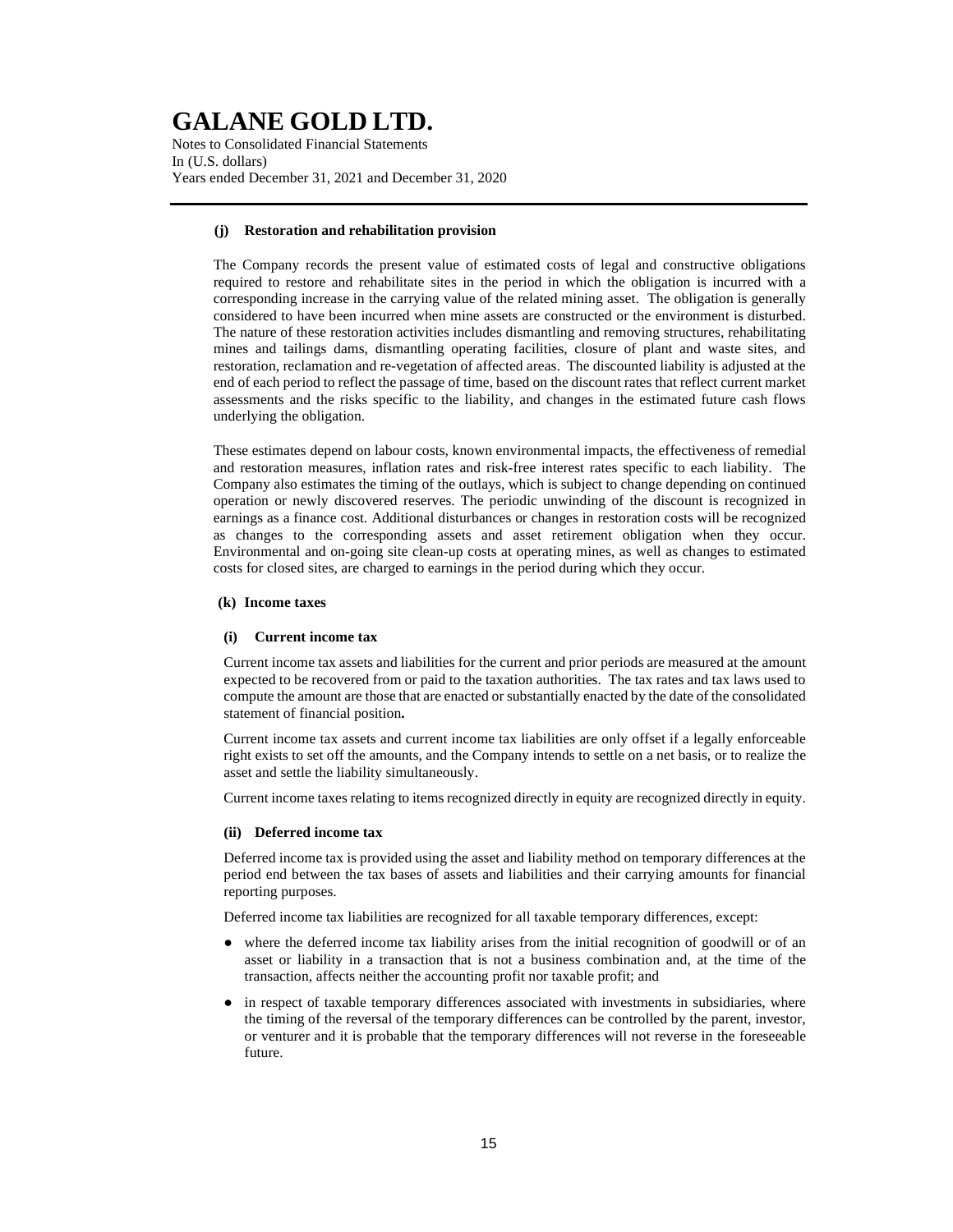Notes to Consolidated Financial Statements In (U.S. dollars) Years ended December 31, 2021 and December 31, 2020

> Deferred income tax assets are recognized for all deductible temporary differences, carry forward of unused tax credits and unused tax losses, to the extent that it is probable that taxable profit will be available against which the deductible temporary differences, and the carry forward of unused tax credits and unused tax losses can be utilized, except as noted above.

> The carrying amount of deferred income tax assets is reviewed at each period end date and reduced to the extent that it is no longer probable that sufficient taxable profit will be available to allow all or part of the deferred income tax asset to be utilised. Unrecognized deferred income tax assets are reassessed at each period end date and are recognized to the extent that it has become probable that future taxable profit will be available to allow the deferred tax asset to be recovered.

> A translation gain or loss will arise where the local tax currency is not the same as the functional currency. Deferred tax is recognized on the difference between the book value of the non-monetary assets and the underlying tax basis, translated to the functional currency using the current foreign exchange rate.

> Deferred income tax assets and liabilities are measured at the tax rates that are expected to apply to the year when the asset is expected to be realized or the liability settled, based on tax rates (and tax laws) that have been enacted or substantively enacted at the period end date.

> Deferred income taxes relating to items recognized directly in equity are recognized directly in equity.

Deferred income tax assets and deferred income tax liabilities are offset, if a legally enforceable right exists to set off current tax assets against current income tax liabilities and the deferred income taxes relate to the same taxable entity and the same taxation authority.

#### **(l) Revenue recognition**

Revenues comprise sales of gold doré from Mupane and gold concentrate from Galaxy . Revenues from the sale of gold doré are recognized when control is transferred to the customer. Control transfers when gold is delivered to the customer, usually a gold refinery, the customer has full discretion over the gold and there is no unfulfilled obligation that could affect the customer's acceptance of the gold. Control over the gold produced is transferred to the customer and revenue recognized upon delivery to the customer.

In the year ended December 31, 2019 the Company commenced selling gold concentrate from the Galaxy mine, which produces gold concentrate. For each shipment of gold concentrate, a provisional invoice representing up to 90% of the sales value of that shipment is issued when the shipment is made and provisionally assayed, and revenue for 100% of the sales value is recognised. Based on the results produced by the final assay and the quoted gold prices in effect during the period of one full month following the date of making the shipment, a final invoice is produced in respect of that shipment, with the off-take partner paying the difference between the sales value of that final invoice and the amount paid in respect of the provisional invoice. Revenue in respect of sales of gold concentrate is recognised in profit or loss based on the final invoices for those sales, with an estimate of final sales value being made in the case of shipments made prior to the end of a reporting period in respect of which the final invoice has not been issued before the date of reporting.

On October 1, 2021 Galaxy declared commercial production and began to record revenue from the sale of gold. Prior to the Galaxy mine reaching commercial production, the sale proceeds were offset against the capitalized costs of the construction and ramp up of the mine and were not recorded as revenue.

#### **(m) Share-based payments**

The Company has a stock option plan that is described in Note 15(c), and deferred share unit plan described in Note 15(e). Share-based payments to employees are measured at the fair value of the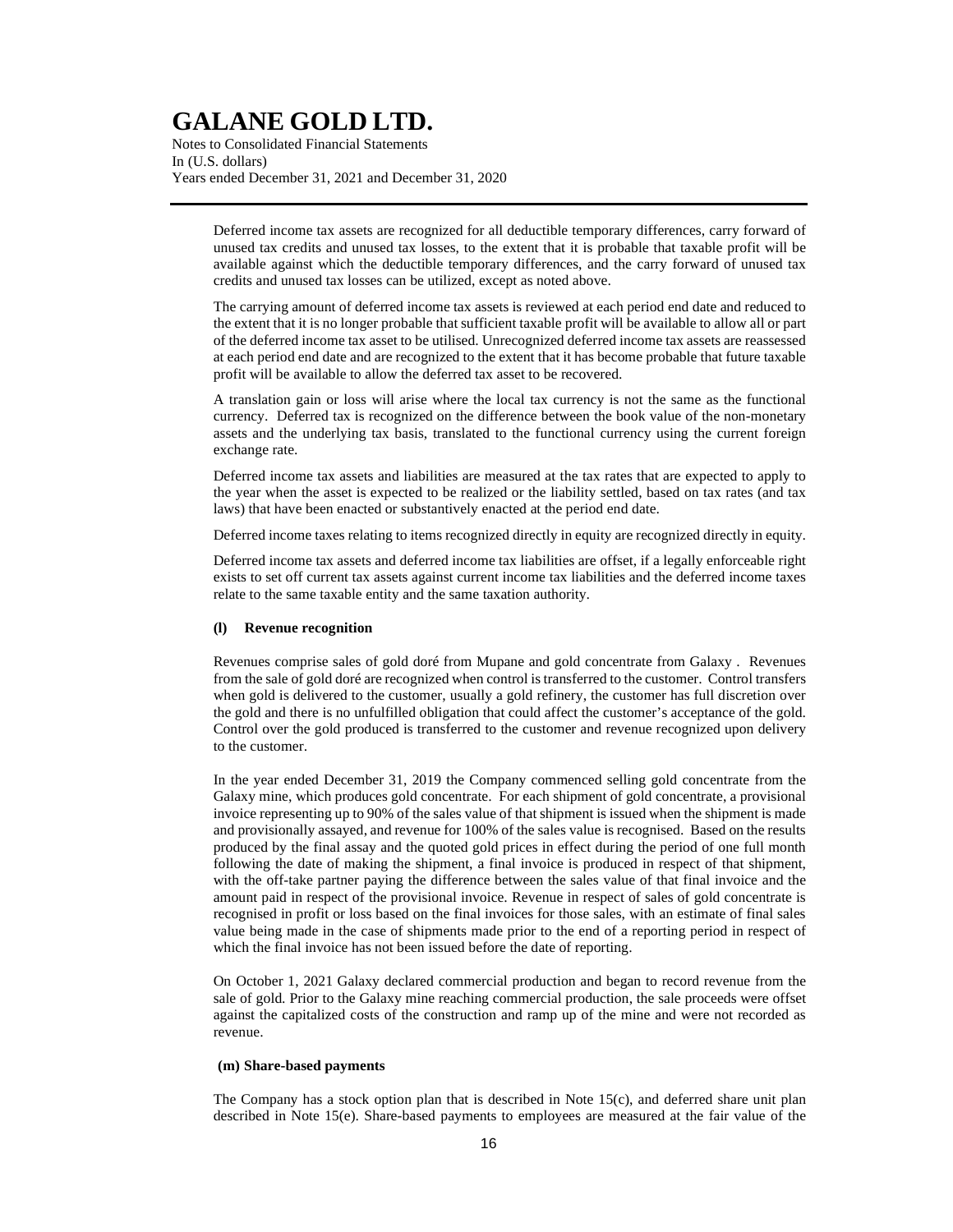Notes to Consolidated Financial Statements In (U.S. dollars) Years ended December 31, 2021 and December 31, 2020

> instruments issued and are amortized over the vesting periods. The amount recognized as an expense is adjusted to reflect the number of awards expected to vest. The offset to the recorded cost is to sharebased payments reserve. Consideration received on the exercise of stock options is recorded as share capital and the related share-based payments reserve balance is transferred to share capital. Charges for options that are forfeited before vesting are reversed through income.

#### **(n) Earnings (loss) per share**

Basic earnings (loss) per share are calculated by dividing net earnings by the weighted average number of common shares outstanding during the year. The calculation of diluted earnings per share uses the treasury stock method. The weighted average number of common shares outstanding for the calculation of diluted earnings (loss) per share assumes that the proceeds to be received on the exercise of dilutive stock options or warrants are used to repurchase common shares at their average market price during the period. The computation of diluted earnings per share assumes the conversion, exercise or contingent issuance of securities only when such conversion, exercise or issuance would have a dilutive effect on earnings per share.

#### **5. Assets held for sale and discontinuing operations**

On November 29, 2021, the Board approved the disposition of the Company's interests in Botswana, namely the Mupane gold mine in Botswana (the "Mupane Property" or the "Disposal Group").

On February 7, 2022, the Company entered into definitive agreements to sell the Mupane Property to Hawks Mining Company Proprietary Limited (the "Purchaser"), a company registered under the laws of Botswana and owned by certain individuals forming part of the Company's local Botswana management team.

Consequently, all assets and liabilities of the Mupane Property were classified as assets / liabilities held for sale as at December 31, 2021. Measurement of the Mupane Property's net assets at fair value less costs to sell resulted in a loss of \$5,707,850 which is included in the net loss from discontinued operations.

The carrying amounts of assets and liabilities in the Disposal Group were as follows:

|                                                 | December 31.     |
|-------------------------------------------------|------------------|
|                                                 | 2021             |
| Assets:                                         |                  |
| Cash                                            | \$<br>73,789     |
| Trade receivables and other assets              | 1,547,195        |
| Inventories                                     | 4,147,894        |
| Mining and exploration properties and plant and | 12,501,944       |
| equipment                                       |                  |
|                                                 | \$<br>18,270,822 |
|                                                 |                  |
|                                                 | December 31.     |
|                                                 | 2021             |
| Liabilities:                                    |                  |
| Accounts payable and accrued liabilities        | \$<br>9,751,118  |
| Interest-bearing loans and borrowings           | 5,880,711        |
| Restoration and rehabilitation provision        | 2,638,992        |
|                                                 | \$<br>18,270,821 |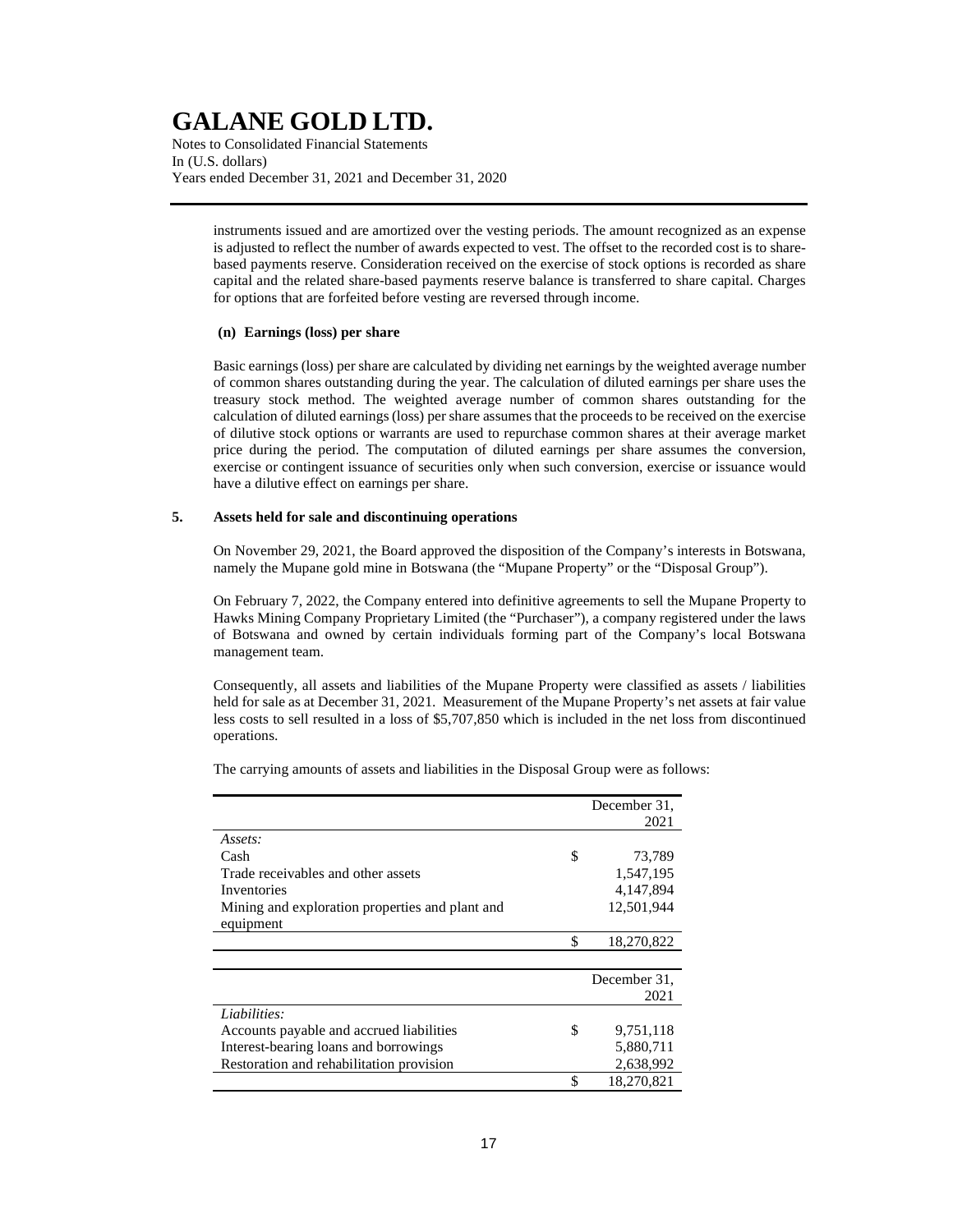Notes to Consolidated Financial Statements In (U.S. dollars) Years ended December 31, 2021 and December 31, 2020

The net earnings (loss) from discontinued operations were as follows:

|                                                                                      | 2021 |                |              | 2020         |
|--------------------------------------------------------------------------------------|------|----------------|--------------|--------------|
|                                                                                      |      |                |              |              |
| Mining revenue                                                                       | \$   | 37,069,680     | <sup>S</sup> | 49,068,780   |
| Mining cost                                                                          |      | (36, 440, 807) |              | (37,883,037) |
| Earnings from mining operations                                                      |      | 628,873        |              | 11,185,743   |
| Expenses:                                                                            |      |                |              |              |
| Foreign exchange (gain) loss                                                         |      | (881, 808)     |              | (228, 652)   |
| Corporate general and administration                                                 |      |                |              |              |
| Financing costs                                                                      |      | 460,973        |              | 222,988      |
| Impairment                                                                           |      | 5,707,850      |              |              |
| Other expenses (income)                                                              |      | (9,641)        |              | (6,157)      |
|                                                                                      |      | 5,277,374      |              | (11, 821)    |
| Earnings (loss) from discontinuing operations before                                 |      | (4,648,501)    |              | 11,197,564   |
| taxation                                                                             |      |                |              |              |
| Taxation                                                                             |      |                |              |              |
| Net earnings (loss) and comprehensive income (loss) from<br>discontinuing operations | \$   | (4,648,501)    | $\mathbb{S}$ | 11, 197, 564 |

#### **6. Summit Acquisition**

On May 19, 2021 the Company completed the acquisition (the "Summit Acquisition") of the Summit Mine and the infrastructure constituting the Banner Mill in New Mexico (the "Assets") from Pyramid Peak Mining, LLC, a wholly owned subsidiary of Waterton Precious Metals Fund II Cayman, LP (the "Seller"). The transaction was accounted for as an asset acquisition.

The aggregate consideration to be paid for the Assets is up to \$17.0 million, of which \$8.8 million has been paid, consisting of (i) cash consideration of \$6.0 million paid on closing of the acquisition; (ii) the issuance to the Seller on closing of the acquisition of 16 million common shares of the Company ("common shares") at a fair value of C\$0.24 per common share and warrants to purchase up to 16 million common shares exercisable at a price of C\$0.30 per common share for a period of three years from closing; and (iii) cash consideration of \$8.2 million upon commencement of production at the mine.

On initial recognition of the Summit Acquisition the Company recognised a total of \$11.2 million in property plant and equipment, with \$6.0 million paid in cash, \$3.2 million attributable to the issuance of common shares, \$1.4 million attributable to warrants, and \$0.6 million attributable to transaction costs. The \$8.2 million payment due upon commencement of production at the mine is being treated as contingent consideration in an asset acquisition and will be recognised once production has commenced.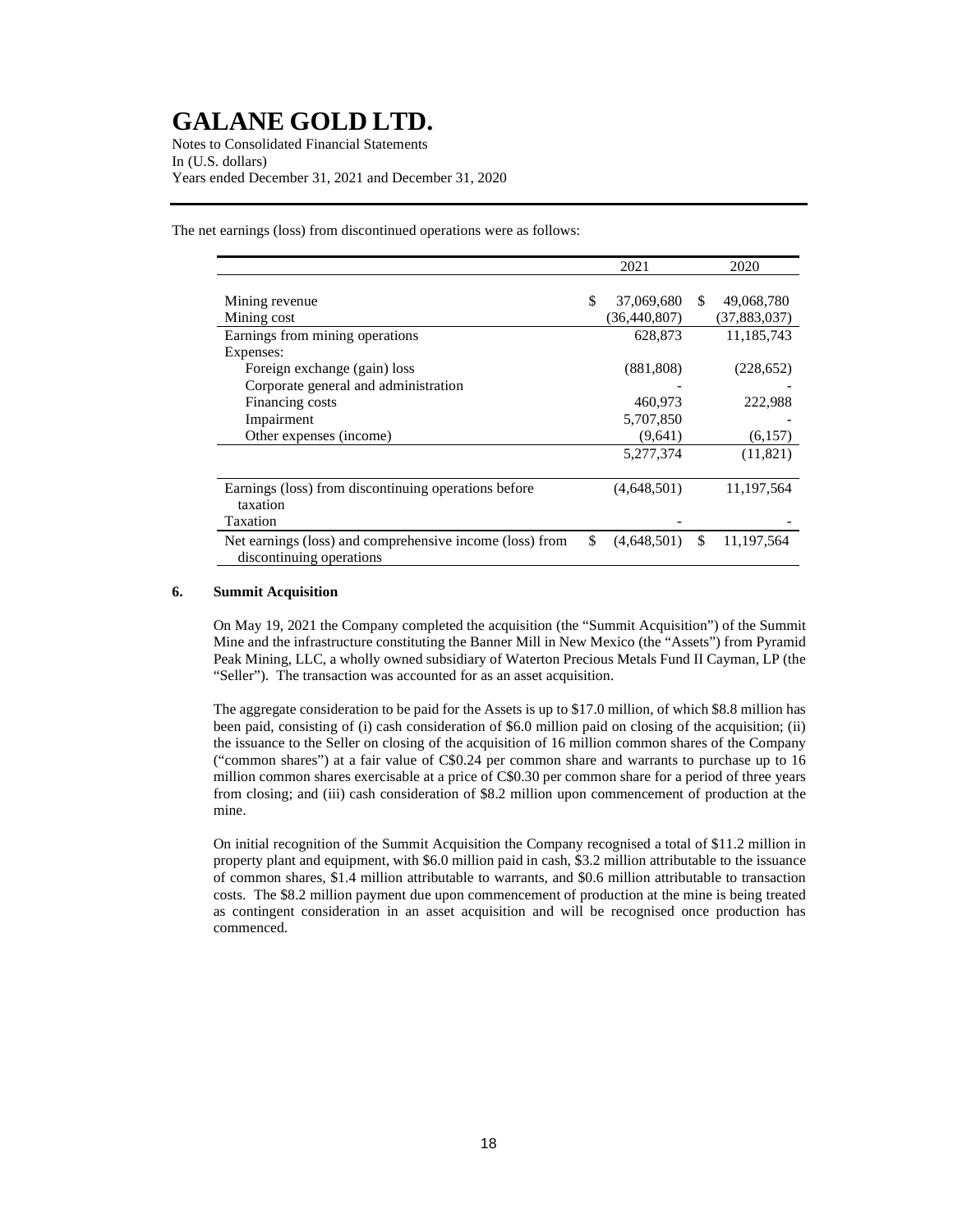Notes to Consolidated Financial Statements In (U.S. dollars) Years ended December 31, 2021 and December 31, 2020

### **7. Trade receivables and other assets**

|                   |    | December 31,<br>2021     |    | December 31.<br>2020 |
|-------------------|----|--------------------------|----|----------------------|
| Current:          |    |                          |    |                      |
| Trade receivables | \$ | 184,465                  | -S | 509,422              |
| Taxes recoverable |    | 56,956                   |    | 814,918              |
| Prepaid expenses  |    | 70,845                   |    | 381,119              |
| Other receivables |    | 208,676                  |    | 285,243              |
|                   |    | 520,942                  | \$ | 1,990,702            |
|                   |    |                          |    |                      |
| Non-Current:      |    |                          |    |                      |
| Other receivables | \$ | $\overline{\phantom{0}}$ | -S | 1,168,648            |
|                   | ¢  |                          |    | 1,168,648            |

#### **8. Inventories**

The amount of inventory recognized as an expense during the period is included in mining costs in the consolidated statement of earnings and comprehensive earnings. The carrying values at the end of the respective periods are:

|                | December 31. | December 31. |
|----------------|--------------|--------------|
|                | 2021         | 2020         |
| Finished goods | 96,785       | 612,395      |
| Supplies       | 282,792      | 3,928,697    |
| Ore Stockpiles | 67.209       | 56,412       |
|                | 446,786      | 4,597,504    |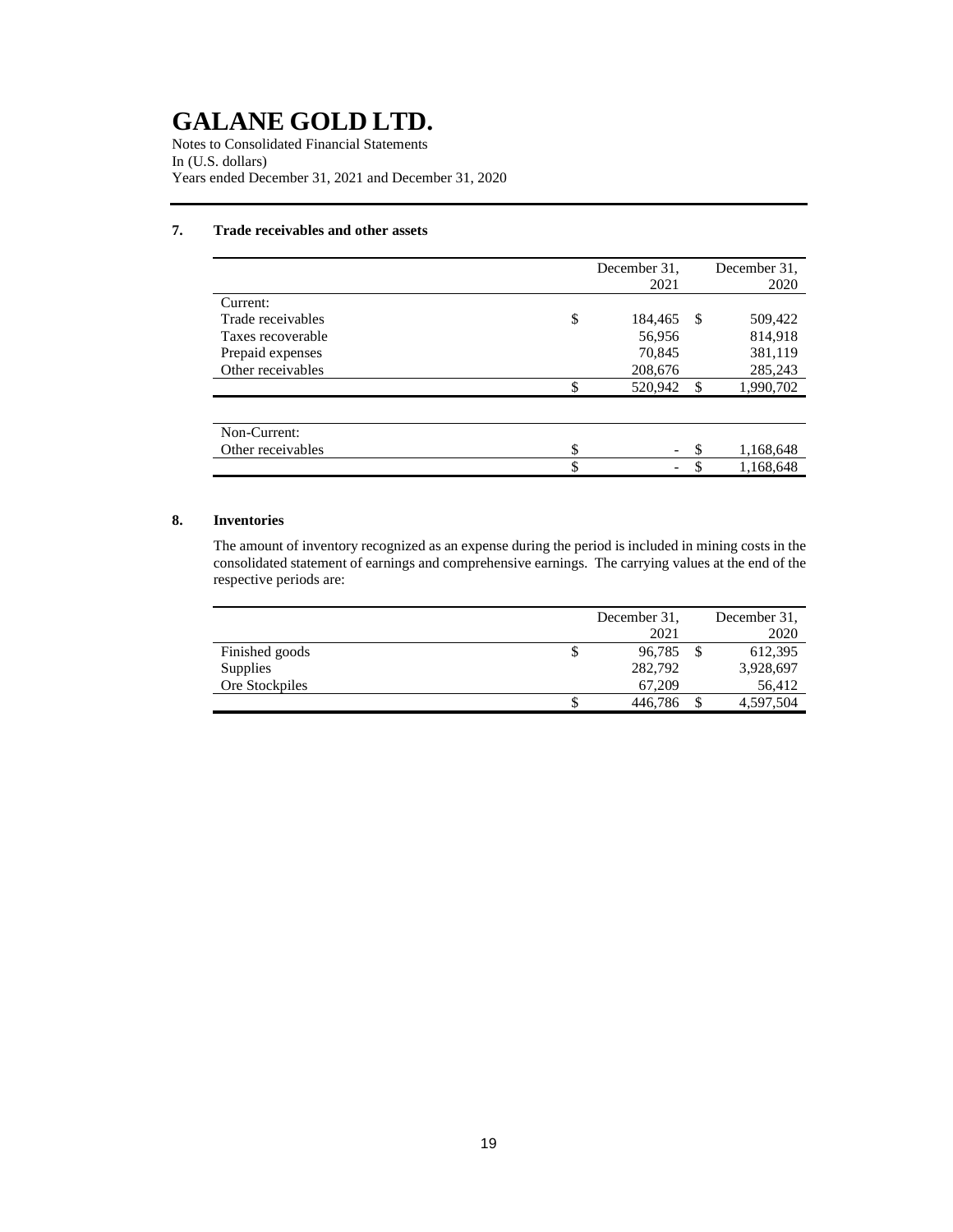Notes to Consolidated Financial Statements In (U.S. dollars) Years ended December 31, 2021 and December 31, 2020

### **9. Mining and plant and equipment**

The continuity of mining assets for the years ended December 31, 2021 and December 31, 2020 is as follows:

|                          | Construction     | Mining               |              | Plant and     |                  |
|--------------------------|------------------|----------------------|--------------|---------------|------------------|
|                          | in Progress      | Properties           |              | Equipment     | Total            |
| Cost at December 31,     |                  |                      |              |               |                  |
| 2020                     | \$<br>11,890,761 | \$<br>93,482,856     | $\mathbb{S}$ | 7,890,685     | \$113,264,302    |
| Movements:               |                  |                      |              |               |                  |
| Additions <sup>(1)</sup> | 1,086,323        | 17,156,124           |              | 292,907       | 18,535,354       |
| Capitalised Interest     |                  | 450,430              |              |               | 450,430          |
| Impairment               |                  | (5,707,850)          |              |               | (5,707,850)      |
| <b>Transfers</b>         | (12, 253, 431)   | 3,635,259            |              | 8,618,172     |                  |
|                          |                  |                      |              |               |                  |
| Cost at December 31,     |                  |                      |              |               |                  |
| 2021                     | \$<br>723,653    | \$<br>109,016,819    | \$           | 16,801,764    | \$126,542,236    |
|                          |                  |                      |              |               |                  |
| Accumulated              |                  |                      |              |               |                  |
| depreciation and         |                  |                      |              |               |                  |
| amortization at December |                  |                      |              |               |                  |
| 31, 2020                 | \$               | \$<br>(65, 532, 652) |              | (6,313,393)   | \$(71,846,045)   |
| Depreciation and         |                  |                      |              |               |                  |
| amortization             |                  | (2,514,372)          |              | (1,022,336)   | (3,536,708)      |
|                          |                  |                      |              |               |                  |
| Accumulated              |                  |                      |              |               |                  |
| depreciation and         |                  |                      |              |               |                  |
| amortization at December |                  |                      |              |               |                  |
| 31, 2021                 | \$               | \$<br>(68,047,024)   |              | \$(7,335,729) | \$(75,382,753)   |
|                          |                  |                      |              |               |                  |
| Net book value.          |                  |                      |              |               |                  |
| December 31, 2021        |                  |                      |              |               |                  |
| continuing               | \$<br>567,912    | \$<br>31,507,456     | \$           | 6,582,171     | 38,657,539<br>\$ |
| held for sale            | \$<br>155,741    | \$<br>9,462,339      | \$           | 2,883,864     | 12,501,944<br>\$ |
|                          | \$<br>723,653    | \$<br>40,969,795     | \$           | 9,466,035     | \$<br>51,159,483 |

(1) The additions for the current year include capitalised interest of \$450,430 related to the Barak facility that was utilised to fund the restart of the Galaxy mine (Note 13).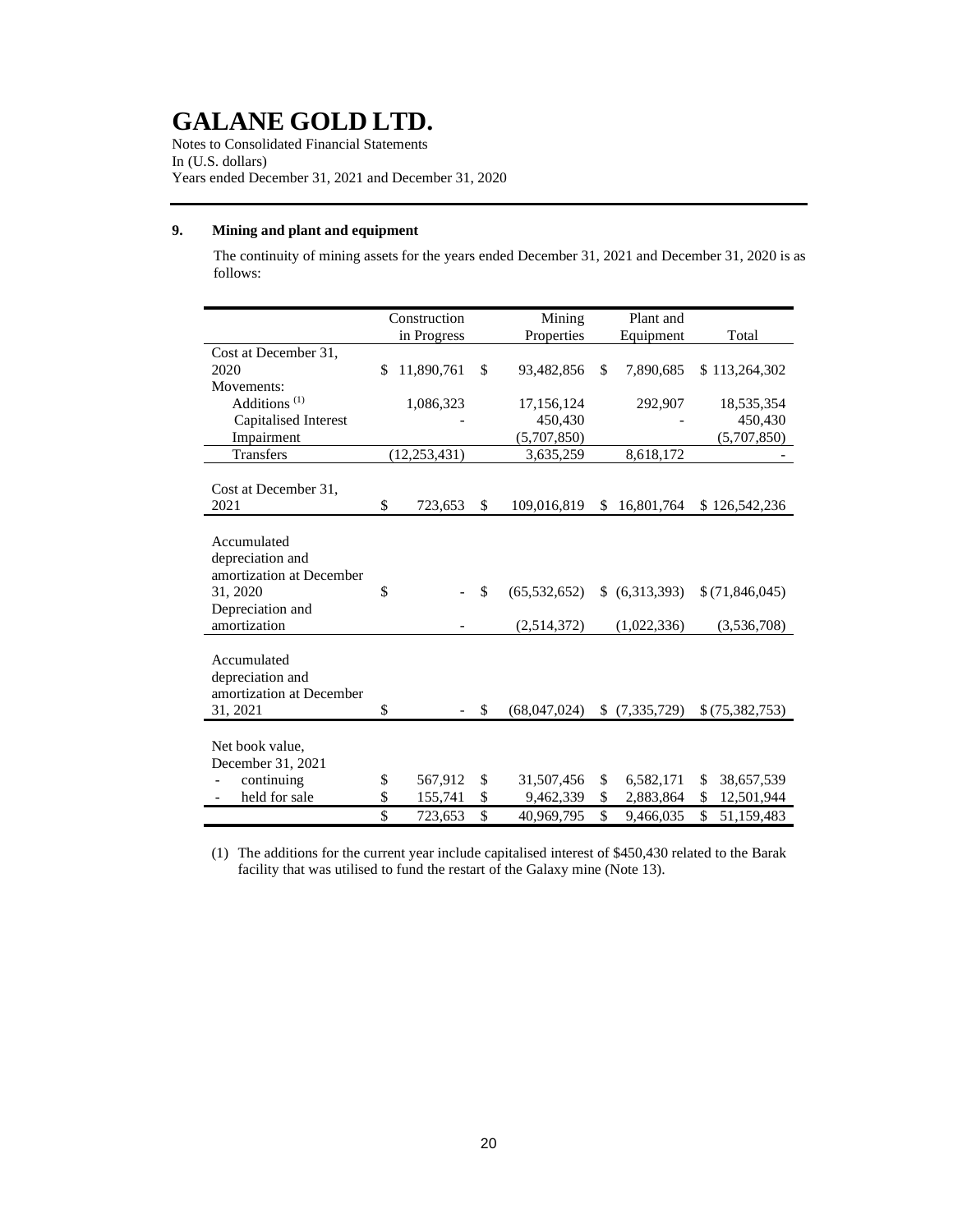Notes to Consolidated Financial Statements In (U.S. dollars) Years ended December 31, 2021 and December 31, 2020

|                                                                                                                          | Construction     | Mining                              | Plant and                    |                               |
|--------------------------------------------------------------------------------------------------------------------------|------------------|-------------------------------------|------------------------------|-------------------------------|
|                                                                                                                          | in Progress      | Properties                          | Equipment                    | Total                         |
| Cost at December 31,                                                                                                     |                  |                                     |                              |                               |
| 2019                                                                                                                     | \$<br>7,986,281  | \$<br>89,508,971                    | \$<br>7,746,270              | \$105,241,522                 |
| Movements:                                                                                                               |                  |                                     |                              |                               |
| Additions <sup>(1)</sup>                                                                                                 | 3,904,480        | 3,200,047                           | 265,706                      | 7,370,233                     |
| Capitalised Interest                                                                                                     |                  | 773,838                             |                              | 773,838                       |
| Disposals                                                                                                                |                  |                                     | (121, 291)                   | (121,291)                     |
|                                                                                                                          |                  |                                     |                              |                               |
| Cost at December 31.                                                                                                     |                  |                                     |                              |                               |
| 2020                                                                                                                     | \$<br>11,890,761 | \$<br>93,482,856                    | \$<br>7,890,685              | \$113,264,302                 |
| Accumulated<br>depreciation and<br>amortization at December<br>31, 2019<br>Depreciation and<br>amortization<br>Disposals | \$               | \$<br>(60, 910, 713)<br>(4,621,939) | \$ (5,417,985)<br>(895, 408) | \$(66,328,698)<br>(5,517,347) |
| Accumulated<br>depreciation and<br>amortization at December<br>31, 2020                                                  | \$               | \$<br>(65, 532, 652)                | (6,313,393)                  | \$(71,846,045)                |
| Net book value.<br>December 31, 2020                                                                                     | \$<br>11,890,761 | \$<br>27,950,204                    | \$<br>1.577.292              | \$<br>41,418,257              |

(1) The additions for the current year include capitalised interest of \$773,838 related to the Barak facility that was utilised to fund the restart of the Galaxy mine (Note 13).

(2) Mining properties includes exploration and evaluation assets of \$5,853,310.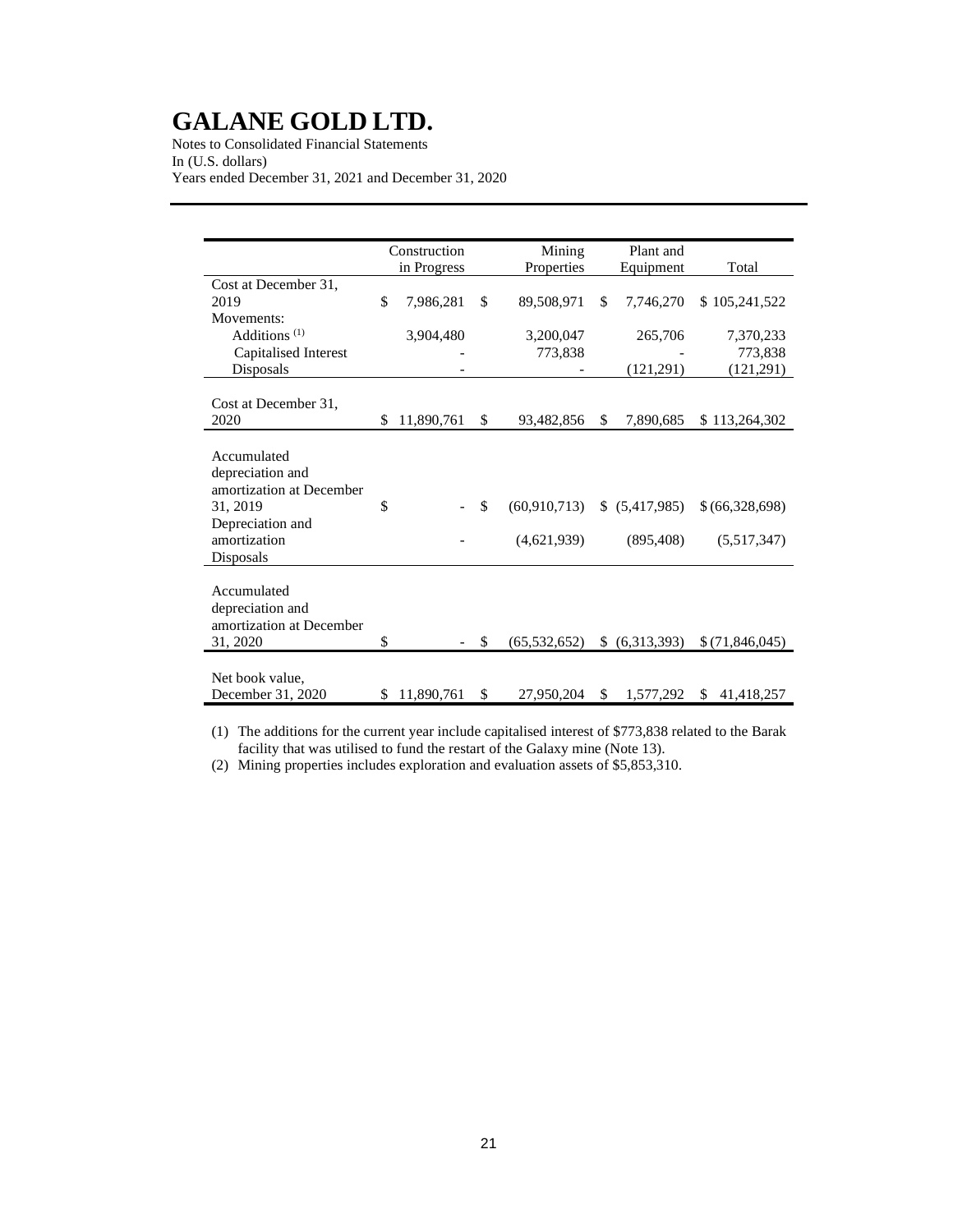Notes to Consolidated Financial Statements In (U.S. dollars) Years ended December 31, 2021 and December 31, 2020

#### **10. Financial instruments**

#### **(a) Financial risk management objectives and policies**

The Company manages capital and its exposure to financial risks by ensuring it has sufficient financial capacity to support its operations, current mine development plans and long-term growth strategy. The Company is subject to various financial risks that could have a significant impact on profitability and financial conditions. These risks include liquidity risk, credit risk and financial market conditions relating to interest rates, gold price, and currency rates.

The following discussion includes a sensitivity analysis that is intended to illustrate the sensitivity to changes in market variables on the Company's financial instruments and show the impact on profit or loss and equity, where applicable. Financial instruments affected by market risk include cash, trade and other receivables, accounts payable and accrued liabilities and borrowings.

#### **(b) Risks**

Management reviews and approves policies for managing each of the risks which are summarised below:

#### **(i) Liquidity risk**

Liquidity risk is the risk that an entity will encounter difficulty in meeting obligations associated with financial liabilities that are settled by delivering cash or another financial asset.

As at December 31, 2021, the Company's cash balance was \$963,350 (2020 - \$4,971,880), and it had a working capital deficit (current assets less current liabilities) of \$2,992,546 (2020 – \$12,436,720) (Note 2).

The Company has a treasury policy to assist in managing its liquidity risk, which requires management to:

- monitor cash balances;
- perform short to medium-term cash flow forecasting, as well as medium and long-term forecasting incorporating relevant budget information; and
- consider the need for expanding treasury activity if and when appropriate (including but not limited to hedging and derivatives).

#### **(ii) Credit risk**

Credit risk is the risk that one party to a financial instrument will cause a financial loss for the other party by failing to discharge an obligation. Credit risk is associated with cash, trade and other receivables.

The Company holds cash in credit worthy financial institutions and does not hold any asset-backed commercial paper.

The credit risk related to the trade receivable is considered minimal as gold and gold concentrate is sold to creditworthy major banks and offtake partners and settled promptly, usually within the following month. Gold concentrate is sold under pricing arrangements where final prices are set at a specified future date based on market gold prices. At December 31, 2021, there was \$184,465 outstanding (2020 - \$195,772) included in trade and other receivables relating to gold production.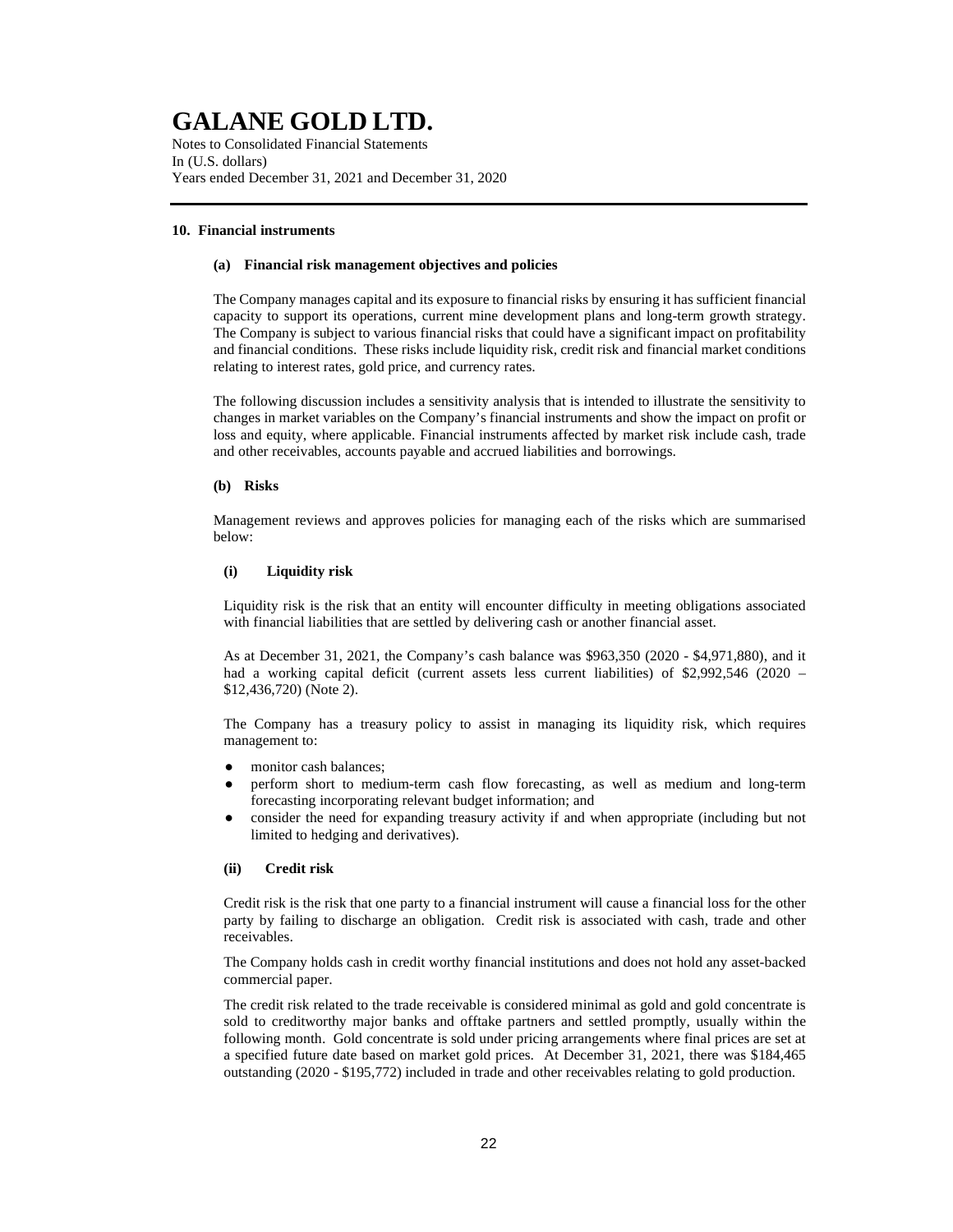Notes to Consolidated Financial Statements In (U.S. dollars) Years ended December 31, 2021 and December 31, 2020

> The credit risk related to receivables from government related to taxes included in trade and other receivables, relates to not receiving amounts claimed due to government audits or other factors. As a result, the full balance recorded may not be ultimately realized. For the year ended December 31, 2021, the Company recognised an Expected Credit Loss balance of \$1,201,050 in respect of loans categorised as other receivables due to ongoing discussions over the structure of repayments. Management currently does not expect the amount ultimately realized to be materially different from that currently recorded.

#### **(iii) Foreign currency risk**

The Company is exposed to currency risk through transactions denominated in currencies other than the U.S. dollar. The risk is mainly due to transactions incurred in South African Rand ("ZAR") and Botswana Pula ("BWP"), along with the Canadian dollar. Net financial assets (liabilities) denominated in currencies other than U.S. Dollar are summarised as follows:

| U.S. Dollars                                           | December 31.<br>2021                      | December 31.<br>2020                   |
|--------------------------------------------------------|-------------------------------------------|----------------------------------------|
| South African Rand<br>Botswana Pula<br>Canadian Dollar | (3,624,925)<br>(12,292,041)<br>(308, 513) | (6,214,995)<br>(10,291,133)<br>146,699 |
|                                                        | (16, 225, 479)                            | (16, 359, 429)                         |

A 10% strengthening of the U.S. dollar against these foreign currencies at year-end would have resulted in an increase in the Company's earnings for the year of \$1,622,548 (2020 – \$1,635,943). This analysis assumes that all other variables, in particular interest rates, remain constant.

A 10% weakening of the U.S. dollar against these currencies at year-end would have resulted in a decrease in the Company's earnings for the year of \$1,622,548 (2020 – \$1,635,943). This analysis assumes that all other variables, in particular interest rates, remain constant.

#### **(c) Capital management**

The Company's objectives when managing capital are:

- to ensure the Company has sufficient financial capacity to support its operations, current mine development plans and the long-term growth strategy;
- to provide a superior return to its shareholders; and
- to protect the Company's value with respect to markets and risk fluctuations.

The Company's capital structure reflects the requirements of a company focused on growth in a capital intensive industry that experiences lengthy development lead times as well as risks associated with capital costs and timing of project completion due to factors that are beyond the Company's control, including the availability of resources, the issuance of necessary permits, costs of various inputs and the volatility of the gold price.

The adequacy of the Company's capital structure is assessed on an ongoing basis and adjusted as necessary after taking into consideration the Company's strategy, the forward gold prices, the mining industry, economic conditions and the associated risks. In order to maintain or adjust its capital structure, the Company may adjust its capital spending, issue new shares, or arrange for a debt facility.

There have been no changes in the Company's capital management strategy during the period.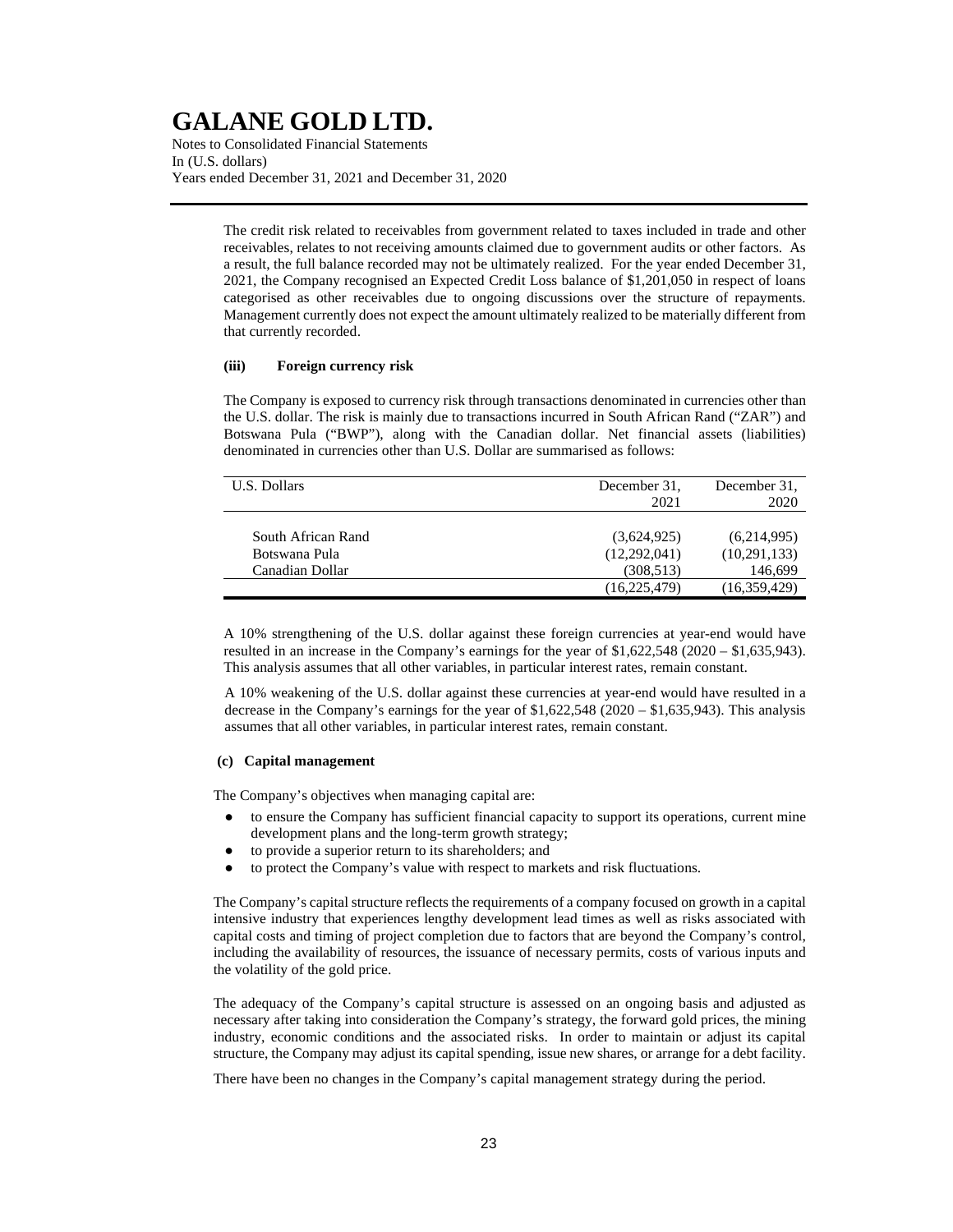Notes to Consolidated Financial Statements In (U.S. dollars) Years ended December 31, 2021 and December 31, 2020

### **11. Restoration and rehabilitation provision**

|                           | Restoration and rehabilitation provision |
|---------------------------|------------------------------------------|
| January 1, 2020           | 5,625,905<br>\$                          |
| Foreign exchange movement | (411, 147)                               |
| Accretion during the year | 164.659                                  |
| At December 31, 2020      | 5,379,417                                |
| Transfer to held-for-sale | (2,638,992)                              |
| Foreign exchange movement | (159, 368)                               |
| Accretion during the year | 253,802                                  |
| At December 31, 2021      | 2.834.859                                |

For the Mupane provision, management of the Company used a pre-tax nominal discount rate of 3.24% in preparing the Company's provision. The undiscounted inflation adjusted liability for the restoration and rehabilitation provision as at December 31, 2021 is \$2,296,358 (BWP 27,218,615) (2020 - \$2,554,971 or BWP 27,218,615).

For the Galaxy provision, management of the Company used a pre-tax nominal discount rate of 9.70% in preparing the Company's provision. The undiscounted inflation adjusted liability for the restoration and rehabilitation provision as at December 31, 2021 is \$4,165,245 (ZAR 66,459,221) (2020 - \$4,571,619 or ZAR 66,459,221).

### **12. Accounts payable and accrued liabilities:**

|                                                      | December 31,<br>2021       |  | December 31.<br>2020   |  |
|------------------------------------------------------|----------------------------|--|------------------------|--|
| Trade accounts payable<br><b>Accrued liabilities</b> | \$<br>2,303,287<br>229,065 |  | 7,929,054<br>1,372,690 |  |
|                                                      | 2,532,352                  |  | 9,301,744              |  |

Trade payables and accrued liabilities are non-interest bearing.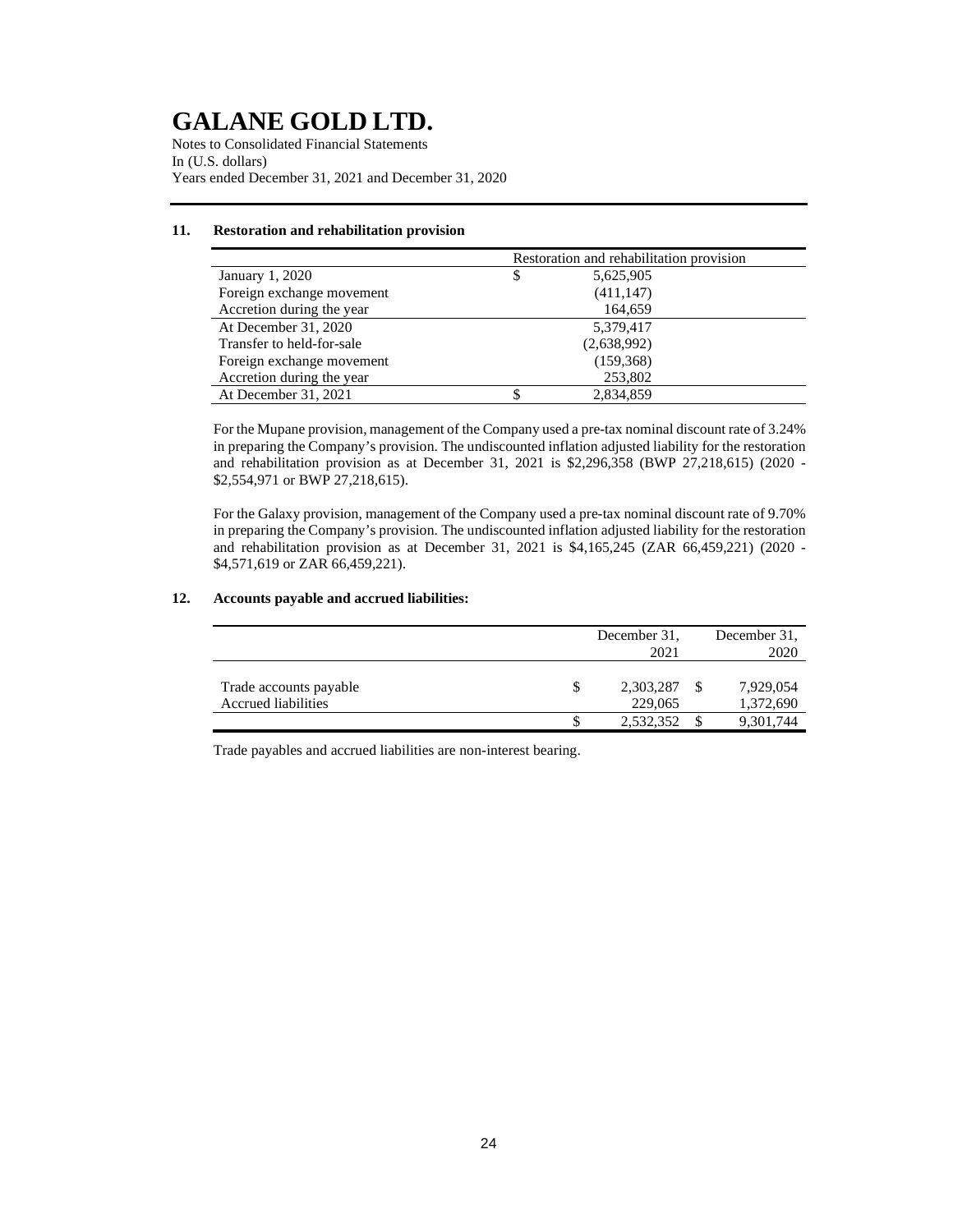Notes to Consolidated Financial Statements In (U.S. dollars) Years ended December 31, 2021 and December 31, 2020

#### **13. Interest-bearing loans and borrowings:**

|                         | December 31,<br>2021 |    | December 31.<br>2020 |
|-------------------------|----------------------|----|----------------------|
|                         |                      |    |                      |
| Current:                |                      |    |                      |
| Debentures $(1)$        | \$                   | \$ | 4,376,512            |
| Mining Royalties (2)    |                      |    | 5,319,473            |
| Lease liabilities (3)   |                      |    | 686,004              |
| Barak loan facility (4) | 2,152,532            |    | 4,250,876            |
| Barak royalty (4)       | 164,952              |    | 62,197               |
|                         | \$<br>2,317,484      | \$ | 14,695,062           |
|                         |                      |    |                      |
| Non-Current:            |                      |    |                      |
| Lease liabilities (3)   | \$                   | \$ | 818,336              |
| Barak royalty (4)       |                      |    | 138,002              |
|                         | \$                   | S  | 956.338              |

(1) The Company issued unsecured debentures to certain loan holders of Galaxy and other parties as settlement of amounts previously due on the acquisition of Galaxy in 2015. The original principal amount of the debentures was \$5,650,269 and was originally due on November 20, 2019. The debentures had a fixed interest rate of 4% per annum, compounded annually. \$728,000 of such principal was repaid on September 27, 2019.

In accordance with an amended and restated debenture agreed to between the Company and a debenture holder in the second quarter of 2018: (i) \$3,249,433 of the principal amount of debentures was repayable on November 20, 2021 and was convertible into common shares at a price of C\$0.15 per common share, based on a pre-determined exchange rate; (ii) interest was convertible into common shares, based on a pre-determined exchange rate, at a price equivalent to the greater of C\$0.15 and the Discounted Market Price (as defined by the TSX Venture Exchange) at the time of conversion; (iii) the Company had a right of forced conversion for the principal where the trading price of the common shares exceeded C\$0.15 for 10 consecutive trading days; and (iv) commencing January 1, 2018, interest for a calendar year was due and payable on March 31 of the subsequent year.

Pursuant to an amending instrument dated September 30, 2019: (i) \$1,672,836 of the principal amount of the debentures was repayable on November 20, 2021, (ii) such amount of principal was convertible into common shares at a price of C\$0.20 per common share, based on a pre-determined exchange rate, with interest on such principal convertible into common shares, based on a predetermined exchange rate, at a price equivalent to the greater of C\$0.20 and the Discounted Market Price at the time of conversion, subject to acceptance of the TSX Venture Exchange, and (iii) the Company had a right of forced conversion for such principal where the trading price of the common shares exceeded C\$0.20 for 10 consecutive trading days. On December 15, 2019 the Company prepaid an additional \$838,486 of the principal and \$12,517 of interest on the debentures.

On May 27, 2021, a debenture holder converted (i) \$600,000 of principal amount of debenture into 5,400,000 common shares at a price of C\$0.15 per common share and at a pre-determined exchange rate of \$1.00:C\$1.35 and (ii) \$29,195 of interest payable on such principal into 210,200 common shares at a price of C\$0.1875 per common share, being the Discounted Market Price as of the date of the notice of conversion, and at a pre-determined exchange rate of \$1.00:C\$1.35.

On June 16, 2021, the Company exercised its right to force the conversion of (i) \$834,350 of principal amount of debenture into 5,423,275 common shares at a price of C\$0.20 per common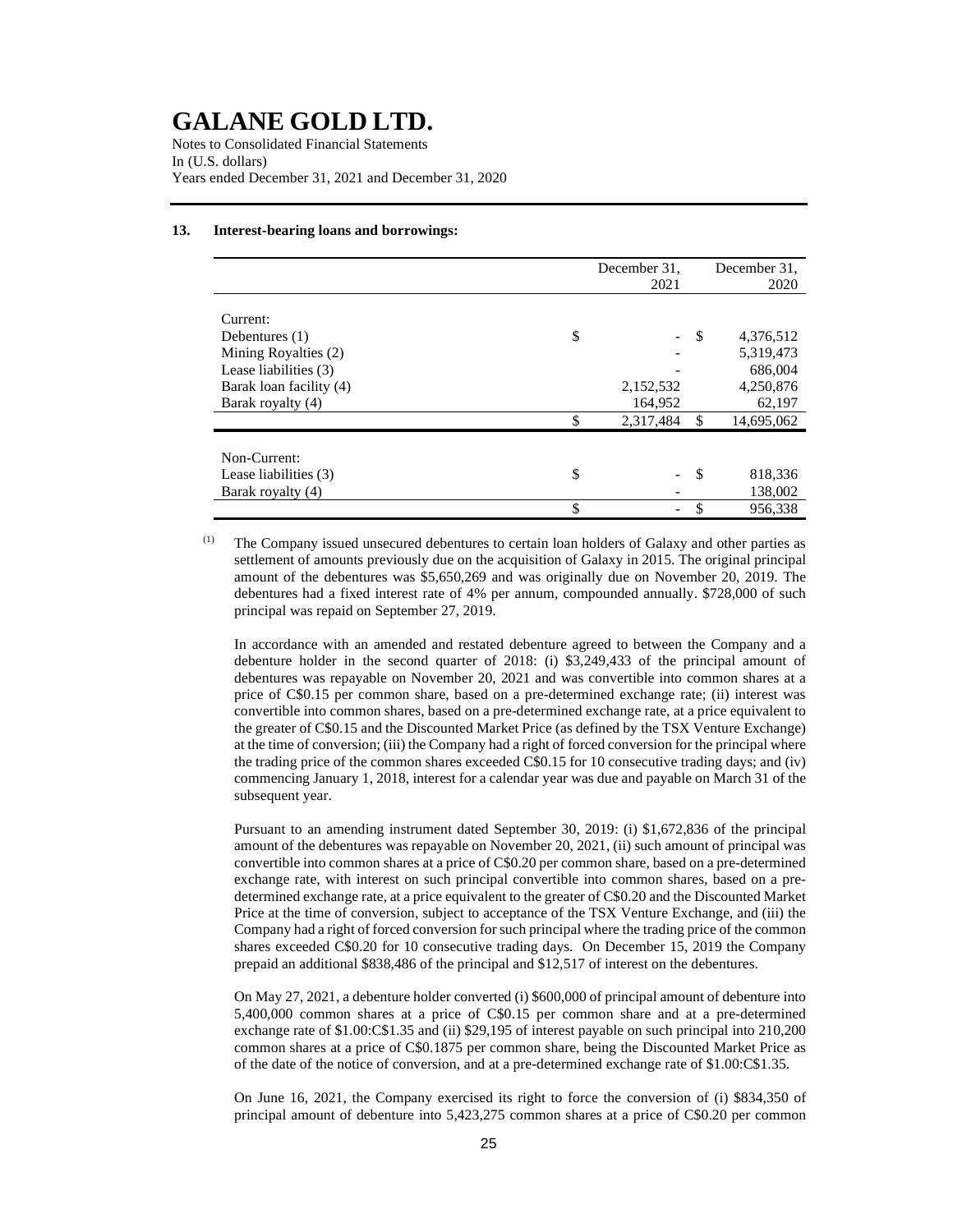Notes to Consolidated Financial Statements In (U.S. dollars) Years ended December 31, 2021 and December 31, 2020

> share and at a pre-determined exchange rate of \$1.00:C\$1.30 and (ii) \$199,186 of interest payable on such principal into 1,294,709 common shares at a price of C\$0.20 per common share and at a pre-determined exchange rate of \$1.00:C\$1.30.

> On November 11, 2021, the Company exercised its right to force conversion of \$2,649,433 of principal amount of the debenture into 23,844,897 common shares at a price of C\$0.15 per common share and at a pre-determined exchange rate of \$1.00:C\$1.35.

- $(2)$  On March 19, 2018, an agreement was reached with the Government of Botswana regarding royalties payable on the sale of gold under the following terms:
	- \$8,398,709 of royalties deferred at December 2017 were to be repaid as follows:
		- o principal repayments of \$21,593 per month for ten months commencing March 2018 (all paid);
		- o principal repayments of \$101,593 per month for 12 months commencing January 2019 (all paid); and
		- o the remaining balance to be repaid in 12 equal monthly payments commencing January 2020;
	- interest to be charged at Bank of Botswana commercial bank prime lending rate plus 5%, applied on a simple interest basis, equating to \$28,407 per month over the 34 month repayment period; and
	- the deferral amount is unsecured.

The remaining amount outstanding as at December 31, 2021 of \$5,088,768 related to the current mining royalty liability has been reclassed to the liabilities held for sale (see Note 5).

- (3) The Company acquired a Komatsu Excavator in March 2019 and financed \$189,000 of the acquisition costs and acquired a Remote GHH Loader in November 2019 and financed \$591,000. The term of the loans is 24 months, with payments of approximately \$8,600 and \$18,600 respectively coming due each month including payment of the principal and interest of between 8.25% and 8.5%. The loan is secured by the assets related to such loans. \$499,685 of current lease liability and \$292,263 of non-current lease liability has been reclassed to the liabilities held for sale (see Note 5).
- **(4)** On October 2, 2018, the Company entered into a loan agreement with Barak Fund SPC Limited ("Barak") with respect to a \$5,000,000 secured loan facility (the "Barak Facility"), for a term ending three years from the date of the first drawdown and bearing interest at a rate of 14% per annum. The funds have been used towards the refurbishment and expansion of the processing facilities and restarting underground mining operations at the Galaxy gold mine in Barberton, South Africa. The Company has agreed to pay to Barak, or its nominee, 0.75% of the net proceeds accruing to Galaxy under an off-take agreement covering the annual gold concentrate production of the Agnes gold mine in Barberton owned and operated by Galaxy, after taking into account all attributable logistics and freight costs, State Royalties (as defined in the Barak Facility) and valueadded tax (if applicable). The Company received the funds from drawdown requests totalling \$5,000,000 under the Barak Facility before December 31, 2019. As the Company was in breach of certain covenants as at December 31, 2021 and 2020, the entire outstanding balance of the loan facility has been classified as a current liability.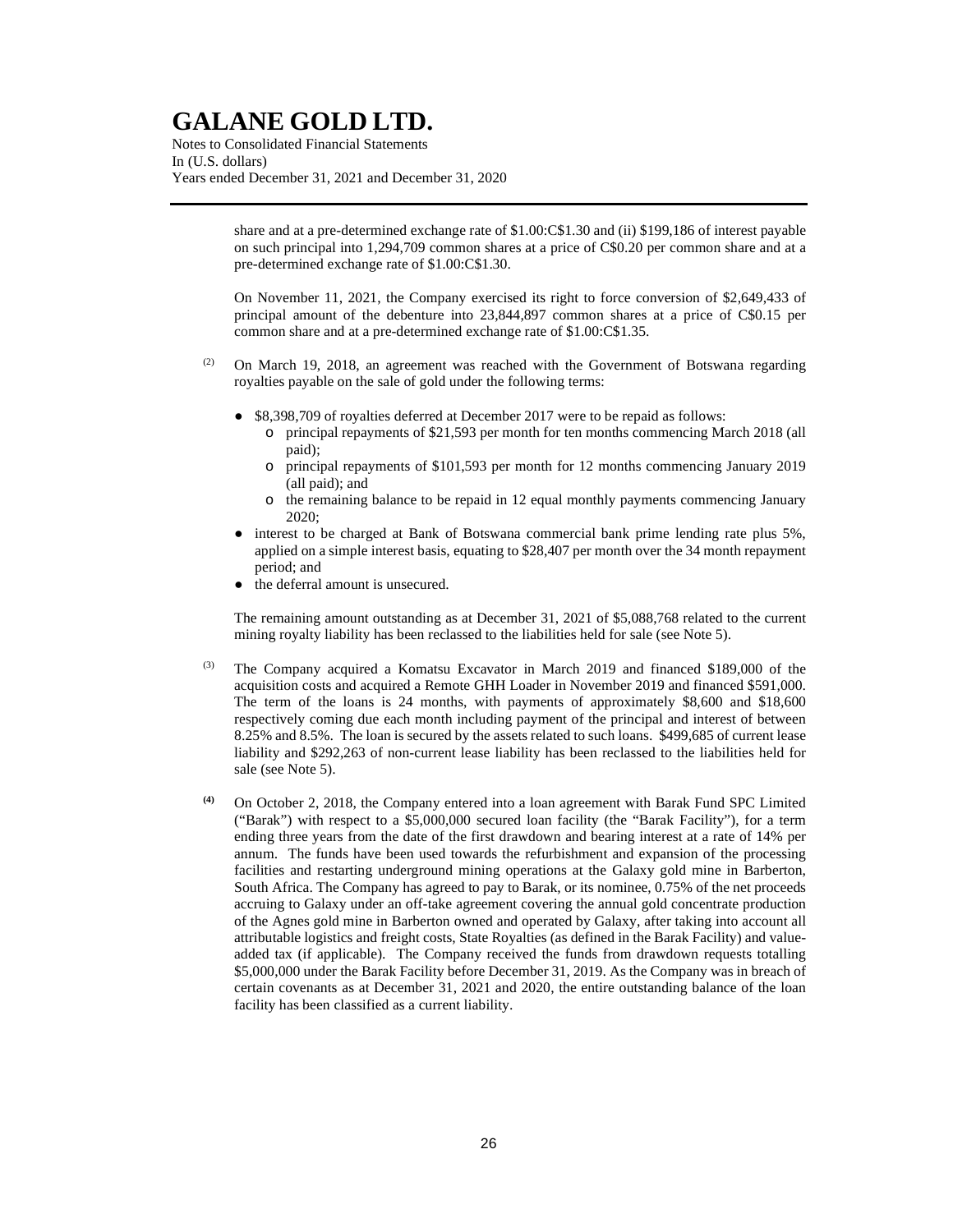Notes to Consolidated Financial Statements In (U.S. dollars) Years ended December 31, 2021 and December 31, 2020

| <b>Contractual Repayment Schedule</b> |           |      |                 |              |
|---------------------------------------|-----------|------|-----------------|--------------|
|                                       | 2022      | 2023 | 2024<br>onwards | <b>Total</b> |
|                                       | S         | S    |                 |              |
| Barak loan facility                   | 2,152,532 |      | -               | 2,152,532    |
| Barak royalty                         | 164.952   |      | ۰               | 164.952      |
| Total                                 | 2,317,484 |      | -               | 2,317,484    |

#### **14. Income taxes:**

A reconciliation between tax expense and the product of accounting income multiplied by the combined federal and Ontario tax rate of 26.50% (2020 - 26.50%) is as follows:

|                                                                                                                         |          | 2021                             |          | 2020                               |
|-------------------------------------------------------------------------------------------------------------------------|----------|----------------------------------|----------|------------------------------------|
| Accounting earnings (loss) from continuing operations before<br>income tax                                              | \$.      | 695.290                          | \$.      | 4.434,028                          |
| Statutory income tax rate                                                                                               |          | 26.5%                            |          | 26.5%                              |
| Expected income tax (recovery) expense                                                                                  | \$       | 184.252                          | <b>S</b> | 1,175,017                          |
| (Non-taxable)/non-deductible items<br>Differences in foreign income tax rates<br>Change in unrecognised tax benefit     |          | 10,696<br>(18,295)<br>(176, 653) |          | 58,869<br>(529, 209)<br>(704, 677) |
| Income tax expense/(recovery) from continuing operations<br>Income tax expense/(recovery) from discontinuing operations | \$<br>\$ |                                  | S<br>\$  |                                    |

Net deferred tax assets have not been recognised in respect of the following, because it is not probable that future taxable profits will be available against which the group can use the benefits therefrom:

|                                                       |     | 2021        |     | 2020         |
|-------------------------------------------------------|-----|-------------|-----|--------------|
| Unused tax losses                                     | \$. | 39,441,507  | \$. | 39, 195, 113 |
| Restoration and Rehabilitation provisions             |     | 2,638,992   |     | 2,554,971    |
| Mining properties                                     |     | (9,462,339) |     | (8,507,567)  |
| Plant and equipment                                   |     | 1,489,433   |     | 639.837      |
| Mining royalties payable                              |     | 5,088,763   |     | 5,319,472    |
| Un-deducted finance costs                             |     | 447,312     |     | 12,128       |
|                                                       | \$  | 39,643,668  | \$. | 39.213.954   |
| Of which from - continuing operations                 |     | 19,296,914  |     | 17,808,173   |
| - discontinued operations                             |     | 20.346.754  |     | 21,405,781   |
|                                                       |     |             |     |              |
| The unused tax losses by jurisdiction are as follows: |     |             |     |              |
|                                                       |     | 2021        |     | 2020         |
| <b>Botswana</b>                                       | \$  | 18,849,602  | \$. | 21,399,068   |
| Canada                                                |     | 20,591,905  |     | 17,796,045   |
|                                                       | \$  | 39,441,507  |     | 39,195,113   |

The Botswana tax losses are classified as an operating loss and can be carried forward indefinitely. The Canadian losses are non-capital losses and expire over the years 2026 to 2040.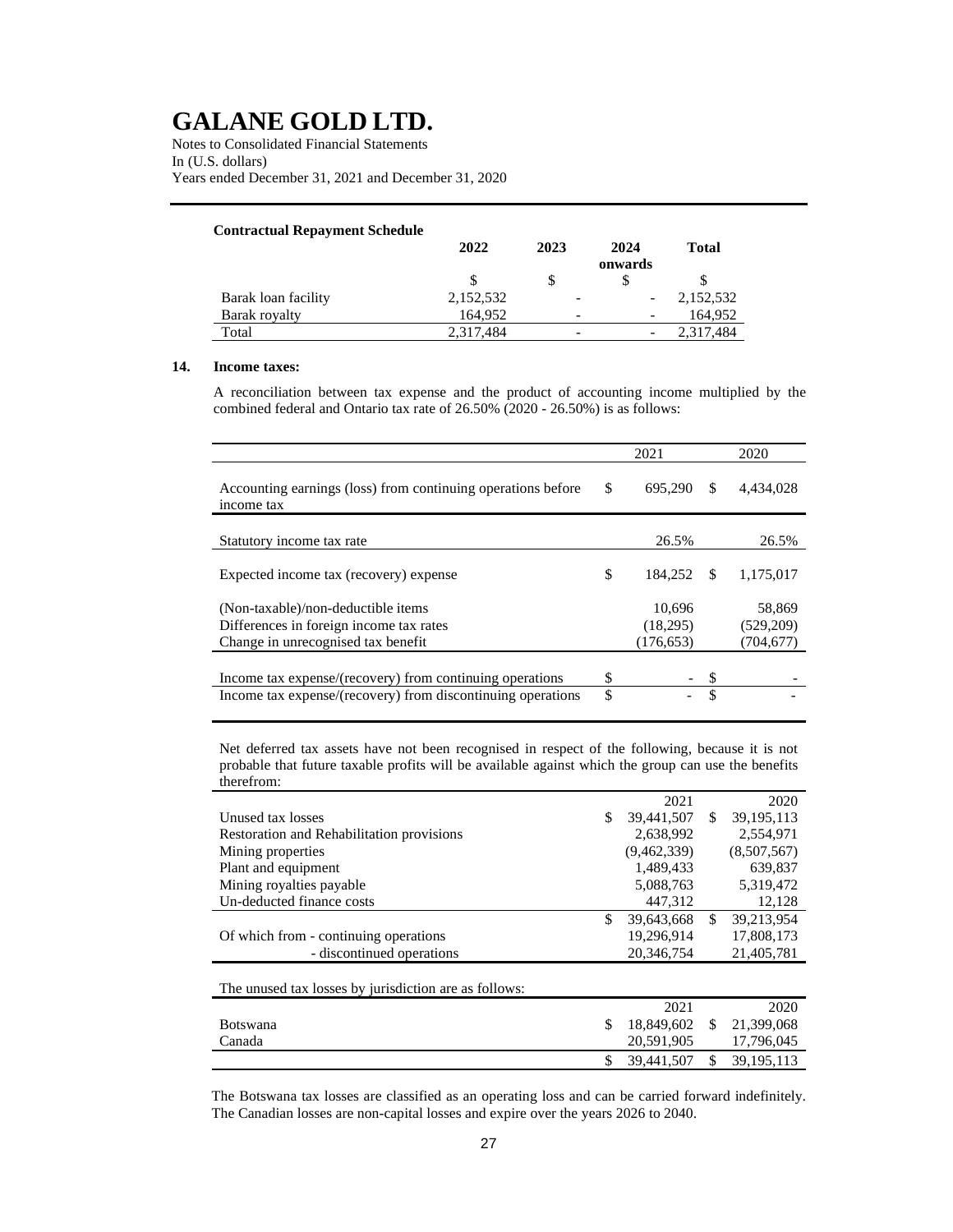Notes to Consolidated Financial Statements In (U.S. dollars) Years ended December 31, 2021 and December 31, 2020

#### **15. Share Capital**

#### **(a) Authorized share capital:**

As at December 31, 2021, the authorized share capital of the Company consisted of an unlimited number of common shares without par value. All issued shares are fully paid.

#### **(b) Issued share capital:**

As at December 31, 2021, 356,366,541 common shares are issued and outstanding.

On April 8, 2021 the Company completed a private placement of 44,028,700 subscription receipts at a price of C\$0.22 per subscription receipt. Upon completion of the Summit Acquisition on May 19, 2021, each subscription receipt holder received one common share and one common share purchase warrant of the Company (a "SR Warrant"), resulting in an increase of \$3.8 million to share capital and \$4.0 million initially recorded within liabilities representing the fair value of the warrants denominated in a currency other than the functional currency of the Company. Each SR Warrant entitles the holder thereof to purchase one common share at a price of C\$0.30, for a period of three years following the closing of the Summit Acquisition. As partial consideration for the Summit Acquisition, the Company issued an additional 16,000,000 common shares at a fair value of C\$0.24 per common share, and warrants to purchase up to 16,000,000 common shares on the same terms as the SR Warrants, resulting in an increase to share capital of \$3.2 million.

On May 27, 2021, the Company issued 5,610,200 common shares pursuant to the conversion of \$600,000 of principal amount of debenture and \$29,195 of interest payable on such principal. See Note 13.

On June 16, 2021, the Company issued 6,717,984 common shares pursuant to the forced conversion of \$834,350 of principal amount of debenture and \$199,186 of interest payable on such principal. See Note 13.

On November 11, 2021, the Company issued 23,844,897 common shares pursuant to the conversion of \$2,649,433 of principal amount of debenture. See Note 13.

The common shares issued and outstanding increased in 2020 as a result of warrant holders exercising their rights to purchase 31,563,850 common shares. The warrant holders purchased the common shares at a price of C\$0.05 per common share pursuant to the terms of the warrants, with proceeds received of \$1,014,856. The increase in share capital of \$6,239,644 resulted from the change in the fair value of the warrant liability up to the date of exercise.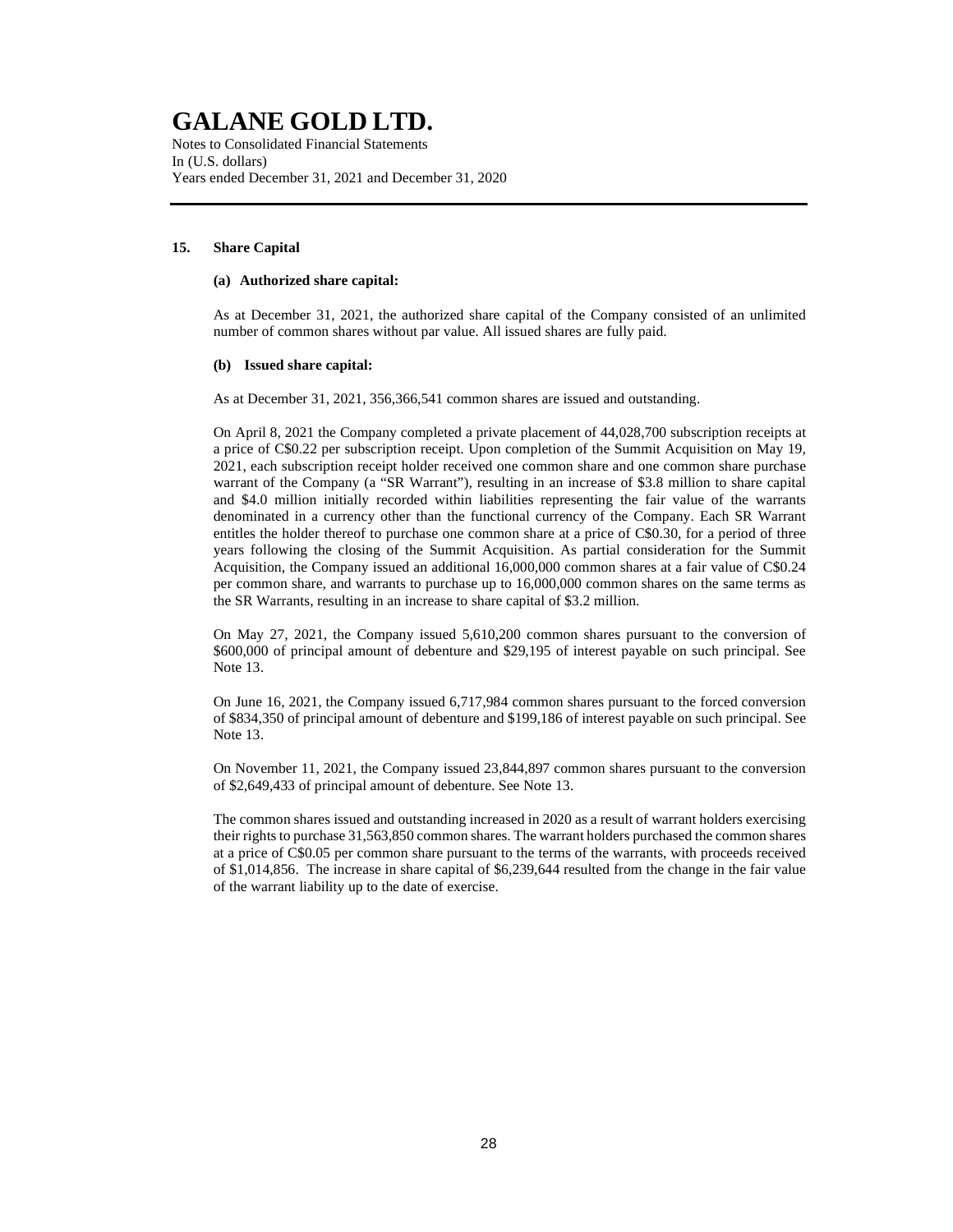Notes to Consolidated Financial Statements In (U.S. dollars) Years ended December 31, 2021 and December 31, 2020

#### **(c) Stock options:**

The Company has a stock option plan whereby options to purchase common shares may be granted to directors, officers, employees and consultants. As at December 31, 2021 options to purchase a maximum of 35,636,654 common shares were issuable under the Company's stock option plan, of which 30,136,654 remained available for issuance. Under the Company's stock option plan, the Company may grant options for up to 10% of the issued and outstanding common shares to directors, officers, employees and consultants. Under the plan, the exercise price and vesting is at the discretion of the Board, and options can be granted for a maximum term of ten years, with certain restrictions as to limits on amounts granted to insiders, consultants or persons engaged in investor relations activities.

The following is a summary of stock options outstanding as at December 31, 2021 and December 31, 2020 along with changes during the years then ended:

|                                    |             |   | Weighted              |
|------------------------------------|-------------|---|-----------------------|
|                                    |             |   | Average               |
|                                    | Number of   |   | <b>Exercise Price</b> |
|                                    | Options     |   | (CDN\$)               |
| Balance December 31, 2019          | 12,700,000  | S | 0.10                  |
| Options granted                    | 1,000,000   |   | 0.10                  |
| Options forfeited                  | (1,000,000) |   | 0.10                  |
| Balance December 31, 2020          | 12,700,000  | S | 0.10                  |
| Options exercised                  | (5,200,000) |   | 0.12                  |
| Options forfeited                  | (2,000,000) |   | 0.12                  |
| Balance December 31, 2021 $(1)(2)$ | 5.500,000   |   | 0.09                  |

(1) The weighted average time to expiration for outstanding options is 2.5 years. The range of exercise prices are C\$0.085 to C\$0.125.

(2) As at December 31, 2021, 2,250,000 options were exercisable  $(2020 - 8,537,500)$ .

The Company recognizes share-based compensation expense for all stock options granted using the fair value on grant date as calculated by using the Black Scholes Model. The Company used the following weighted average assumptions for the Model:

|                           | 2021 | 2020    |
|---------------------------|------|---------|
| - Risk free interest rate | n/a  | 0.53%   |
| - Expected volatility     | n/a  | 126%    |
| - Expected life           | n/a  | 5 years |
| - Dividend rate           | n/a  | nil     |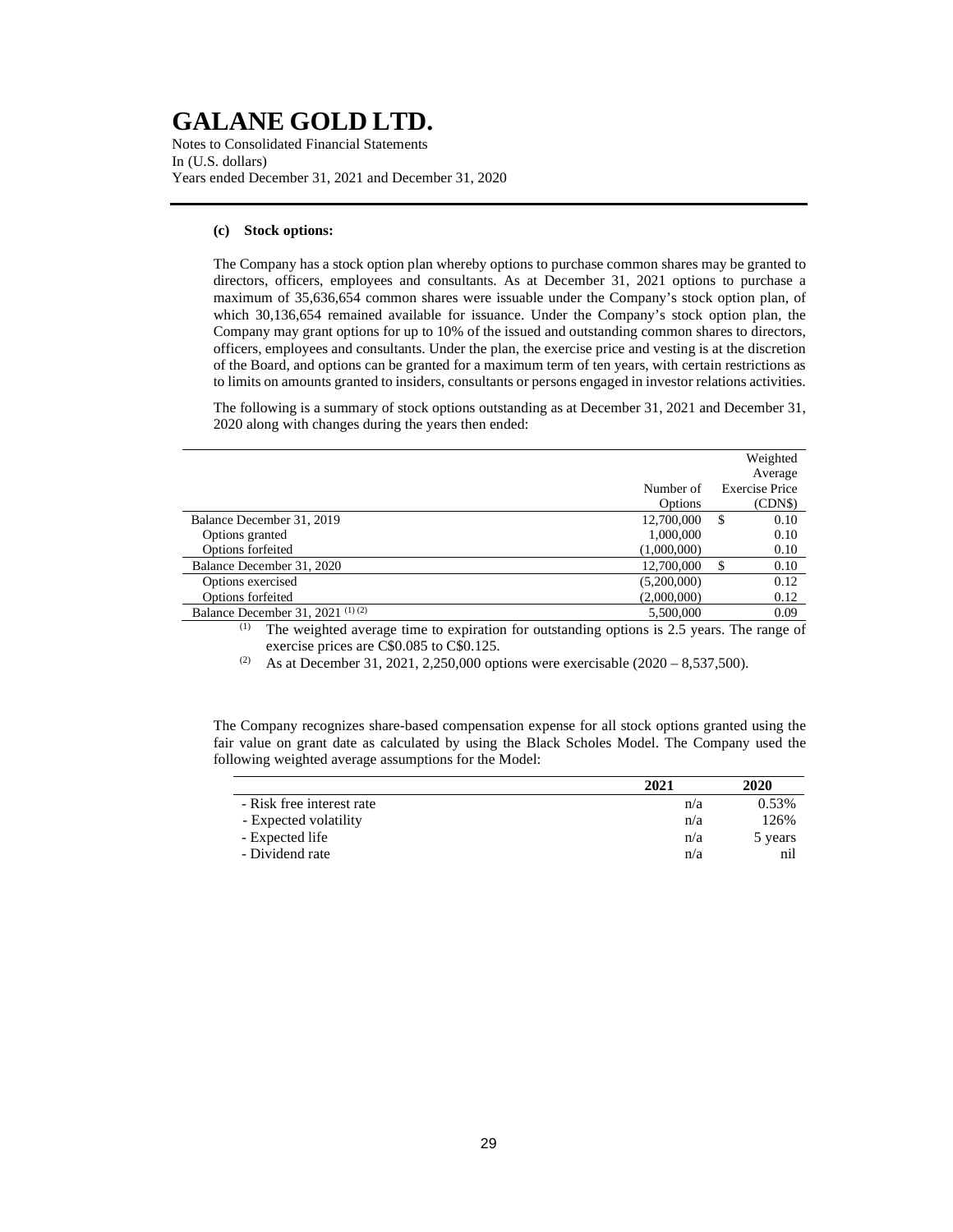Notes to Consolidated Financial Statements In (U.S. dollars) Years ended December 31, 2021 and December 31, 2020

### **(d) Warrants:**

The following is a summary of warrants outstanding as at December 31, 2021 and December 31, 2020 and changes during the years then ended:

|                            | Number of<br>Warrants | Weighted<br>Average<br><b>Exercise Price</b> |
|----------------------------|-----------------------|----------------------------------------------|
|                            |                       | (CDNS)                                       |
| Balance, December 31, 2019 | 31,563,850            | 0.05                                         |
| Exercised                  | (31, 563, 850)        | 0.05                                         |
| Balance, December 31, 2020 |                       |                                              |
| Issued April 8, 2021       | 3,048,602             | 0.22                                         |
| Issued May $19, 2021$      | 60,028,700            | 0.30                                         |
| Balance, December 31, 2021 | 63,077,302            | 0.30                                         |

The following is a summary of the value of the warrants outstanding as at December 31, 2021 and December 31, 2020 and the changes during the years then ended:

|                              | Warrants<br>denominated in a<br>foreign currency |
|------------------------------|--------------------------------------------------|
|                              | (\$)                                             |
| Balance, December 31, 2019   | 1,228,626                                        |
| Exercised                    | (5,052,305)                                      |
| Revaluation at exercise date | 3,823,679                                        |
| Balance, December 31, 2020   |                                                  |
| <b>Issued</b>                | 5,643,823                                        |
| Revaluation at balance date  | (4,504,561)                                      |
| Balance, December 31, 2021   | 1,139,262                                        |

Using the Black Scholes Model the warrants issued as part of the private placement were valued on issuance using the following assumptions:

| Issue date                  | April 8,  | May 19,     |
|-----------------------------|-----------|-------------|
|                             | 2021      | 2021        |
| Warrant value               | \$244,652 | \$5,399,170 |
| Warrants issued             | 3,048,602 | 60,028,700  |
| Risk free interest rate     | $0.22\%$  | 0.53%       |
| Expected volatility         | 84%       | 78%         |
| Expected life on issue date | 25 months | 36 months   |

j.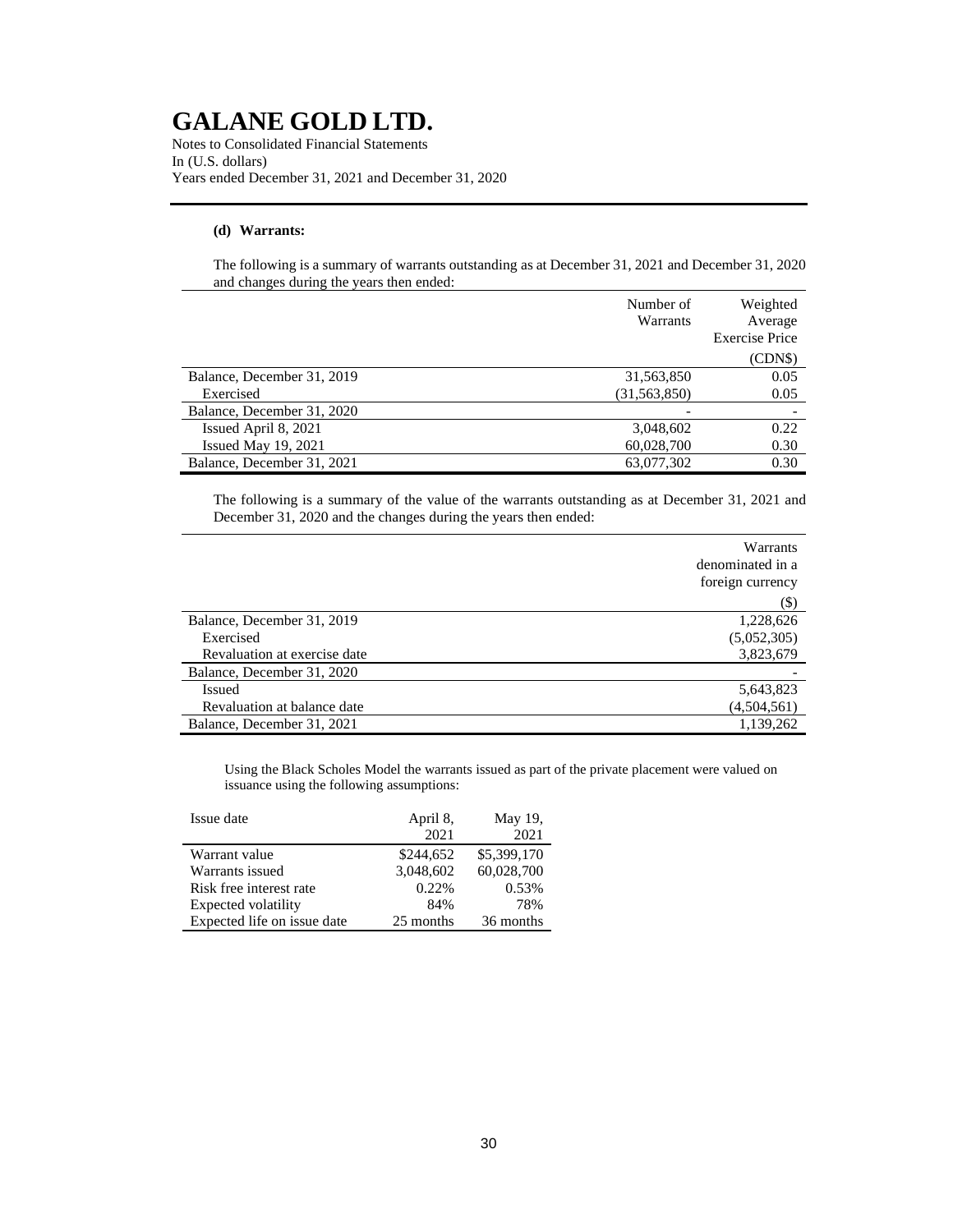Notes to Consolidated Financial Statements In (U.S. dollars) Years ended December 31, 2021 and December 31, 2020

Using the Black Scholes Model the warrants that remained outstanding as part of the private placement were valued at December 31, 2021 using the following assumptions:

| Issue date                    | April 8, 2021 | May 19, 2021 |
|-------------------------------|---------------|--------------|
| Warrant value                 | \$30,187      | \$1,109,075  |
| Warrants outstanding          | 3.048.602     | 60,028,700   |
| Risk free interest rate       | 0.95%         | 1.02%        |
| Expected volatility           | 65%           | 74%          |
| Expected life at balance date | 17 months     | 29 months    |

#### **(e) Deferred Share Units:**

The Company has established a deferred share unit plan whereby deferred share units ("DSUs") may be granted to directors, officers, employees and consultants. As at December 31, 2021, a maximum of 13,262,888 DSUs were issuable under the Company's deferred share unit plan, of which 4,967,060 remained available for issuance (2020 – maximum 13,262,888 of which 4,967,060 remained available). Included in stock-based compensation was \$32,981 in relation to the DSUs (2020 – \$74,474). The total value of the DSUs still to be expensed at December 31, 2021 is \$10,639 (December 31, 2020 – \$43,621). On issuance of the DSUs the fair value is calculated as the quoted share price on the date of grant times the number of DSUs issued. The compensation expense is then recognized over the vesting period of the DSUs. The Board at its discretion can determine the vesting schedule applicable to an award of DSUs at the time of award. As at December 31, 2021, 7,170,046 DSUs were outstanding (2020 – 7,170,046).

#### **(f) Earnings (loss) per share:**

The calculations of earnings (loss) per share is based on the following data:

|                                                              | December 31,<br>2021 |             | December 31,<br>2020 |               |  |  |
|--------------------------------------------------------------|----------------------|-------------|----------------------|---------------|--|--|
| Earnings (loss) attributable to Galane Shareholders          |                      |             |                      |               |  |  |
| Continuing operations                                        | \$                   | 695.290     | \$.                  | (6,763,536)   |  |  |
| Discontinuing operations                                     | S                    | (4,648,501) | S.                   | 11,197,564    |  |  |
| Weighted average number of common shares outstanding for     |                      |             |                      |               |  |  |
| purposes of basic earnings per share                         |                      | 304.332,200 |                      | 233,440,801   |  |  |
| Dilutive deferred share units                                | 7,170,046            |             |                      | 7,170,046     |  |  |
| Dilutive options                                             | 2,958,291            |             |                      | 4,732,718     |  |  |
| Weighted average number of common shares outstanding for the |                      |             |                      |               |  |  |
| purpose of diluted earnings per share<br>314,460,537         |                      |             |                      | 245, 343, 565 |  |  |
| Earnings (loss) per share                                    |                      |             |                      |               |  |  |
| Continuing operations - Basic and Diluted                    | \$                   | 0.00        | \$                   | (0.03)        |  |  |
| Discontinuing operations – Basic and Diluted                 | S                    | (0.01)      |                      | 0.05          |  |  |

In the year ended December 31, 2021, 5,500,000 stock options, 63,077,302 warrants, and 7,170,046 deferred share units were excluded from the calculation of diluted earnings per share as they were considered anti-dilutive. In the year ended December 31, 2020, 4,732,718 stock options, and 7,170,046 deferred share units were included in the calculation of diluted earnings per share as they were considered dilutive.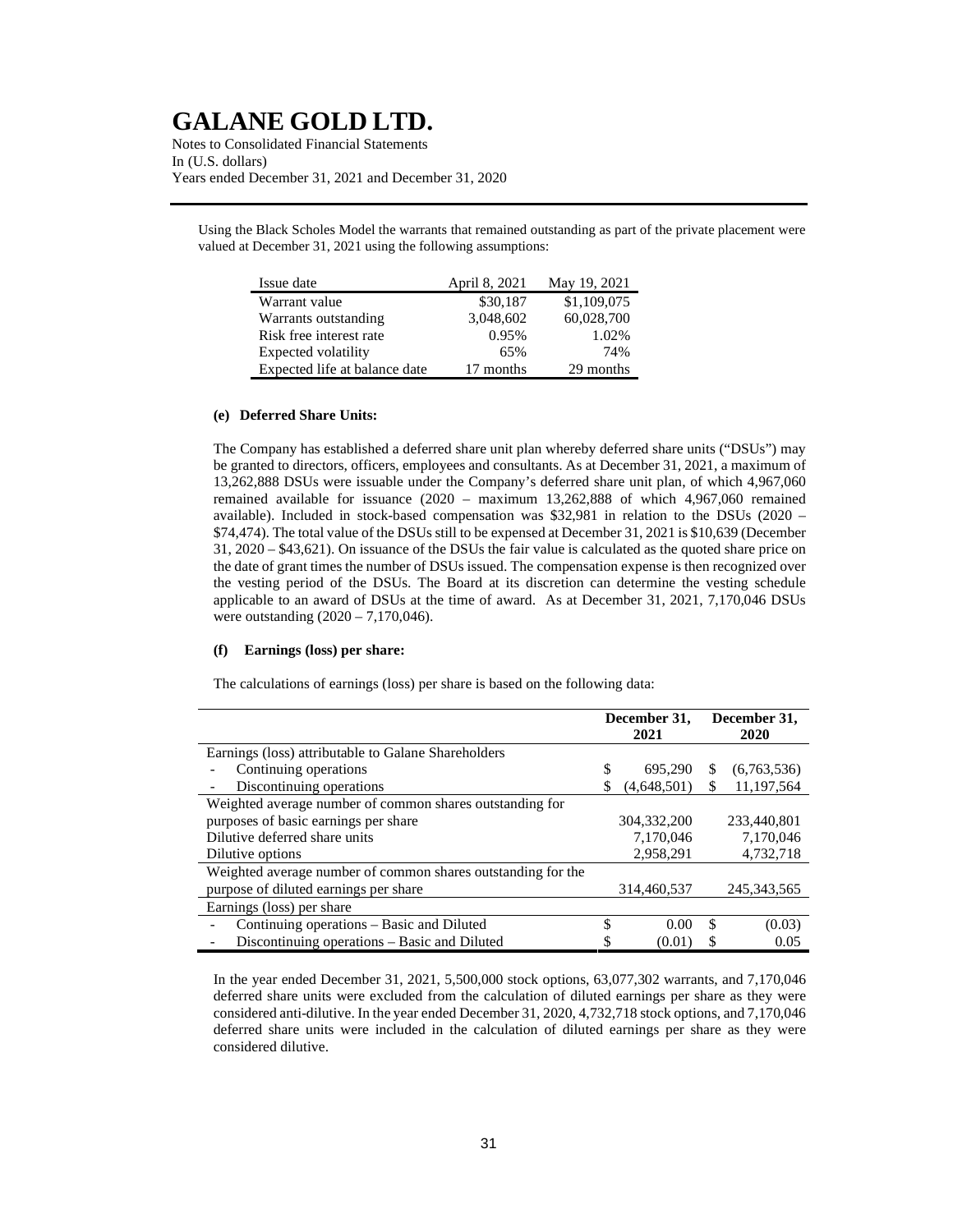Notes to Consolidated Financial Statements In (U.S. dollars) Years ended December 31, 2021 and December 31, 2020

### **16. Breakdown of statement of loss and comprehensive loss items:**

### **(a) Mining costs**

|                               | 2021      | 2020 |   |
|-------------------------------|-----------|------|---|
| Mining and production         | 1,892,982 |      |   |
| Administrative                | 824.381   |      |   |
| Total costs                   | 2,717,363 |      |   |
| Depreciation and amortization | 650.998   |      | - |
|                               | 3,368,361 |      |   |

### **(b) Corporate general and administration**

|                          | 2021      | 2020      |
|--------------------------|-----------|-----------|
| Professional fees        | 595.344   | 729,860   |
| Corporate administration | 1.349.309 | 1,118,866 |
| Share-based compensation | 40.362    | 222,134   |
|                          | 1.985.015 | 2,070,860 |

### **(c) Financing costs**

|                                                           | 2021        | 2020      |
|-----------------------------------------------------------|-------------|-----------|
| Interest on long term debt                                | 245.457 \$  | 185,763   |
| (Decrease) / Increase in value of warrants denominated in |             |           |
| foreign currency (Note 15d)                               | (4,504,561) | 3,823,679 |
| Other finance costs                                       | 694.874     |           |
| Accretion on restoration and rehabilitation provision     | 253,802     | 258,355   |
|                                                           | (3,310,428) | 4,267,797 |

### **(d) Other (income) / expenses**

|                                          | 2021       | 2020      |
|------------------------------------------|------------|-----------|
| Other (income) / expenses                | (605, 265) | 134       |
| Net deferred financing charges           | 109.416    | 109.414   |
| Expected credit loss – other receivables |            | 83,286    |
| Galaxy ongoing costs                     | 1.194.519  | 1,146,275 |
|                                          | 698,670    | 1,339,109 |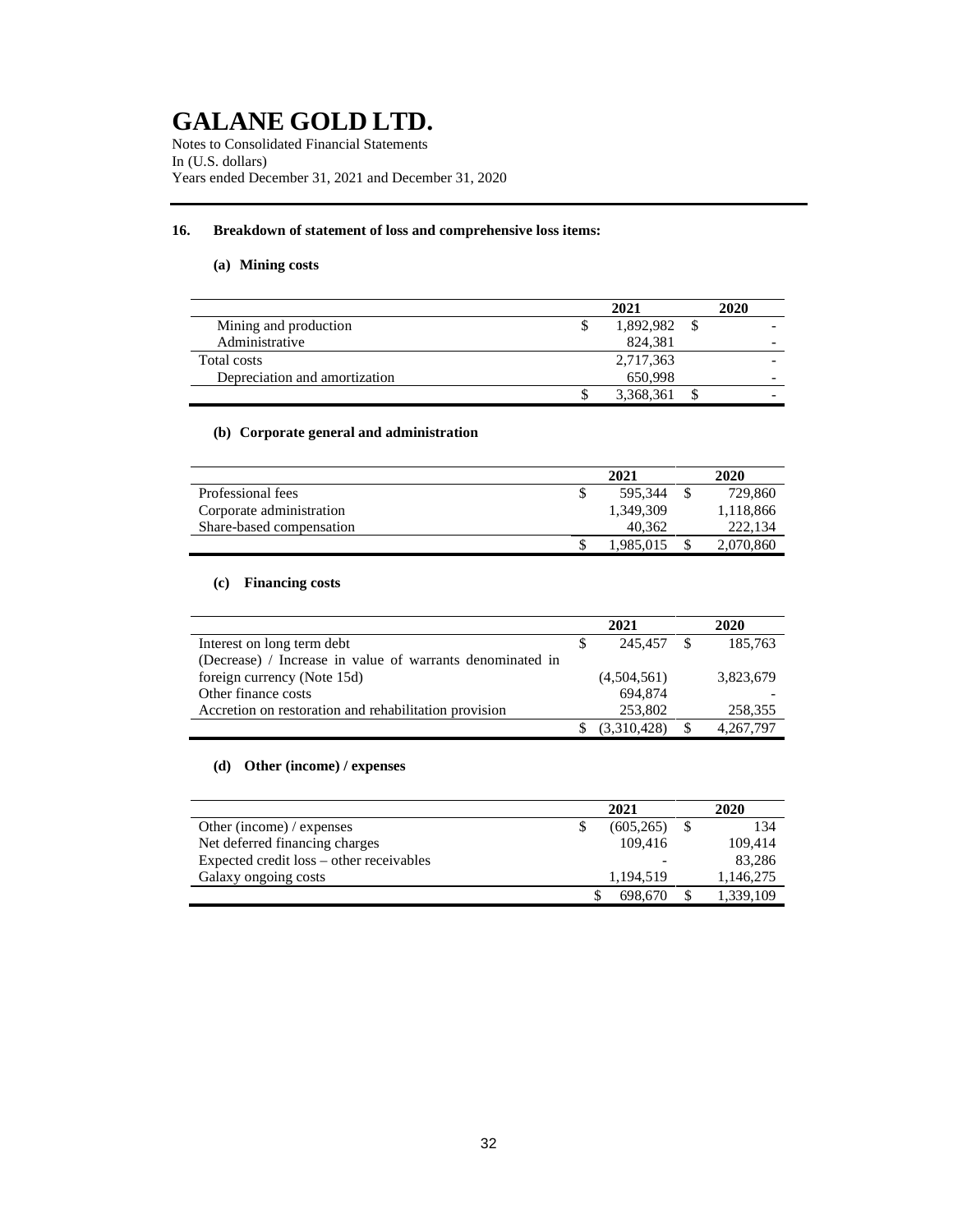Notes to Consolidated Financial Statements In (U.S. dollars) Years ended December 31, 2021 and December 31, 2020

### **17. Commitments and Contingencies**

#### **(a) Tax assessments**

The Company is also subject to the possibility of revised tax assessments for some years. The Company does not believe that, should unfavourable decisions arise from any review of its tax filings, that any amount it might be required to pay will be material. No such amounts have been provided for in these financial statements.

#### **18. Related party transactions**

During the year ended December 31, 2021, no related party transactions occurred.

During the year ended December 31, 2020, the following related party transactions were entered into:

On August 13, 2020, the Company entered into loan agreements (the "Executive Loans") with its CEO, COO and CFO (the "Executives") as partial compensation for the services provided by the Executives in 2019. The loans are non-interest bearing, non-recourse loans with a term of three years. Pursuant to the terms of the loan agreements, the Executives used the proceeds of the loans to exercise 4,563,000 2018 Warrants held by the Executives. The common shares issued to the Executives on exercise of the 2018 Warrants are held by the Company as security for the outstanding loan balance. The loan receivable balance at December 31, 2021 is \$172,481.

The remuneration of directors and other members of key management personnel during the year ended December 31, 2021 is as follows:

|                                |   | Year ended<br>December 31.<br>2021 |   | Year ended<br>December 31,<br>2020 |
|--------------------------------|---|------------------------------------|---|------------------------------------|
| <b>Salaries</b>                | S | 974,701                            | S | 734,470                            |
| Directors fees                 |   | 300,903                            |   | 305,381                            |
| Share-based compensation $(1)$ |   | 40,362                             |   | 222,134                            |
|                                | S | 1,315,966                          | S | 1,261,985                          |

(1) Share-based compensation is the fair value of options, deferred matching shares and DSUs granted to key management personnel.